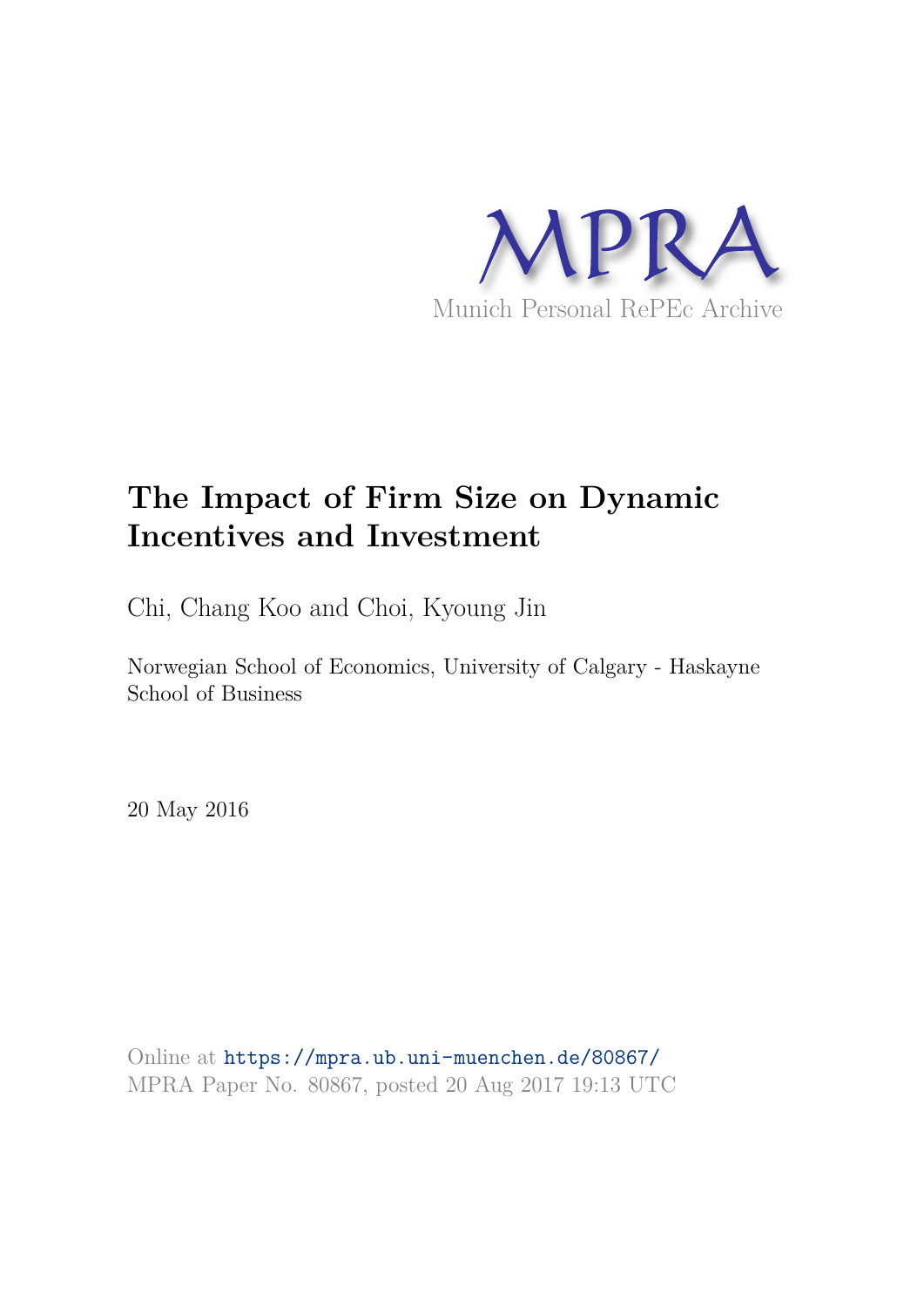# THE IMPACT OF FIRM SIZE ON DYNAMIC INCENTIVES AND INVESTMENT<sup>∗</sup>

Chang-Koo Chi† Kyoung Jin Choi‡

May 20, 2016

#### **Abstract**

Recent empirical studies conclude that small firms have higher but more variable growth rates than large firms. To explore the effect of this empirical regularity on moral hazard and investment, we develop a continuous-time agency model with time-varying firm size. Firm size is a diffusion process with two features: the drift is controlled by the agent's effort and the principal's investment decision, and the volatility is proportional to the square root of firm size. We characterize the optimal contract when both parties have CARA utility. The firm improves on production efficiency as it grows, and wages are back-loaded when size is small but front-loaded when it is large. Furthermore, there is under-investment in a small firm but over-investment in a large firm.

JEL CLASSIFICATION: C73, D82, D86, D92

KEYWORDS: Time-Varying Firm Size, Size-Dependence Regularity, Firm Size Effect, Dynamic Moral Hazard, Investment

<sup>∗</sup>We are grateful to Felipe Aguerrevere, Hengjie Ai, Costas Azariadis, Bruno Biais, Alex David, Alex Edmans, Zhiguo He, Hyeng Keun Koo, Christian Krestel, Rodolfo Manuelli, Alfred Lehar, Yuliy Sannikov, Jaeyoung Sung, Noah Williams, John Zhu, and seminar participants in the 2013 Northern Finance Association Meeting and the 2014 Society of Financial Studies Cavalcade for their helpful discussions and suggestions. We are particularly indebted to the editor and three anonymous referees for their valuable advice and comments.

<sup>&</sup>lt;sup>†</sup>Aalto University School of Business and HECER, chang-koo.chi@aalto.fi

<sup>‡</sup>University of Calgary Haskayne School of Business, kjchoi@ucalgary.ca.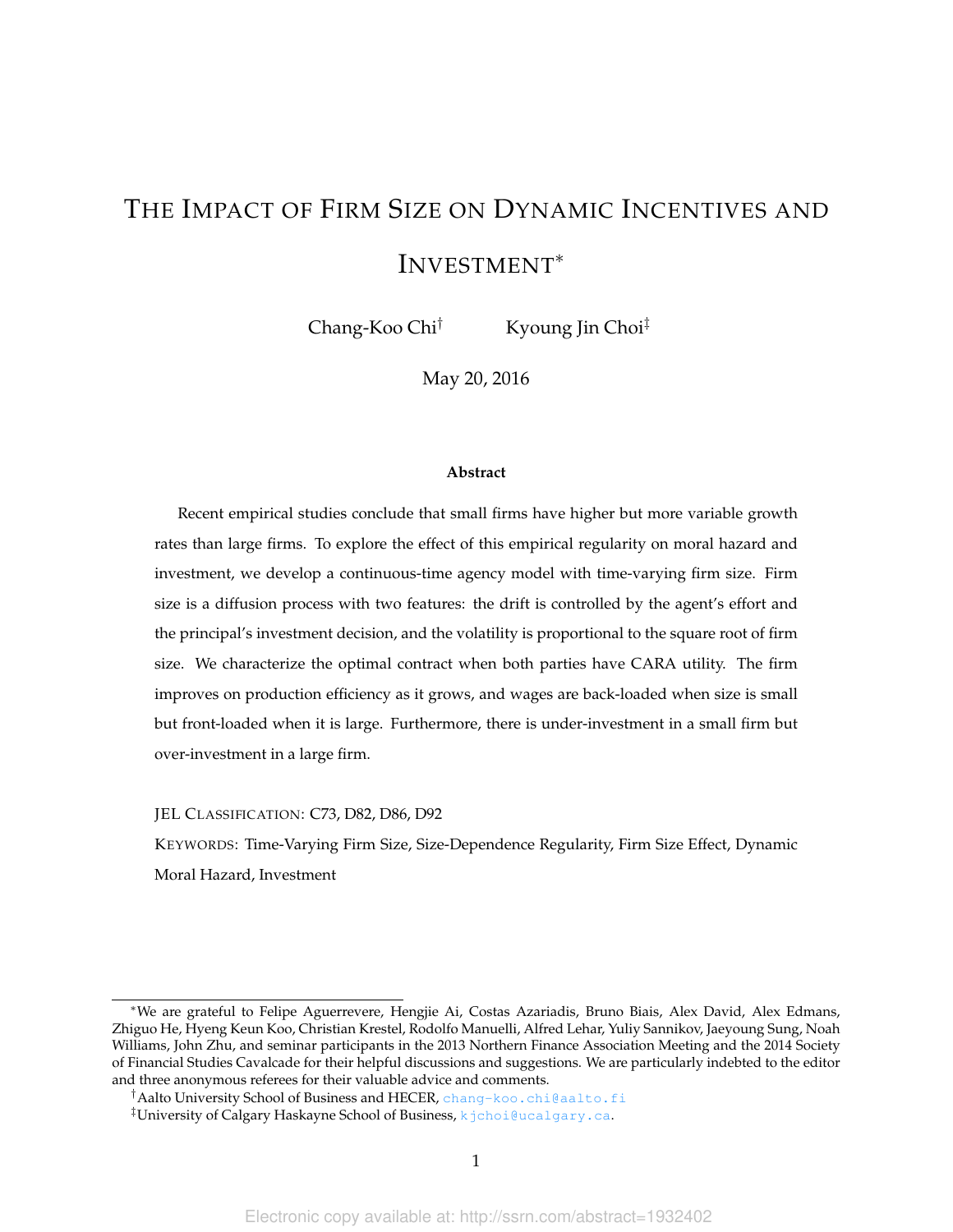## **1. Introduction**

Recent empirical studies conclude that the dynamics of a firm are *negatively* associated with size. It is now well documented that within an industry, small firms grow faster but have a higher volatility of growth rates than large firms. Interpreting the volatility as corporate risk, this empirical pattern—referred to as the *size-dependence regularity* by Cooley and Quadrini (2001)—implies that the degree of risk a corporation faces depends on its size. Then, in a dynamic agency problem in which firm size changes over time, this regularity has important implications for moral hazard and investment, as both are inextricably linked with the characteristic of shocks. In this article, we propose a continuous-time principal-agent model in which firm size follows a diffusion process with a diminishing volatility of the growth rate, which sheds light on the impact of the regularity on dynamic incentives and investment.

There is a growing body of literature, initiated by He (2009), studying how time-varying firm size affects the structure of an optimal contract in a continuous-time framework. However, for the sake of tractability, most of that literature assumes that firm size evolves according to a geometric Brownian motion which, in contrast with the regularity, entails a constant growth rate volatility.<sup>1</sup> Our model features two main departures from the existing models, and they lead to a distinctive firm size process. First, to describe a firm's growth path, we adopt a capital accumulation model in which the principal can increase firm size through investment, and embed it into a dynamic contracting framework. This gives rise to the drift of firm size controlled by the agent's hidden action and the principal's investment decision. Secondly, to incorporate the regularity, we postulate that the volatility of firm size is proportional to the square root of size.<sup>2</sup> The volatility thereby increases with size, but their relationship diminishes as the firm grows. The model provides a simple framework by which we can explore the impact of the regularity on both moral hazard and investment, and delivers qualitatively different predictions about the optimal contract, depending on firm size.

Specifically, the model describes an environment in which a risk-averse principal delegates the management of a firm to a risk-averse agent and offers the agent a long-term contract with full commitment. The contract specifies a flow of compensation for the agent and a flow of dividends for the principal. At each time *t*, the firm produces output or cash flow with

 $1$ In He (2009), the agent's hidden action affects the drift of firm size, but not the volatility; the volatility is assumed to be directly proportional to the current firm size.

<sup>2</sup>With the square-root volatility that gives a flavor of the CIR process in Cox *et al.* (1985), we can easily derive sufficient conditions under which the process reaches zero. This is one advantage of working with the square-root volatility rather than other general increasing concave ones. See Online Appendix for the details.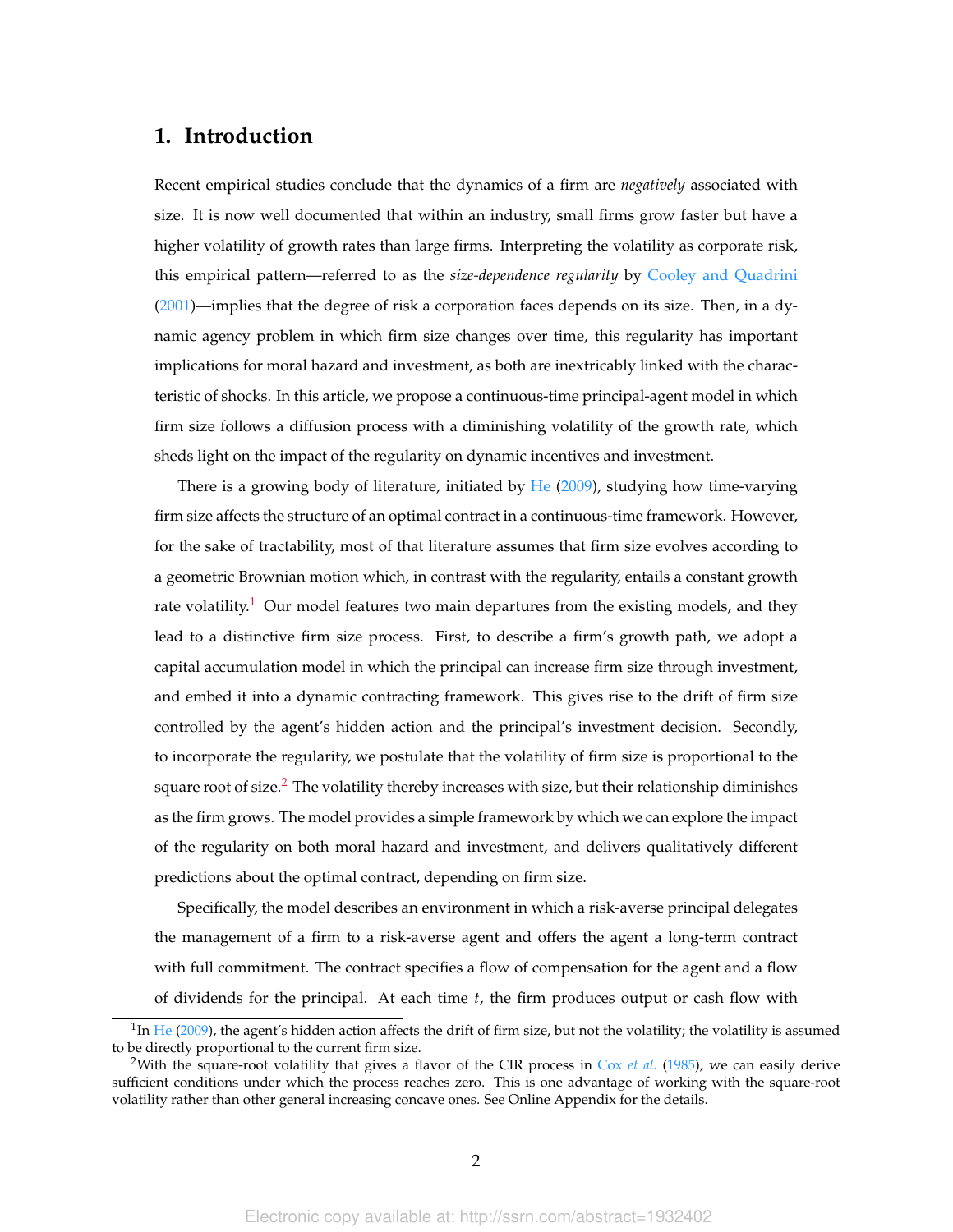two inputs: (i) the firm's capital stock  $k_t$  which also represents the current firm size and (ii) the agent's costly but unobservable effort. The production technology is multiplicative with respect to these two inputs, so the agent's effort has a bigger impact on the firm's profitability in a large firm. To introduce a moral hazard problem, we assume that production is exposed to shocks proportional to  $\sqrt{k_t}$ , and this is the only source of uncertainty in our model. The realized output can be used for paying compensation and dividends and for investment to expand firm size. The investment plan, defined as the remaining output after payments to both parties, determines the drift of *kt* and, moreover, plays a role in transmitting the production shock to the  $k_t$  process. As a result, the volatility of  $k_t$  is also proportional to  $\sqrt{k_t}$ .

In this setup, we characterize an optimal long-term contract which maximizes the principal's expected lifetime payoff accruing from dividends, subject to the standard individual rationality and incentive compatibility conditions. To this end, we first utilize the martingale method developed by Sannikov (2008) to derive a stochastic representation for the agent's continuation payoff *qt* . As in the previous literature, *qt* plays the role of a state variable, and its volatility provides the agent with an incentive for putting forth the necessary effort. Using a recursive definition of the principal's value function, we then formulate the dynamic contract problem into a Hamilton-Jacobi-Bellman equation. However, as our model involves timevarying firm size, the principal's value function inevitably depends on the two state variables, *kt* and *qt* . Put differently, given current size and promised value to the agent, the principal has to decide how to control the agent's effort and how to expand her own business.

In general, this two-dimensional problem gives rise to partial differential equations which are often difficult to solve even numerically.<sup>3</sup> For the sake of tractability, we assume that both contracting parties have CARA utility á la Holmström and Milgrom (1987). As is well-known, CARA utility allows us to abstract away from the wealth effect on both sides. $4$  The absence of wealth effects on the agent's side implies that the agent's promised payoff *qt* does not affect his optimal choice of effort. A more important feature of our framework is that on the principal's side, the absence of wealth effects implies that  $q_t$  does not influence her investment decision. Taking advantage of these two implications, we can characterize the optimal contract by a system of ordinary differential equations in terms of  $k_t$  only. On top of that, we can provide an explicit formula for the evolution of each state variable. In particular, unlike the previous literature in which the contract is characterized by a function of the agent's continuation value

<sup>3</sup>To circumvent such difficulty, most literature (e.g., He (2009), Biais *et al.* (2010), DeMarzo *et al.* (2012)) exploits the scale-invariance principle that stems from (i) the homogeneity of degree 1 of geometric Brownian motions and (ii) the risk-neutrality of contracting parties.

 $^{4}$ If the principal is risk-neutral, the  $\sqrt{k_t}$  volatility has no meaningful implications for dynamic investment.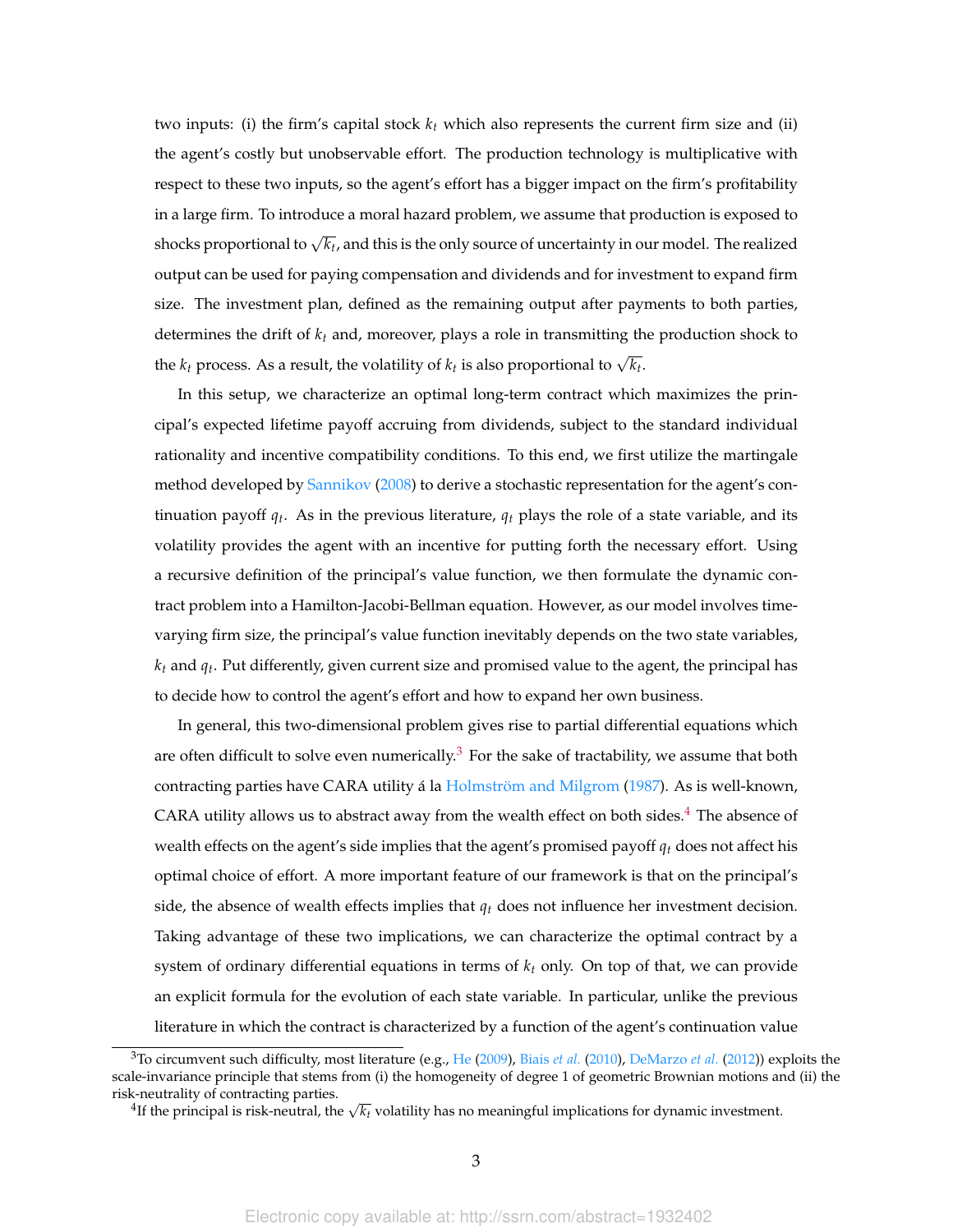per capita (see footnote 3), using the formula for *qt* , we can state every contractual policy in terms of firm size only. This enables us to address the question of how a change in firm size affects the optimal contract, which we will refer to as "the firm size effect" hereafter.

We start with the optimal effort policy. The agent's CARA utility leads to the optimal level of effort which is determined by firm size only. This facilitates comparison with the first-best level, so that we can analyze how the degree of distortion arising from moral hazard varies with firm size. As in a standard agency model, the optimal effort is below the first-best level for every firm size. However, in our model, this distortion dwindles away as the firm grows. In Section 4, we prove that the optimal effort converges to the efficient level, and under a very mild condition, the large firm retrieves production efficiency in the sense that there is no wedge in the marginal product of capital between the two environments. To understand this result, note that the agent's effort affects the expected flow of output, which is proportional to  $k_t$  because of the multiplicative production technology. On the other hand, the production shock is proportional to  $\sqrt{k_t}$ . Therefore, in a large firm, effort has a larger effect on the level of output relative to the shock; put simply, the signal-to-noise ratio increases with firm size. This increased ratio enhances informativeness of the realized output about the agent's hidden effort, thereby reducing the cost of incentive provision and also contributing to a negative relationship between pay-performance sensitivity (Jensen and Murphy (1990)) and firm size.

We next investigate the firm size effect on the instantaneous payment scheme (or the flow of compensations) and the agent's continuation value. Unlike the effort policy, the payment scheme naturally depends on both state variables in that the principal should pay for the promised value  $q_t$  through the payment. Thus, a change in  $k_t$  has a direct effect and an indirect one on the scheme via *qt* . To ascertain the exact effect of firm size, therefore, we use the explicit formula of *qt* for its relationship *kt* , and reformulate the scheme in terms of firm size only. It turns out that  $q_t$  keeps track of all histories of the firm's growth, i.e.,  $\{k_s, s \in [0,t]\}$ , and thus the reformulated scheme depends not only on the firm's current size but also on its past growth path.<sup>5</sup> This fact creates a link to the previous literature, which studies a dynamic agency problem between parties with CARA utility but assumes time-invariant firm size. The payment scheme in our model aggregates information about the firm's past growth, whereas the lump-sum payment scheme in Holmström and Milgrom (1987) or Schättler and Sung (1993) aggregates information about the agent's past performance.

 $5$ Recall that in a dynamic moral hazard model with time-invariant firm size, the continuation value contains all records of the agent's past performances. Refer to Spear and Srivastava (1987) for a discrete-time setting and Sannikov (2008) for a continuous-time setting.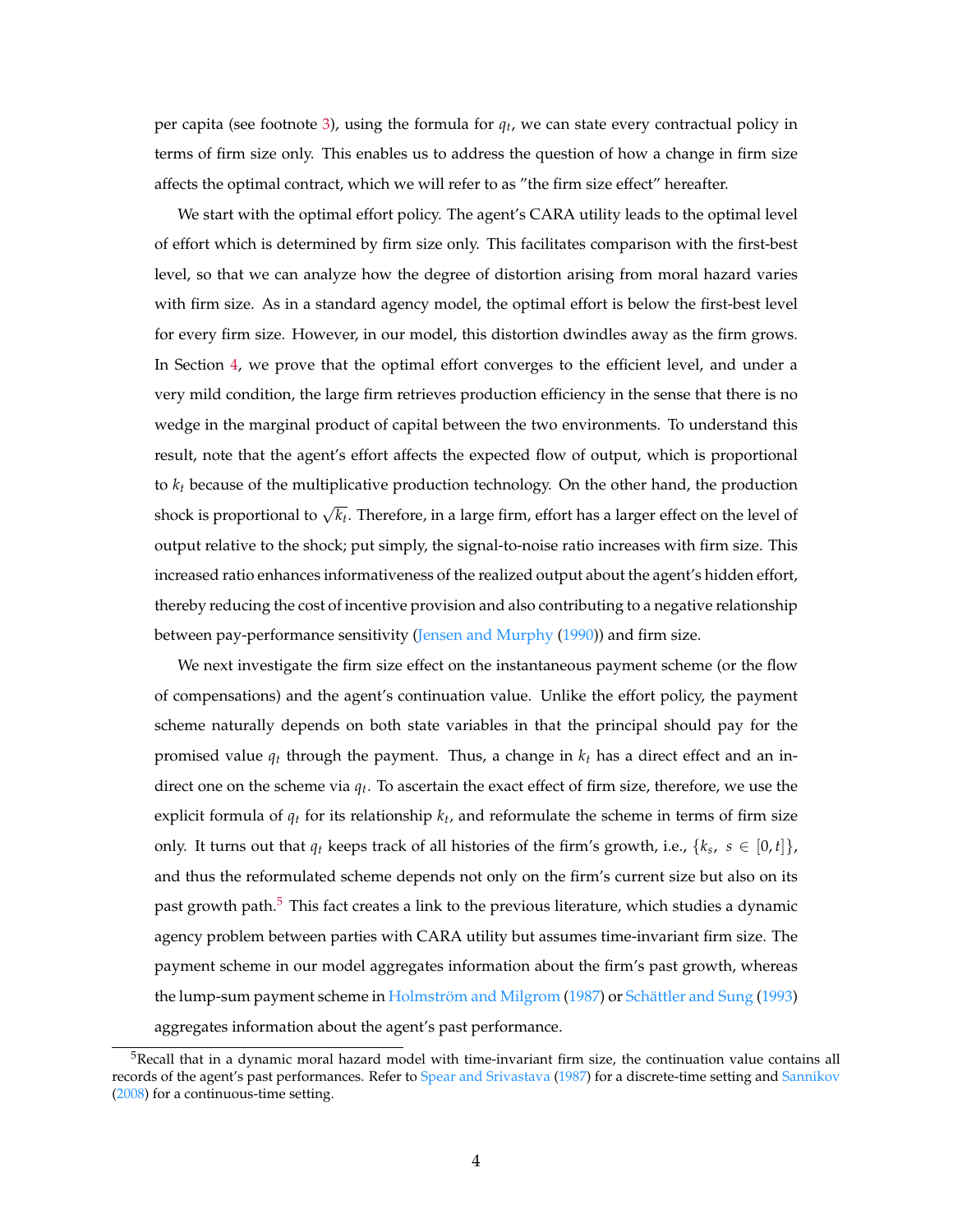In order to compare with the lump-sum payment scheme and highlight the role of timevarying firm size, in Section 4, we decompose our payment scheme into six components in a similar fashion as Holmström and Milgrom (1987). In addition to the standard four components, the scheme comprises two distinctive components which result in interesting wage dynamics. The first one accounts for the adjustment of compensations due to the firm's investment motive. The agent in a small firm is not fully compensated for the cost of effort, and the spare amount of money is spent in investment to expand firm size. Instead of deferring the payment, the principal promises to pay more later by increasing the drift of the continuation payoff. The second component captures exactly the payment from a change in *qt* over time. Therefore, when firm size is small, the continuation payoff has a upward drift, implying that wages are back-loaded. When firm size is large, however, the opposite happens: The principal starts paying for her liability by rewarding the agent more than the cost of effort, thereby lowering the drift of *qt* . The resulting downward drift of *qt* corresponds to front-loaded wages.

Lastly, we consider the optimal investment plan in Section 5. After paying compensation to the agent from output, the principal faces a decision problem of distributing the remaining output into dividend payment for her current interest and investment for future production. In this problem, the continuation value affects the level of the remaining output, but not the return on investment. Accordingly, thanks to the principal's CARA utility, the optimal investment plan is determined by *kt* only. Relying on this property, we examine the firm size effect on investment distortions.

When firm size is small, the model predicts under-investment. This is consistent with what is unambiguously predicted by a broad class of agency models, irrespective of firm size. In contrast, our model surprisingly delivers the opposite prediction when firm size is large: A large firm is prone to over-investment. To understand the intuition behind this result, recall that the agency problem leads to a loss in the marginal product of capital in the optimal contract, which is the main driving force of under-investment. But, as discussed earlier, such distortions do not occur in a large firm due to the increased signal-to-noise ratio. Hence all that matters to the risk-averse principal is the amount of risks generated by investment she has to bear, because investment increases the volatility of future production.<sup>6</sup> However, the optimal contract trades off some benefits from risk-sharing for incentive provision, so the principal would be exposed to a smaller amount of risk than the Pareto-efficient one. This reduces the implicit cost of investment, thereby leading to over-investment in the optimal contract. We also discuss the

 $6$ Thus, if the principal is assumed to be risk-neutral, then there is no investment distortion in a large firm. This is the case in DeMarzo *et al.* (2012) in which the degree of under-investment dwindles away as the state variable, *qt*/*kt* , rises.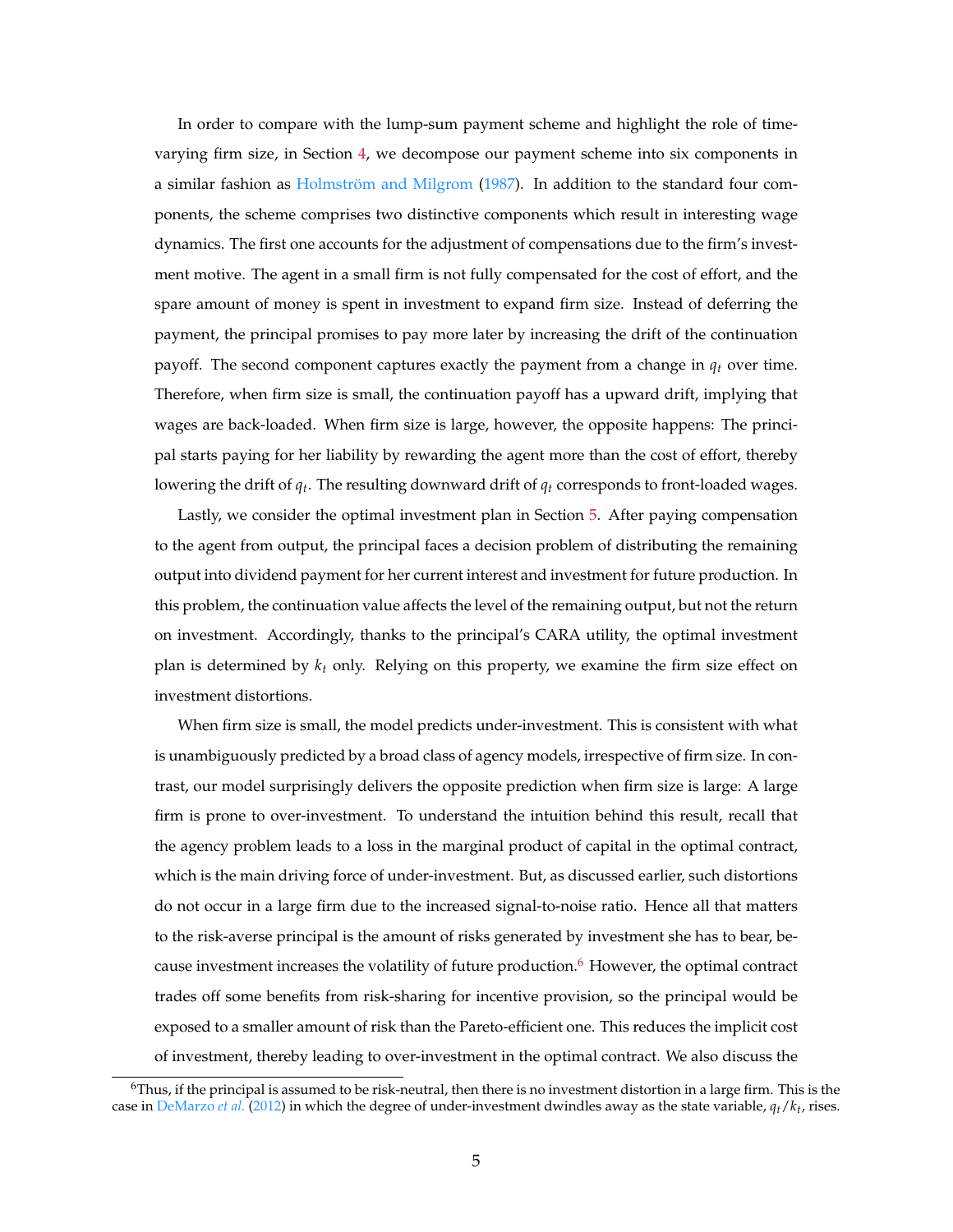implications of over-investment for marginal Tobin's Q and dividend smoothing.

#### **Literature Review**

There has been rapidly growing literature on dynamic contracting such as Biais *et al.* (2010), DeMarzo *et al.* (2012), He (2009, 2011) and other references therein.<sup>7</sup> One of our contributions to the literature is that we investigate the impact of the size-dependence regularity on incentive provisions and investment. The early literature on dynamic contracting employed the arithmetic Brownian motion setting (e.g., DeMarzo and Sannikov (2006) and Sannikov (2008)), in which firm size is assumed to be time-invariant. Afterwards, a strand of literature such as He (2009, 2011), and DeMarzo *et al.* (2012) studied the Geometric Brownian motion (GBM) type model. $8$  However, in these models, the volatility of the firm size process linearly increases with size, which is not consistent with the empirical regularity.

The most important feature distinguishing our study from the literature is that we model the diminishing growth rate volatility and explicitly characterize the incentive scheme and investment in terms of firm size only. This characterization has several advantages. First, we can directly investigate how the incentive scheme and investment change as firm size expands or declines. Second, several implications resulting from our characterization are rather easily testable in the aspect that it is unnecessary to come up with an empirical proxy related to the agent's continuation value. In most of the articles that involve time-varying firm size referred to above, the principal's value function becomes homogenous in size. This size-homogeneity enables the agent's continuation value per unit of capital to be a sufficient statistic for characterizing the optimal contract, so it helps to obtain tractable solutions. However, the interesting properties of incentives and investment changing as firm size evolves have largely been simplified. For example, DeMarzo *et al.* (2012) studied dynamic contracting linked with *Q* theory of investment.<sup>9</sup> Biais *et al.* (2010) study a dynamic moral hazard model with large and infrequent risks. Similar to He (2009), both DeMarzo *et al.* (2012) and Biais *et al.* (2010) investigate the incentive provisions through the size-adjusted continuation value process. However, it is quite challenging in their models to directly extract the firm size effect that is tightly blended with the whole past history of the continuation value (per capita) process. In contrast, the solu-

<sup>7</sup>See also Ai and Li (2015), DeMarzo and Sannikov (2006), and DeMarzo and Fishman (2007).

 $8$ To our best knowledge, there is one exception  $He$  (2011), which permitted a general class of firm dynamics. However, its main focus (the impact of agency problems on firm value and capital structure) is investigated under the GBM model.

<sup>&</sup>lt;sup>9</sup>In DeMarzo *et al.* (2012), the continuation value (per capital) can be interpreted as a measure of the firm's liquid reserves or financial slack. Although they provided rich implications based on financial slack, past profitability and investment, they are silent about the firm size effect on dynamic incentives and investment.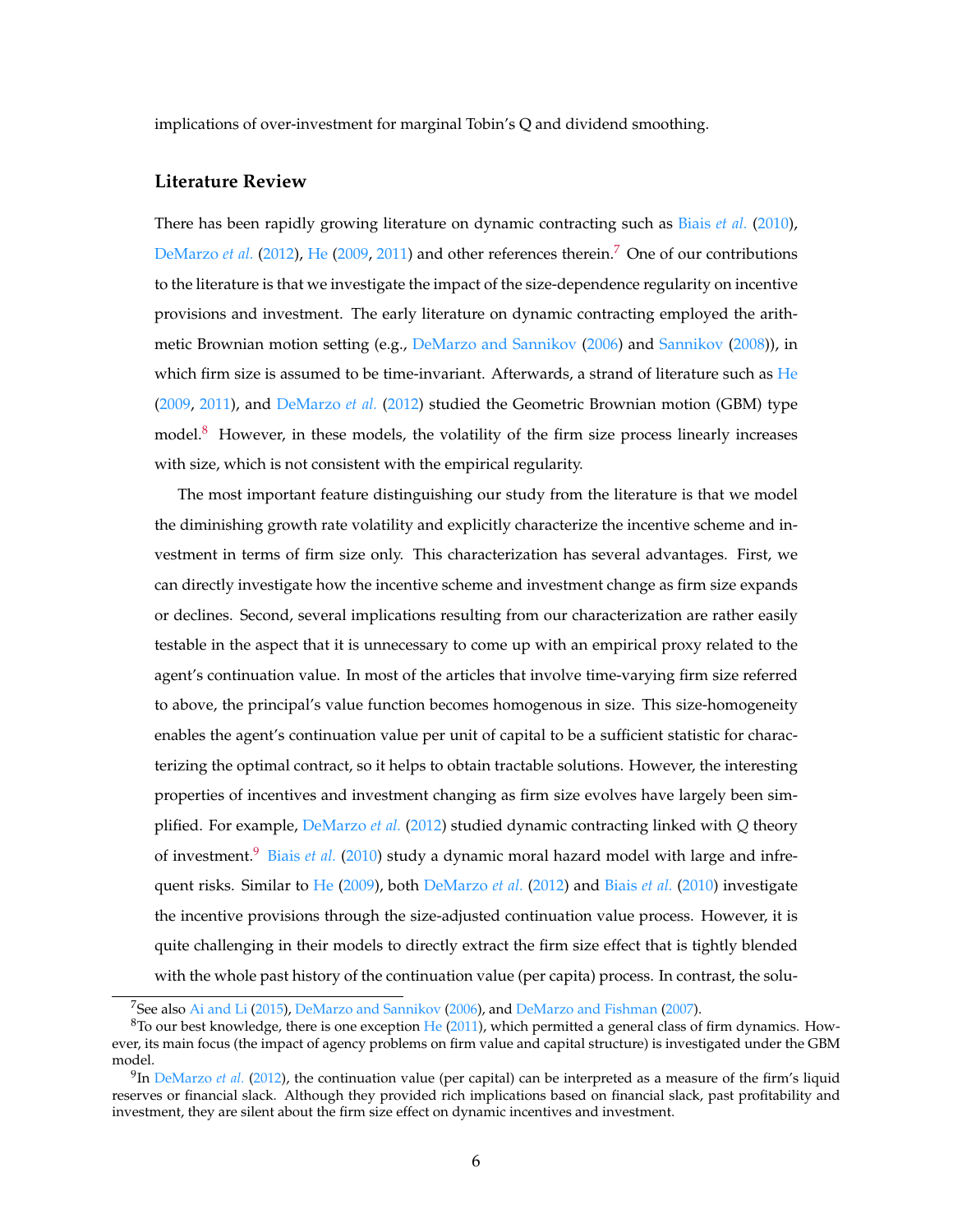tion in our model does not exhibit such homogeneity because of the square-root volatility, but we are able to explicitly specify the payment scheme and investment decision in terms of firm size only. We will further discuss the differences between our study and the aforementioned dynamic contracting literature in the main body of the article.

The related literature on dynamic contracting with firm dynamics also includes Albuquerque and Hopenhayn (2004), Clementi and Hopenhayn (2006), and Clementi *et al.* (2010). Albuquerque and Hopenhayn (2004) and Clementi and Hopenhayn (2006) analyze the optimal *debt contract*, by which they account for the size-dependence regularity. Our focus is to investigate the contracting problem between the manger and the shareholders and how the incentive changes under the size-dependence regularity, not to generate such regularity. The focus of Clementi *et al.* (2010) is on dynamics as a firm gets older, and more precisely, the decrease of firm size for old firms, whereas our focus is on the cross-sectional aspect.

There is also a significant body of literature on over- or under-investment issues. Here instead of surveying all those articles, we shall introduce the models with dynamic features in order to narrow the scope. According to Stein (2003), there are two broad categories of literature with respect to the investment issue: one with models of agency conflicts, and the other with models of costly external finance. The former generally predicts over-investment and the latter generally predicts under-investment. For instance, Dow *et al.* (2005) and Albuquerque and Wang (2008) predict over-investment. Dow *et al.* (2005) is based on the free cash flow theory of Jensen (1986). Albuquerque and Wang (2008) consider the agency conflict between the controlling shareholder and outside investors. In both models, investment decision makers such as empire builders or controlling shareholders have incentives to over-invest. The inefficient investment in our model is generated by the deviation from optimal risk sharing for incentive provision, not by the imperfect protection of the shareholders.

On the other hand, the usual dynamic contracting theory referred to above often predicts underinvestment.<sup>10</sup> Albuquerque and Wang  $(2008)$  point out that over-investment is likely to be the dominant issue for large firms around the world, whereas the underinvestment implied by these contracting models is potentially more important for small firms. To our knowledge, our model is the first that has both under- or over-investment features depending on firm size. We hope that this article sheds light on the integration of two separate views of the investment decisions of small and large firms.

<sup>&</sup>lt;sup>10</sup>Probably one exception is  $Gryglewicz$  and Hartman-Glaser (2015). In a real option framework, they show that severe moral hazard can lead to an early exercise of real options, which can be interpreted as over-investment in their case.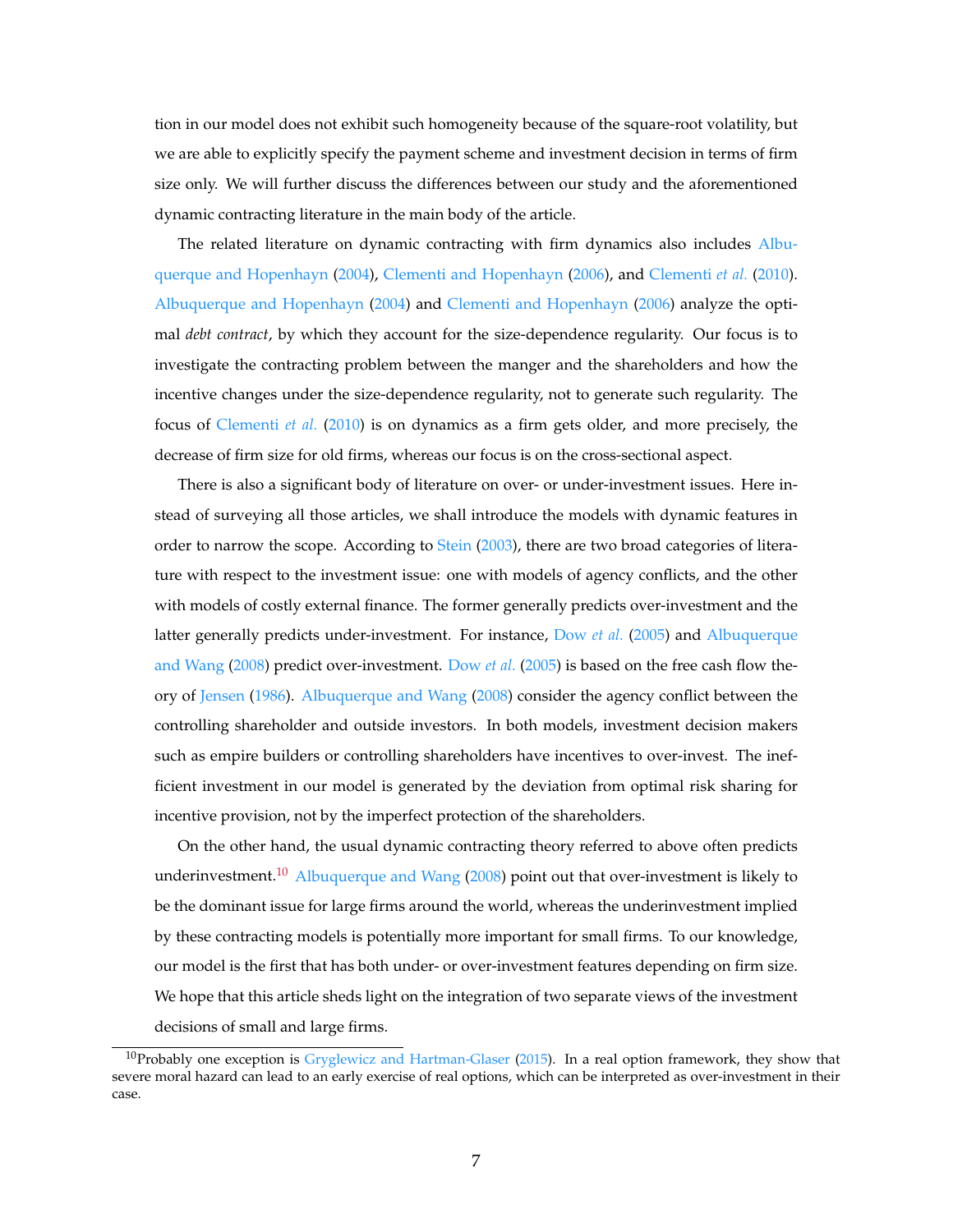The remainder of the article is organized as follows. In Section 2 we present the general theme of our model and formulate the optimal contract problem. In Section 3, we characterize the optimal contract and provide an explicit formula for the evolution of each state variable when both contracting parties have CARA preferences and the firm's production technology is multiplicative. In Section  $4$  we analyze the optimal contract in details with an emphasis on the firm size effect on the effort policy, the incentive scheme, wage dynamics, and pay-performance sensitivity. In Section 5 we analyze the investment plan. Concluding remarks are gathered in Section 6. The first-best contract is characterized in Appendix A, and all omitted proofs are relegated to Appendix B. Online Appendix provides some technical detail on the boundary behavior of the firm size process.

## **2. The Model**

We consider a continuous-time agency model in which a principal (shareholders) delegates the management of a firm to an agent (executives). During any time interval  $[t, t + dt)$ , the firm produces output or cash flow with two inputs, the agent's effort *et* and the firm's capital stock *kt* . Throughout the article, the capital stock *kt* will be used as a unique metric to judge firm size or the firm's market value at time *t*. Also, the firm's production is subject to risks whose volatility is dependent on *kt* . Specifically, the cumulative output *Yt* up to time *t* evolves according to

$$
(2.1) \t dY_t = f(k_t, e_t)dt + \sigma \sqrt{k_t} dW_t.
$$

Here, the drift  $f(k_t, e_t)$  represents the firm's production technology,  $W_t$  is a Brownian motion in standard probability space  $(\Omega, \mathcal{F}, P)$ , and the volatility term  $\sigma \sqrt{k_t}$  *dW<sub>t</sub>* indicates the *sizedependent* production shock. The set of feasible effort levels, denoted  $\mathcal{E}$ , is a compact set of progressively measurable processes with respect to  $\mathcal{F}_t$ .

The realized output is publicly observable and verifiable, but the agent's choice of effort  $e_t \in \mathcal{E}$  is unobservable to the principal due to the production shock. To provide the agent with an incentive to work, the principal offers a contract with commitment at time  $t = 0$ . A contract explicitly specifies a flow of compensation  $c_t$  to the agent and a flow of dividends  $d_t$  to the principal during any time interval  $[t, t + dt)$ . The flow of compensation yields the agent a flow of utility  $u(c_t, e_t)$  when the agent chooses  $e_t$ , and the flow of dividends yields the principal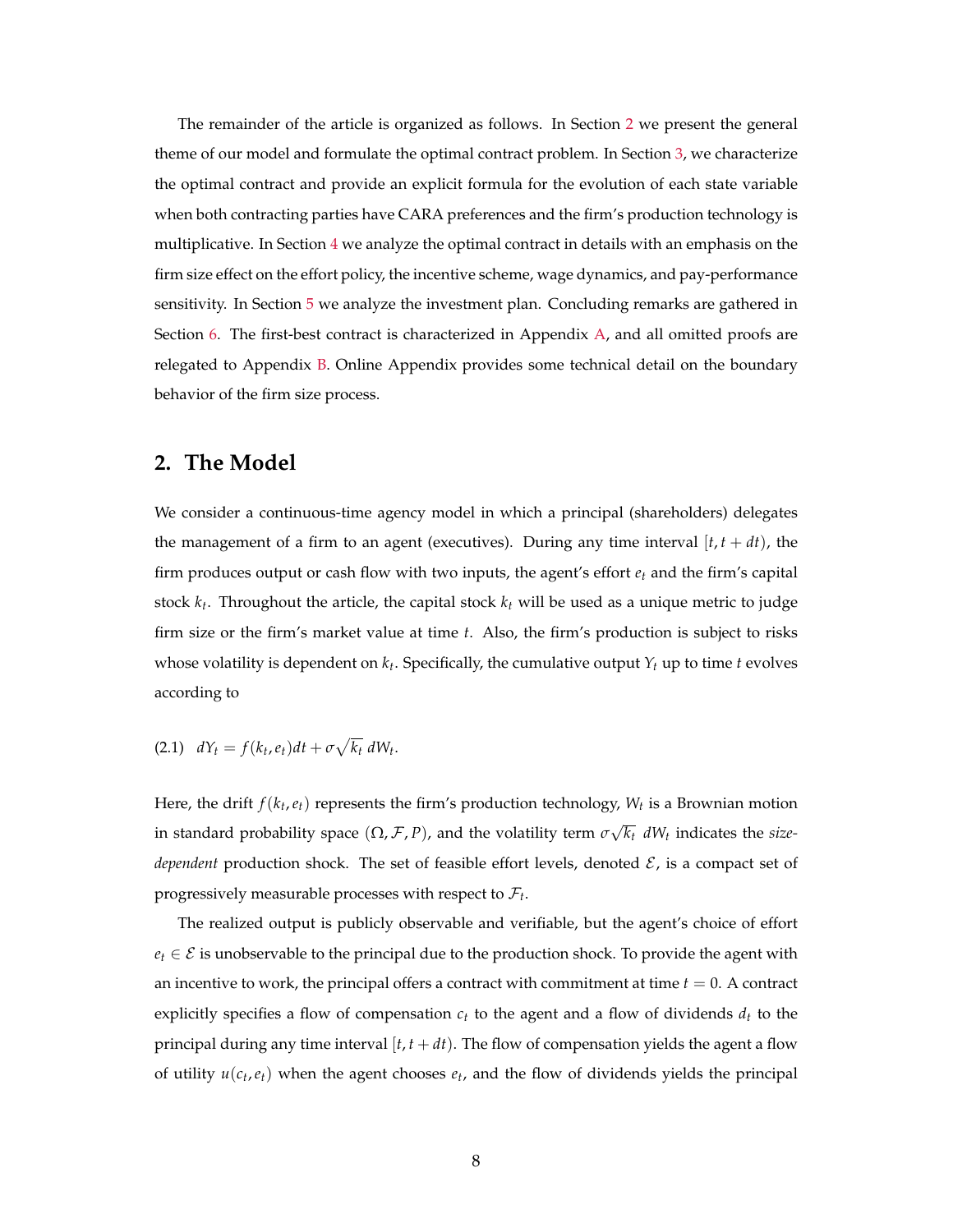$v(d_t)$ .  $c_t$  is the only income source for the agent and he cannot save or borrow money.<sup>11</sup>

On top of the payoff, a contract determines the firm's growth path, which describes the evolution of *kt* over time. To formulate this path, we adopt a simple capital accumulation model in which the firm's capital stock accumulates by investment  $d\mathcal{I}_t$ , where  $\mathcal{I}_t$  denotes the cumulative investment up to time *t* with  $\mathcal{I}_0 = 0$ , but depreciates at a rate of  $\delta \in [0,1]$ . That is,  $k_t$  evolves according to  $dk_t = d\mathcal{I}_t - \delta k_t dt$ . Also, as is standard in the capital accumulation model (e.g., Greenwood *et al.* (1997)), instantaneous investment  $d\mathcal{I}_t$  is determined by the remaining output after paying pecuniary compensations to both parties.<sup>12</sup> We thereby provide a unified framework in which the agent's incentive scheme and the corporate growth path are simultaneously determined by a simple contract.

Combining with the output process laid in (2.1), we obtain the following stochastic differential equation (SDE) of *kt* :

$$
(2.2) \quad dk_t = \underbrace{dY_t - (c_t + d_t)dt}_{=d\mathcal{I}_t} - \delta k_t dt = \Big[ f(k_t, e_t) - c_t - d_t - \delta k_t \Big] dt + \sigma \sqrt{k_t} \ dW_t.
$$

The production shock is therefore transmitted into the *kt* process through investment or the remaining output after compensation, and it constitutes the volatility of *kt* . Attentive readers may be concerned about the existence of a solution to the SDE (2.2), because the volatility *σ* √ *kt* is not Lipschitz-continuous. However, the classic result of Yamada and Watanabe (1971) establishes the existence and uniqueness of a solution to a large class of stochastic differential equations, and the class subsumes (2.2) as a special case. The discrete time analogue of our model can be written by

$$
k_{t+1} = (1 - \delta)k_t + i_t \text{ and } i_t = f(k_t, e_t) - c_t - d_t + \sigma \sqrt{k_t} \epsilon_t,
$$

where  $i_t$  is the amount of investment at time  $t$  and the random noise  $\epsilon_t$  is i.i.d. standard normal.

The reason why we work with the square-root process is two-fold. First, the process does not allow *kt* to go below zero, which is analogous to a geometric Brownian motion employed by He (2009) for a firm-size process. *kt* is bounded below by zero as its volatility is otherwise undefined. For a diffusion process with constant volatility like the arithmetic Brownian motion, there can be substantial drops in  $k_t$  and thus the process is unbounded below. Accordingly, the firm is at risk of default during any time interval, which is apparently unappealing.

<sup>&</sup>lt;sup>11</sup>For this reason, we sometimes call  $c_t$  the flow of consumption depending on the context. In Section 6, we briefly discuss how the results would change if we allow the agent to privately save money.

 $12$ An implicit assumption we make here is that the capital price is normalized to one.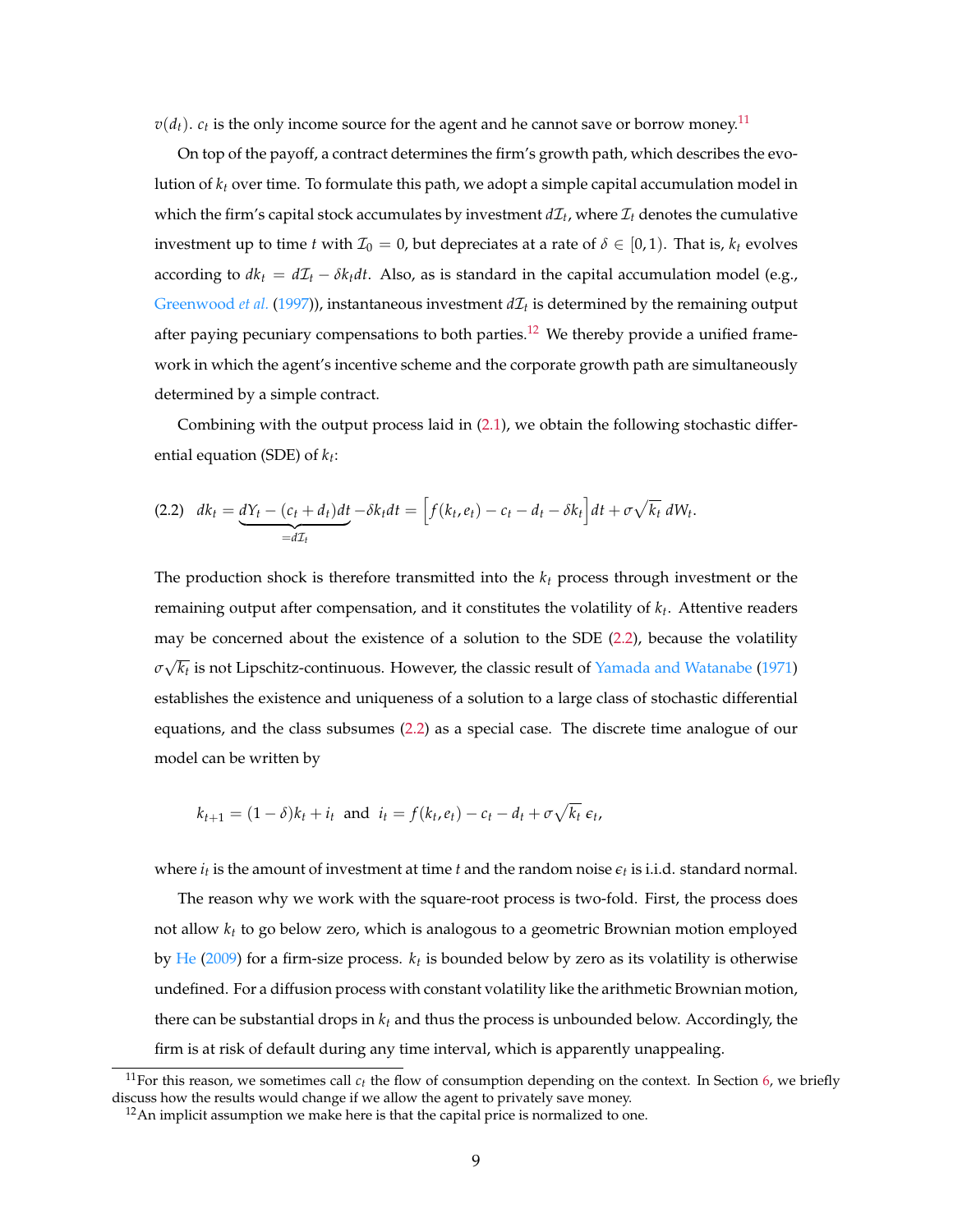Secondly and more importantly, the square-root process reflects two empirical patterns on the dynamics of a firm. It is well-documented by a large literature, beginning with Hymer and Pashigian (1962), that (i) an aggregate underlying shock induces larger swings in cash flows of large firms than in those of small firms, but (ii) large firms have a lower standard deviation of the growth rate compared to small firms (see also Evans (1987), Hall (1987), Cooley and Quadrini (2001), and Bottazzi *et al.* (2011)). In fact, the SDE laid out in (2.2) captures this sizedependence regularity; the volatility of  $k_t$  itself increases with firm size, but the growth rate of *kt*

$$
\frac{dk_t}{k_t} = \left[\frac{f(k_t, e_t) - c_t - d_t - \delta k_t}{k_t}\right] dt + \frac{\sigma}{\sqrt{k_t}} dW_t
$$

has a decreasing volatility with size.<sup>13</sup>

In this circumstance, we formally define a long-term contract as a history-dependent triplet  $(c_t, d_t, e_t)_{t \in [0,\infty)}$  or simply  $(c, d, e)$  by suppressing the time subscripts. The consumption and dividend plans are the explicit part of a contract, whereas the agent's recommended action is the implicit part. We say that a contract is feasible if all contractual terms  $(c_t, d_t, e_t)$  at each time *t* are contingent on the completion of the *σ*-algebra generated by all possible histories of capital  $\{k_s\}_{s\leq t}$ . We will denote by S the set of such feasible contracts.

We assume that both parties discount the future payoff at a common rate  $\beta \in (0,1)$ . The expected lifetime utility from a contract can be written as

$$
V_0(c,d,e) \equiv \mathbb{E}\left[\int_0^{\infty} e^{-\beta t} v(d_t) dt\right] \text{ and } U_0(c,d,e) \equiv \mathbb{E}\left[\int_0^{\infty} e^{-\beta t} u(c_t,e_t) dt\right]
$$

for the principal and the agent, respectively.

Given the firm-size process (2.2), the principal's problem is then to offer a feasible contract that maximizes her expected lifetime utility, satisfying the two standard constraints: (i) Individual Rationality (IR), that the contract promises the agent a higher expected utility than his reservation utility  $q_0$ ; and (ii) Incentive Compatibility (IC), that the contract implements the recommended effort process  $e = \{e_t\}_{t \in [0,\infty)}$  so the agent can maximize his expected utility by

<sup>&</sup>lt;sup>13</sup>The standard deviation of the growth rate of a firm,  $\sigma(dk/k)$ , is known to satisfy the power law,  $\sigma(dk/k) \sim e^{bk}$ for some coefficient *b*. In various industries, the values of *b* have been estimated as being negative. The negative association is also in line with the macroeconomic literature that studies a relationship between the mean growth rate and its volatility at the country level. Refer to Section 3.2 of Jones and Manuelli (2005) for a survey on this strand of the literature.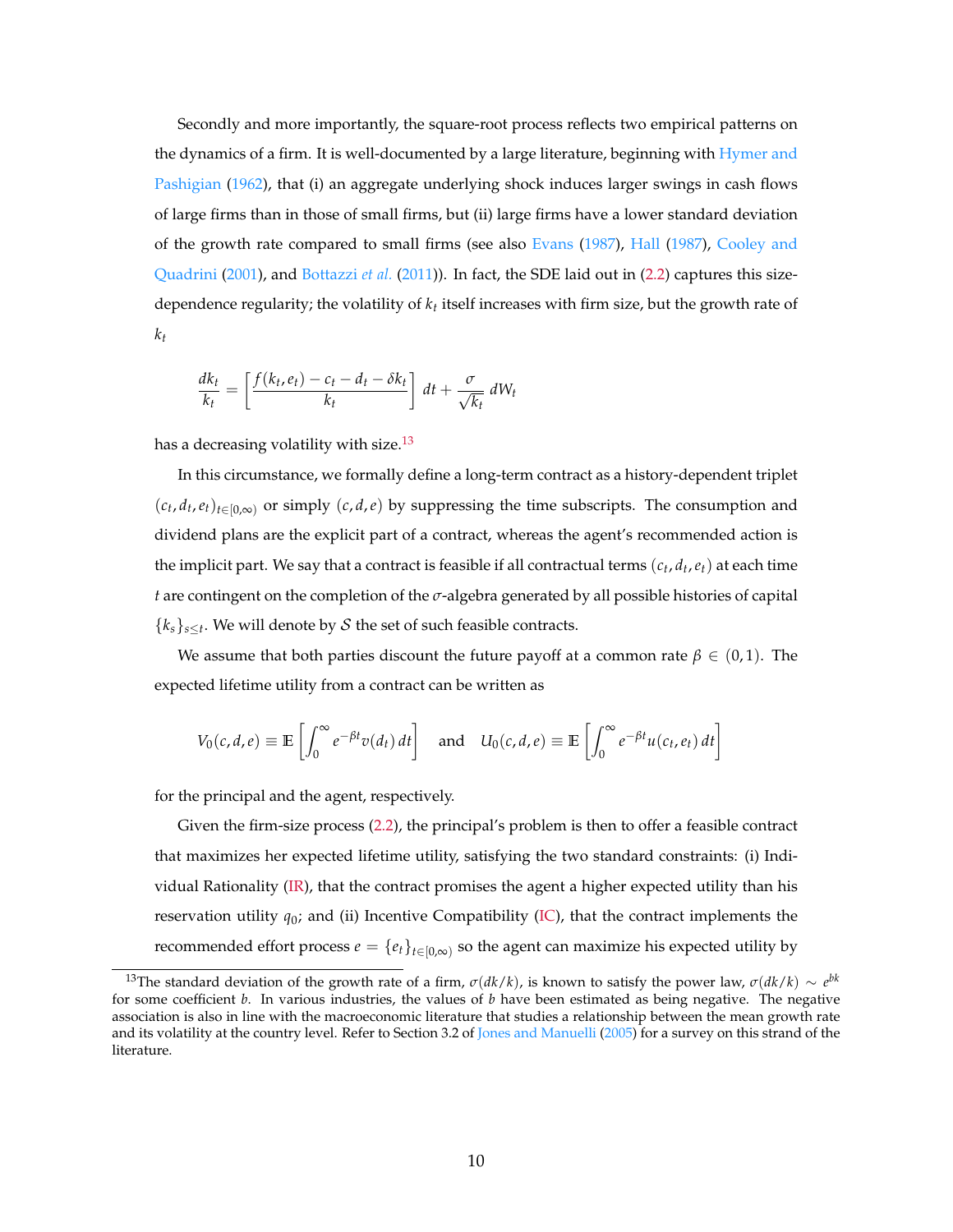following the instruction. Formally, the problem is stated as follows:

$$
\max_{(c,d,e)\in\mathcal{S}}\ V_0(c,d,e)
$$

subject to (2.2),

$$
(IR) \tU_0(c,d,e) \ge q_0, \text{ and}
$$

 $e \in \underset{e' \in \mathcal{E}}{\operatorname{argmax}}$  $\ell \in \text{argmax} \ U_0(c, d, e').$ 

Note that the above formulation of (IC) implies sequential incentive compatibility; the agent is willing to follow the instruction at any time *t* and irrespective of what history occurred up to *t*. Also, the condition (IR) implicitly assumes that the agent can commit himself to participation in the contract. $14$ 

#### **Incentive Compatibility**

In this subsection we employ the martingale method developed by Sannikov (2008) to characterize the (IC) condition in terms of the agent's continuation value, which is now a central tool in the dynamic contract literature.

Given a long-term contract  $(c, d, e)$  and a history  $\mathcal{F}_t$  up to time *t*, we define the continuation value  $q_t$ —the agent's expected future payoff promised by the contract—as

$$
q_t(c,d,e) \equiv \mathbb{E}^e \left[ \int_t^{\infty} e^{-\beta(s-t)} u(c_s,e_s) ds \middle| \mathcal{F}_t \right],
$$

where  $\mathbb{E}^e$  indicates the expectation with respect to the probability measure  $P^e$  induced by the agent's choice of effort. Using *qt* , we can write the agent's expected lifetime utility evaluated at time *t* as

$$
U_t \equiv \mathbb{E}^e \left[ \int_0^\infty e^{-\beta s} u(c_s, e_s) ds \middle| \mathcal{F}_t \right] = \int_0^t e^{-\beta s} u(c_s, e_s) ds + e^{-\beta t} q_t.
$$

Key to the martingale method is the fact that the process  $U_t$  becomes a  $P^e$ -martingale, i.e.,  $\mathbb{E}^e[U_T|\mathcal{F}_t] = U_t$  for every  $0 \le t \le T$ . Thus, by the martingale representation theorem,  $U_t$  can be represented as an Itô's integral,  $U_t=U_0+\int_0^te^{-\beta s}\,\Gamma_s\,\sigma\sqrt{k_s}\,dW_s^\varrho$  for a progressively measurable

 $14$ If the agent could quit at any time of the contract, then we need additional participation constraints that require the agent be assured of his reservation utility at each history, that is,  $q_t(c, d, e) \geq q_0$  for all  $\mathcal{F}_t$  and  $t \geq 0$ . We briefly discuss in Section 6 how the agent's inability to commit himself to participating affects our results.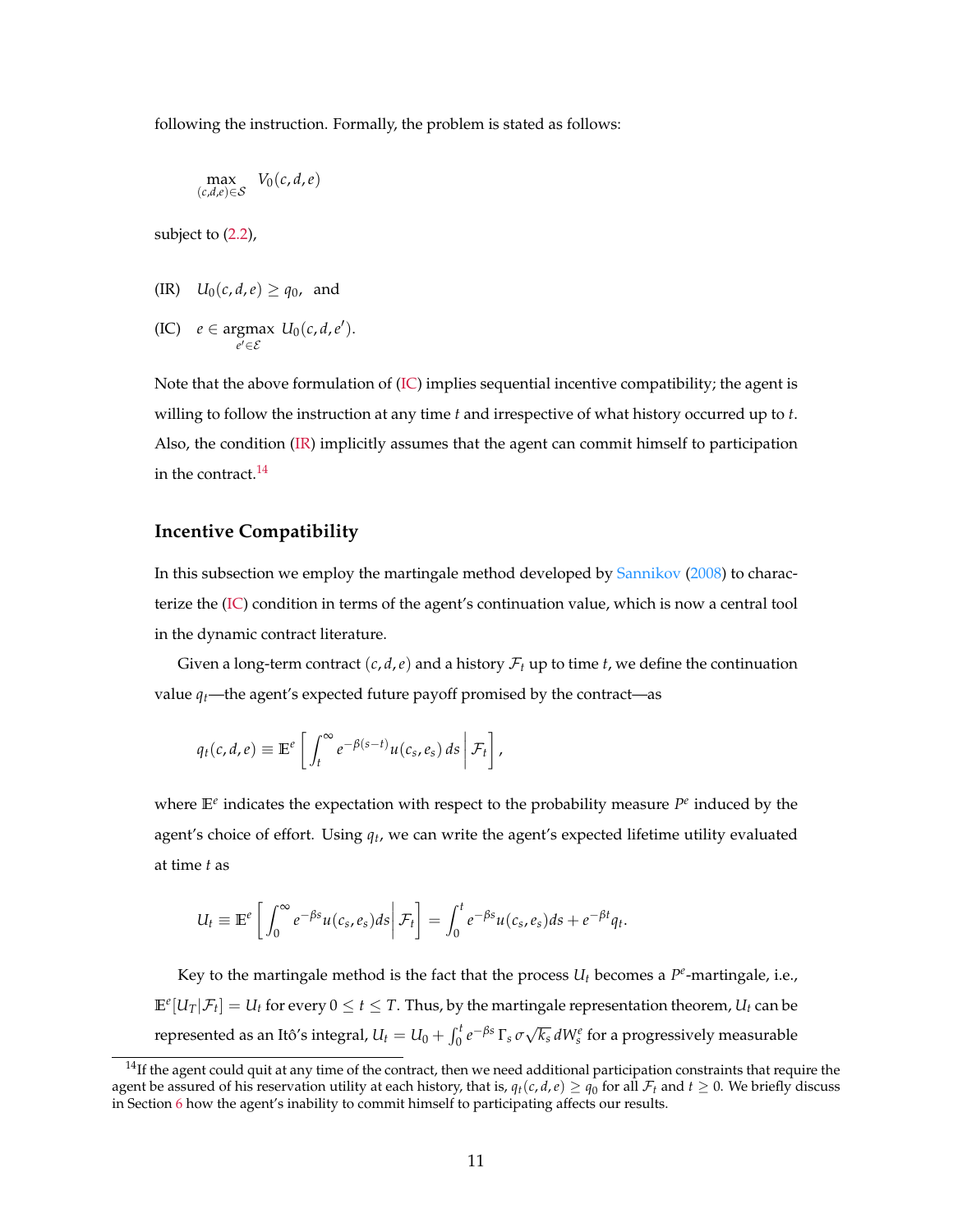process  $\Gamma_t$  and a Brownian motion  $W_t^e$  under  $P^e$ . This provides the following dynamics of  $q_t$ and characterization of  $(IC)$  as well.

PROPOSITION 1. *Given a feasible contract*  $(c, d, e) \in S$ , there exists a progressively measurable process {Γ*t*}*t*∈[0,∞) *such that the agent's continuation value qt evolves according to*

(2.3) 
$$
dq_t = (\beta q_t - u(c_t, e_t))dt + \Gamma_t \underbrace{(dY_t - f(k_t, e_t)dt)}_{=\sigma\sqrt{k_t}dW_t^e}
$$

with  $\mathbb{E}^e[\int_0^t \Gamma_s^2 ds] < \infty$  for all  $t \in [0, \infty)$ . The contract satisfies the (IC) condition if and only if

$$
(2.4) \quad e_t \in \underset{e' \in \mathcal{E}}{\operatorname{argmax}} \ \ u(c_t, e') + \Gamma_t \, f(k_t, e')
$$

*for all*  $t \in [0, \infty)$  *and*  $P^e$ -almost surely.

PROOF OF PROPOSITION 1: The evolution of  $q_t$  is derived from the two expressions of  $U_t$ above. Differentiating them with respect to *t*, equating the two derived equations of *dUt* , and then solving for *dqt* gives (2.3). The proof of characterization of (IC) is relegated to Appendix  $B.$ 

The drift part of  $q_t$  follows from the promise-keeping condition;  $u(c_t, e_t)dt + dq_t$ , the total flow of utility during  $[t, t + dt)$ , must increase at a rate of  $\beta q_t$  over time. The volatility part  $\Gamma_t$  of *qt* , on the other hand, measures sensitivity of the process in response to a change in output *dYt* , and thus it provides the agent with an incentive to work and plays a crucial role in characterization of the  $(IC)$  condition. Furthermore, the size-dependent production technology in  $(2.4)$ suggests that  $k_t$  also affects the agent's choice of optimal effort and, in turn, the consumption plan. Note also that the objective function in (2.4) exhibits complementarity between the choice variable *e* ′ and parameter Γ, implying that a higher volatility leads to a higher level of effort.

## **The HJB Equation**

We now use the results in Proposition 1 to restate the optimal contract problem into a recursive form. As in the other dynamic moral hazard literature stemming from Spear and Srivastava (1987), the agent's continuation value serves as a state variable that determines the contractual terms  $(c, d, e)$  and controls the agent's hidden action. In addition, because our model involves time-varying firm size, the principal's value function inevitably depends on *kt* as well.

Indeed, the two variables (*k<sup>t</sup>* , *qt*) provide a Markovian structure with our model in the sense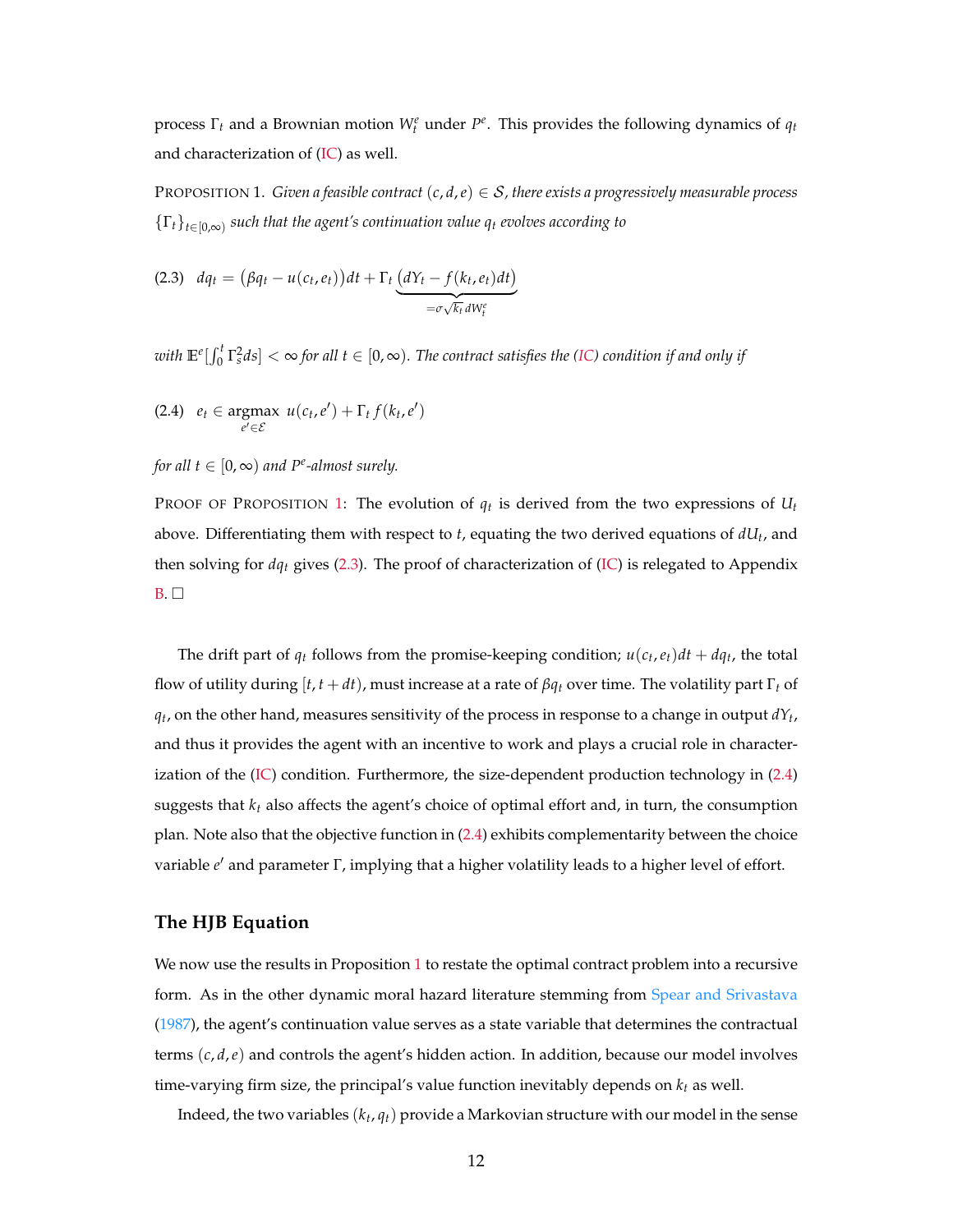that the two variables keep a record of full histories up to *t*, so the principal can design the forward contractual terms on the basis of  $k_t$  and  $q_t$  only. For this reason, we denote by  $J(k_t, q_t)$ the principal's continuation value function, that is, her expected maximum payoff from time *t* on given a state  $(k_t, q_t)$ . Let  $k_0$  denote an initial firm size and  $q_0$  the agent's reservation utility. We then write the optimal contract problem as follows.

$$
J(k_0, q_0) \equiv \max_{(c,d,e) \in \mathcal{S}} V_0(c,d,e)
$$

subject to the two SDEs:

(2.2) 
$$
dk_t = [f(k_t, e_t) - c_t - d_t - \delta k_t]dt + \sigma \sqrt{k_t} dW_t
$$
  
(2.3) 
$$
dq_t = [\beta q_t - u(c_t, e_t)]dt + \Gamma_t \sigma \sqrt{k_t} dW_t \text{ with } \Gamma_t \text{ satisfying (2.4)}.
$$

Using the recursive structure, we can reformulate the above problem into the following Hamilton-Jacobi-Bellman (HJB, hereafter) equation:

$$
\beta J(k,q) = \max_{(c,d,e)\in\mathcal{S}} \left\{ v(d) + J_k \Big[ f(k,e) - c - d - \delta k \Big] + J_q \Big[ \beta q - u(c,e) \Big] + \frac{1}{2} \Big[ J_{kk} + 2J_{kq}\Gamma + J_{qq}\Gamma^2 \Big] \sigma^2 k \right\},\,
$$

where Γ is the volatility of *q* that satisfies the incentive compatibility condition (2.4) in Proposition 1, and the (double) subscripts of *J* denote its (second-order) partial derivatives. Intuitively, the principal's expected flow of value  $βJ(k, q)$  on the left side must equal the sum of the instantaneous flow of utility from dividends and the expected change in her continuation value due to the drift and volatility of each state variable.

# **3. The Optimal Contract**

In this section, we characterize an optimal contract. We first specify the contracting parties' utility functions and the firm's production technology. We then conjecture a solution to the HJB equation, derive Euler equations that an optimal contract has to satisfy, and verify that a solution to the equations is indeed optimal.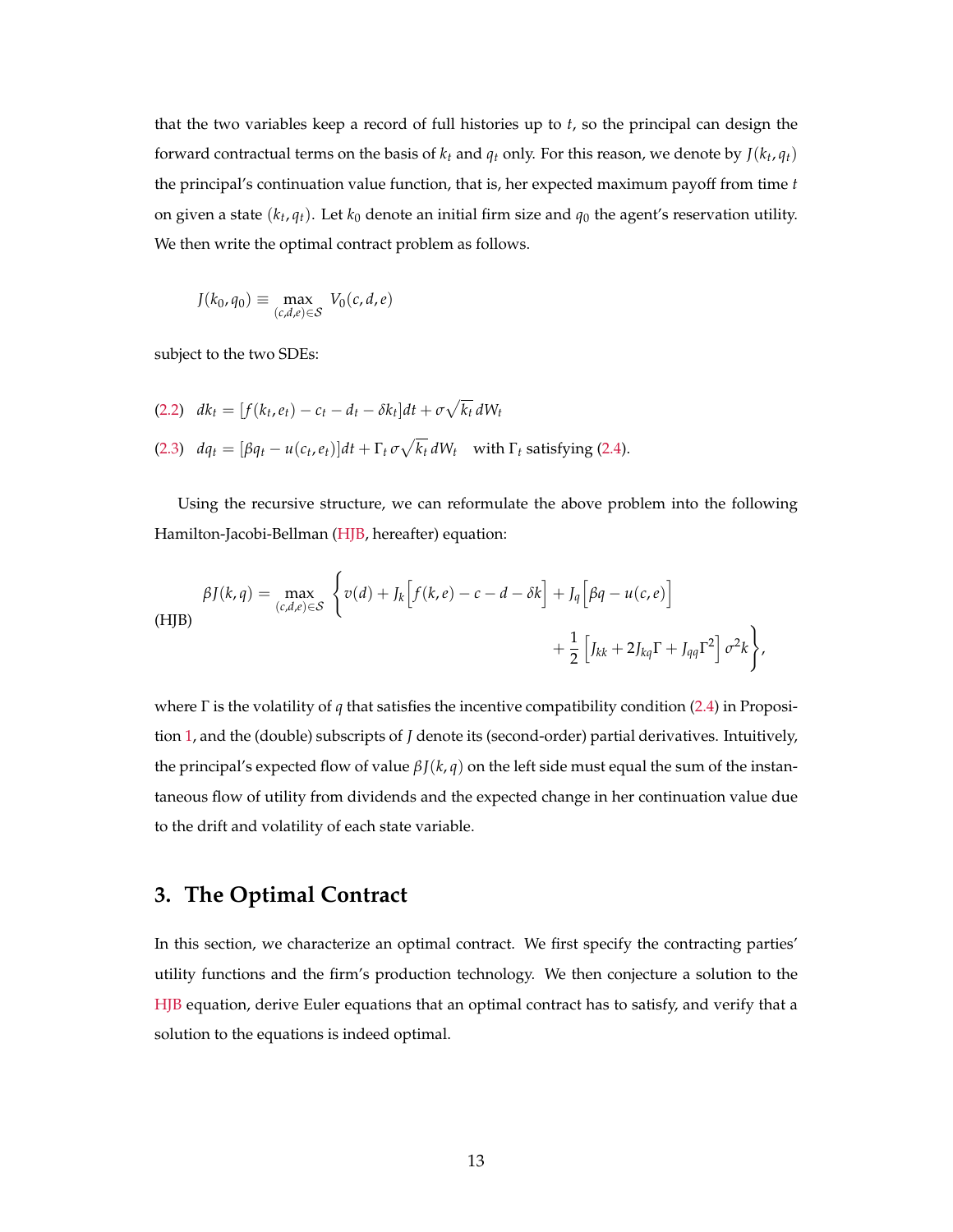#### **CARA Preferences and Multiplicative Technology**

For the sake of tractability, the general formulation presented in the previous section is specialized as follows. First, we consider a simple multiplicative production function that entails a marginal product of the agent's effort increasing with firm size:

$$
f(k_t, e_t) = (k_t + h)e_t,
$$

where the parameter  $h > 0$  represents the agent's working skills or human capital. In our model, it serves to set the lower bound for the marginal product of the agent's effort. We assume that *h* is constant over time; there is no learning effect through experience.

Second, we assume the constant absolute risk aversion (CARA) preferences for both parties in the same spirit of Holmström and Milgrom  $(1987)$ . As is well-known, CARA utility abstracts away from the income effect and thus greatly simplifies our algebra work. Specifically, each party's utility function takes a form of

$$
v(d) = -\frac{1}{R} \exp(-Rd) \quad \text{and} \quad u(c,e) = -\frac{1}{r} \exp\left(-r\left(c - \frac{(k+h)e^2}{2a}\right)\right).
$$

Here, *R* and *r* indicate the constant risk aversion coefficient for the principal and for the agent, respectively. The agent's monetary cost from exerting effort is assumed to be quadratic with respect to *e*, and the constant *a* > 0 in the denominator determines the optimal level of effort with full information, as is illustrated in Appendix A. This facilitates comparison with the second-best effort policy in the next section. Also, the cost function scales with firm size, reflecting that the agent incurs a higher opportunity cost for management of a large firm.

In order to make our problem interesting, we shall impose the following condition on the parameters defined above:

ASSUMPTION 1 (Feller Condition I).

$$
\frac{a}{2} > \delta + \beta \left[ 1 + \frac{Rr\sigma^2}{2(R+r)} \right].
$$

This is a version of the Feller condition tailored to our firm-size process with the  $\sqrt{k_t}$  volatility, which plays a crucial role in analyzing the process in the first-best contract. To be specific, the condition ensures the drift of  $k_t$  to be positive for all  $k_t > 0$ , so that it prevents the process from reaching its boundary zero almost surely (or the firm from being liquidated; see Section 3). As is illustrated in Online Appendix, the condition is somewhat weaker than the one for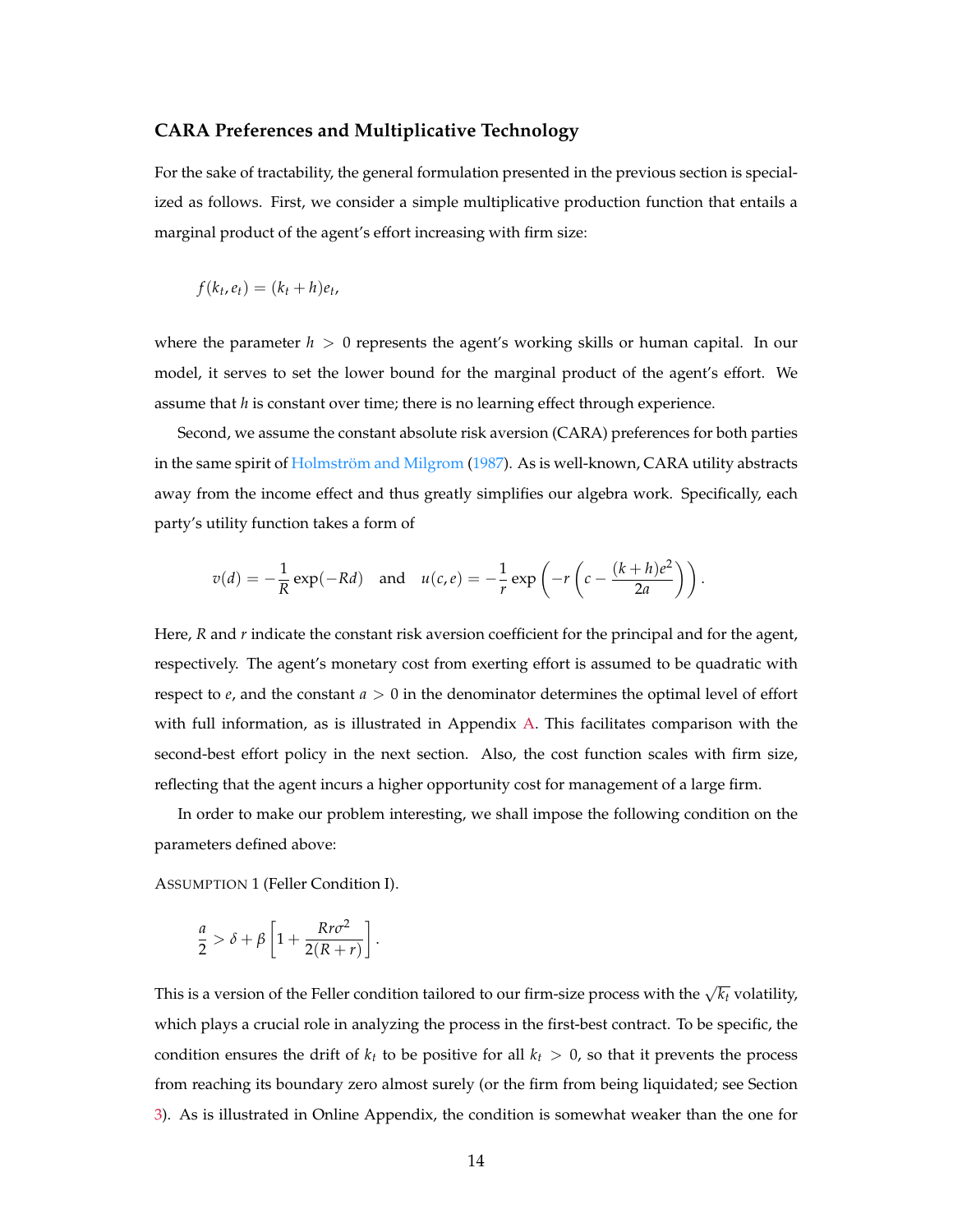$k_t$  not to reach zero in a finite time. Throughout the remainder of this article we will maintain Assumption 1, although we do not explicitly mention it.

#### **Ordinary Differential Equations**

In this subsection, from the HJB equation, we derive Euler equations that characterize the optimal contract. Although the HJB equation is a two-dimensional partial differential equation (PDE), it turns out that the resulting Euler equations can be simplified into a pair of more tractable ordinary differential equations (ODEs) under the CARA utility environment.

We first describe the possibility of terminating a contract or liquidating a firm in line with Sannikov (2008), which is necessary for getting a boundary condition of the ODEs.<sup>15</sup> For an illustration, we assume that at the time of signing a contract, the two parties agree to liquidate the firm when  $k_t$  reaches zero. When the firm goes into liquidation, say at  $\tau \equiv$ inf  $\{t > 0 | k_t = 0\}$ , the principal promises the agent a constant flow of severance pay *c* from *τ* on, but the agent is allowed to choose zero effort. Hence the agent's flow of utility is  $u(c, 0) = -e^{c}/r$ . The amount of *c* the agent receives is determined by his continuation value at the time of liquidation,  $q_\tau$ . More precisely, the agent receives  $c_t = c$  for all  $t \geq \tau$ as much as his expected payoff from the flow of utility  $u(c, 0)$  from  $\tau$  on equals the promised payoff by the original contract:

$$
\mathbb{E}\left[\int_{\tau}^{\infty}e^{-\beta(t-\tau)}u(c,0)\,dt\right]=q_{\tau}\,\,\text{ or }\,c=\ln(-q_{\tau}r\beta)^{-\frac{1}{r}}.
$$

On the other hand, from the time of liquidation onward, the principal's flow of utility becomes  $v(-c) = -e^{i\pi x}Rc$  /*R*. Similar to the agent's case, the expected payoff from this flow must match with the principal's continuation value at the liquidation state, that is,  $J(0, q<sub>\tau</sub>)$ . Consequently, we have

$$
(3.1) \quad J(0, q_{\tau}) = \mathbb{E}\left[\int_{\tau}^{\infty} e^{-\beta(t-\tau)} v(-c) dt\right] = -\frac{(-q_{\tau}r\beta)^{-\lambda}}{R\beta},
$$

where  $\lambda \equiv R/r$  is the ratio of the risk aversion coefficients. As is revealed shortly, this *valuematching* condition (3.1) translates into a boundary condition.

In light of the principal's CARA utility function and the condition (3.1), we conjecture that the value function takes a form of  $J(k,q) = -(-q)^{-\lambda} \exp(-\theta(k))$  for some *C*<sup>2</sup>-function

 $15$ In Sannikov (2008), there is another boundary condition for the principal's value function, which results from the agent's income effects. When the continuation value is large enough, it is optimal for the principal to retire the agent on account of costly incentives. This type of boundary condition is not necessary in the absence of income effects.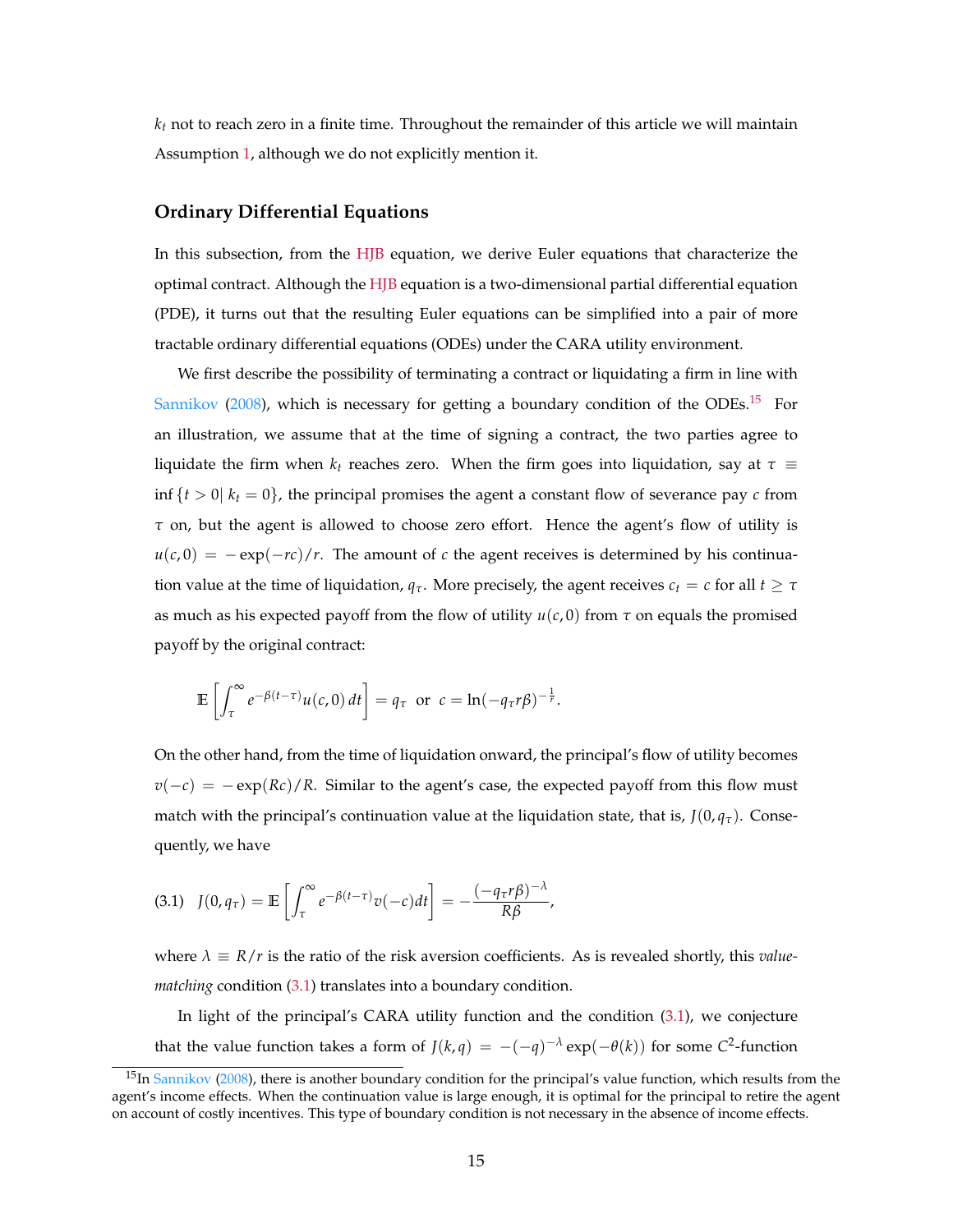$\theta(k)$ . To ensure that the conjectured function is strictly concave in the two variables, we restrict our attention to the set of possible functions  $\theta(k)$  satisfying that (i) the function  $\theta(k)$ is twice continuously differentiable, (ii) its derivative  $\theta'(k)$  is strictly positive and bounded, and (iii)  $(\theta'(k))^2 > (\lambda + 1)\theta''(k)$  holds for all  $k \in [0, \infty)$ . Also, it follows from (3.1) that  $\theta(0) = \ln [R\beta(r\beta)^{\lambda}]$ . We will later verify that *J*(*k*, *q*) satisfying the above conditions represents the principal's maximum possible value.

We are now ready to derive the desired Euler equations from the HJB equation and characterize the optimal contract.

PROPOSITION 2 (Optimal Contract). Let  $(e^*(k), \theta(k))$  denote a C<sup>1</sup>-solution to the system of first*order ordinary differential equations,*

$$
e'(k) = F(\theta(k), e(k), k)
$$
 and  $\theta'(k) = G(e(k), k)$ ,

satisfying the boundary condition  $(e^*(0), \theta(0)) = (a, \ln \lceil R\beta(r\beta)^\lambda \rceil)$ . The exact functional forms of F *and G are given in the proof. Define a function ψ* ∗ *as*

$$
\psi^*(k) \equiv 1 + \frac{r(k+h)}{a}e^*(k)(e^*(k) - a),
$$

*and write the flow of consumption and dividend as*

$$
c^*(k,q) = \frac{(k+h)e^*(k)^2}{2a} - \frac{1}{r}\ln\left[\frac{(-q)}{\lambda}\theta'(k)\psi^*(k)\right] \text{ and } d^*(k,q) = \frac{1}{R}\left[\theta(k) + \ln\frac{(-q)^{\lambda}}{\theta'(k)}\right],
$$

*respectively.* Then  $J(k, q) = -(-q)^{-\lambda} \exp(-\theta(k))$  is the solution to the HJB equation and the triplet (*c* ∗ , *d* ∗ ,*e* ∗ ) *constitutes the optimal contract. Under the optimal contract* (*c* ∗ , *d* ∗ ,*e* ∗ )*, the two state variables evolve according to*

$$
(3.2) \quad dk_t = \left[ (k_t + h)e^*(k_t) - c^*(k_t, q_t) - d^*(k_t, q_t) - \delta k_t \right] dt + \sigma \sqrt{k_t} \, dW_t
$$

$$
(3.3) \quad \frac{dq_t}{q_t} = \left[\beta - \frac{1}{R}\theta'(k_t)\psi^*(k_t)\right]dt - \frac{\sigma}{\lambda a}\theta'(k_t)e^*(k_t)\psi^*(k_t)\sqrt{k_t} \,dW_t.
$$

PROOF OF PROPOSITION 2: See Appendix B.  $\Box$ 

In general, a two-dimensional optimal control problem like ours gives rise to partial differential equations which are difficult to solve even using a numerical method. We circumvent this difficulty by using the properties of exponential utility. The absence of the wealth effect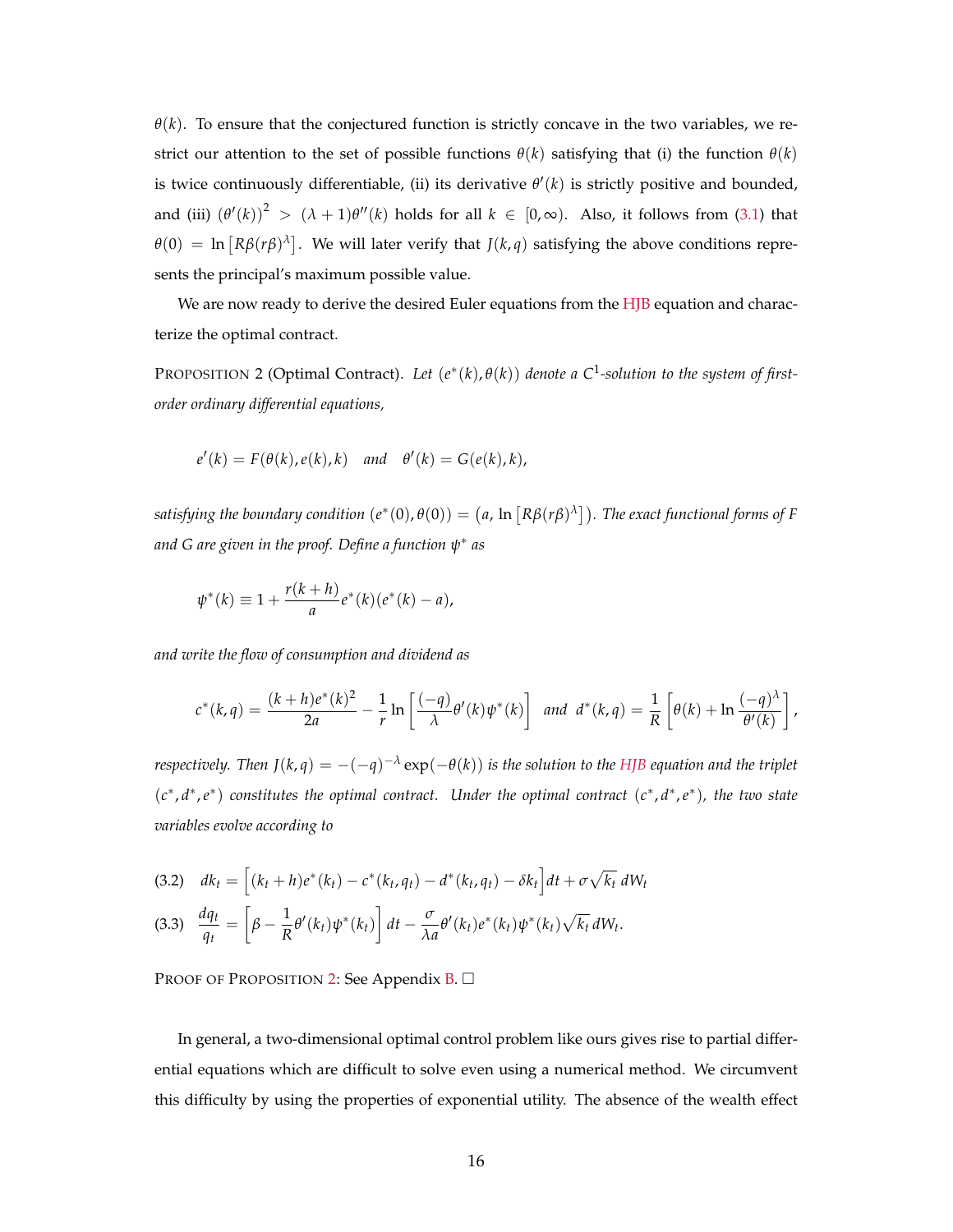on the agent's side enables us to derive the second ODE *G* from the first-order condition [*e*], meaning that the optimal effort policy is independent of *q*. On the principal's side, CARA utility not only allows us to conjecture  $J(k, q)$  as a multiplicative separable function, but renders the drift of *k* independent of *q*; in particular, *q* does not affect the optimal investment plan. As a result, we can reduce the HJB equation into the uni-dimensional ODE *F* by canceling out all *q* terms.

The system of ODEs in Proposition 2 is numerically tractable. Moreover, without the aid of its explicit solutions, we can deduce and establish several properties of the optimal contract directly from the functional forms of *F* and *G*. We also prove the existence and uniqueness of a solution to the system in Appendix B.

The following lemma about the asymptotic behavior of  $\theta'(k)$  is at the heart of our subsequent results. It asserts that in the optimal contract, the marginal rate of return on investment,  $\theta'(k) = -J_k(k,q)/J(k,q)$ , converges to zero as firm size rises.

LEMMA 1. *Let* (*e* ∗ (*k*), *θ*(*k*)) *denote the unique solution to the ODEs in Proposition 2, and suppose that*  $\lim_{k\to\infty} \psi^*(k)$  *exists. Then the function*  $\theta'(k) = G(e^*(k), k)$  *converges to zero as*  $k\to\infty$ *:* 

 $\lim_{k\to\infty} \theta'(k) = 0.$ 

PROOF OF LEMMA 1: See Appendix  $B. \Box$ 

The following condition is analogous to Assumption 1:

ASSUMPTION 2 (Feller Condition II).  $\theta'(0) > R\beta$ *.* 

As a counterpart to Assumption 1, Assumption 2 ensures the drift of *kt* to be positive for all  $k_t > 0$  in the optimal contract, so that the firm does not undergo liquidation almost surely even when its size is very close to zero. The condition is weaker than the sufficient condition for the firm to survive permanently, i.e.,  $P\{\tau = \infty\} = 1$ . Refer to Online Appendix for more details.

#### **Verification**

To complete our analysis, we need verify that the conjectured value function is indeed the maximum value the principal can achieve from any incentive-compatible contract. This procedure exploits two lemmas that will appear later (Lemma 2 in the next section and Lemma 3 in Appendix B) and several results obtained from characterizing the system of ODEs in Proposition 2. Thus, readers may find it sufficient to skip the proof of the theorem at the first reading.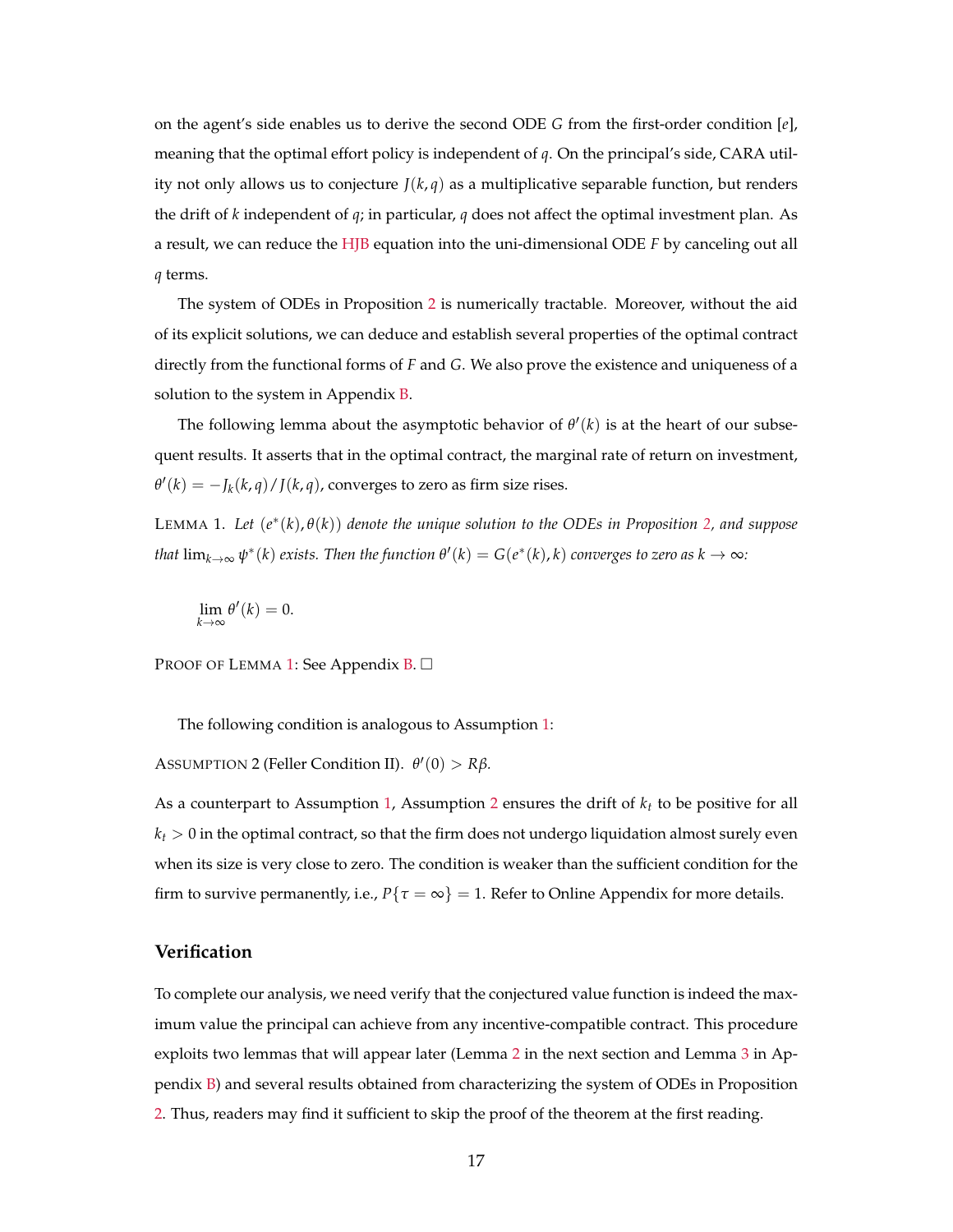THEOREM 1 (Verification). A solution  $J(k, q)$  to the HJB equation provides the principal's value func*tion: Given initial firm size k*<sup>0</sup> *and the agent's reservation utility q*0*, the value the principal can accrue from any incentive-compatible contract is at most*  $J(k_0, q_0)$ *.* 

PROOF OF THEOREM 1: See Appendix B.  $\Box$ 

## **4. Firm Size and Incentive Provision**

In a classic article about dynamic moral hazard, Spear and Srivastava (1987) has shown that the continuation value  $q_t$  aggregates all the information on the agent's past performance, and that using  $q_t$  as a state variable, the history-dependent optimal contract (Rogerson  $(1985)$ ) has a simple stationary representation. In a dynamic agency model like ours, which incorporates time-varying firm size, the current firm size *kt* plays a role as another state variable that records the firm's past growth path. However, as was pointed out earlier, the corresponding twodimensional problem often poses an issue of tractability. Most of the recent literature circumvents the issue by taking advantage of the scale invariance principle, and characterizes the optimal contract using the continuation value per capita  $q_t/k_t$  as a unique state variable. The variable  $q_t/k_t$  can be interpreted as a measure of the agent's stake inside the firm, or a measure of the firm's financial slack in another context (See DeMarzo *et al.* (2012)).

The invariance principle, however, is not applicable to our framework, because the model involves the square-root process  $k_t$  and deals with a contract between two *risk-averse* parties. Indeed, the optimal compensation and dividend plans characterized in Proposition 2 rest on both *kt* and *qt* , which interactively evolve over time in a complicated fashion. This reflects the difficulty of condensing them into a one-dimensional variable. The main feature of our modeling approach, distinct from the previous ones, is that by separating  $k_t$  and  $q_t$ , we can address the question of how firm size affects the optimal contract. The main goal of the next two sections is to clarify this firm size effect on the corporate decisions about incentive provision and investment.

## **The Optimal Effort Policy**

We begin by studying the effect of firm size on the optimal effort policy *e* ∗ . Recall that the agent's optimal choice of effort is invariant to any translation of wealth under the assumption of exponential utility. Hence *e* ∗ is unaffected by the continuation value *qt* . This property greatly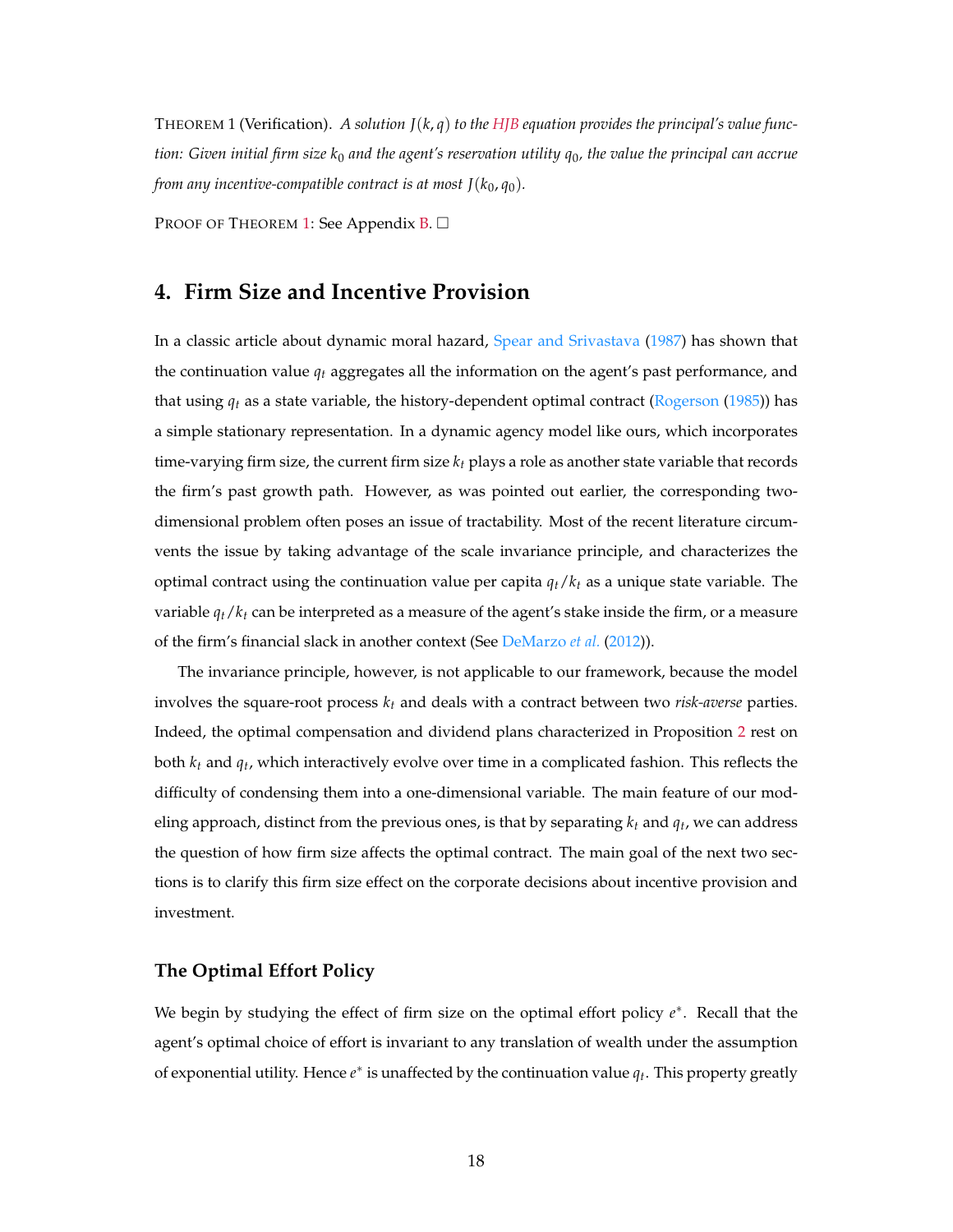simplifies our analysis of the firm size effect on *e* ∗ . <sup>16</sup> It is quite challenging to obtain an explicit form of *e* ∗ (*k*) from the system of ODEs. Even without such an analytical solution, however, we can establish several important properties of  $e^*(k)$  from the second ODE  $\theta'(k) = G(e^*(k), k)$ and the assumption that *θ* ′ (*k*) is strictly positive and bounded. All the properties are formally stated in Lemma 2 and displayed in Figure 1.

We first consider the case when firm size is small, in particular, when  $k_t$  is close to zero. Note that the size of production shocks  $\sigma\sqrt{k_t}$   $dW_t$  is assumed to be positively related with  $k_t$ . Thus, as the firm shrinks through downsizing, the diffusion of the output process dwindles away. This implies that when  $k_t$  is close to zero,  $dY_t \approx he_t dt$  provides perfect information about the agent's effort, so that the principal can easily infer *et* from realized output. Accordingly, as firm size approaches zero, the optimal contract implements the first-best effort level ( $e^F = a$ ; see Appendix A).

Aside from this limiting case, the firm's production is exposed to shocks, so the moral hazard problem arises from imperfect monitoring of *et* . This naturally leads to an inefficient level of effort  $e^*(k) < a$ . Part (a) of Lemma 2 also asserts that for every  $k > 0$ , the optimal effort policy is bounded below by  $e^{\dagger}(k)$ . Here,  $e^{\dagger}(k)$  indicates the minimum level of effort required for the marginal rate of return on investment,  $-I_k/I = \theta'(k)$ , to remain positive. Hence  $e^*(k) > e^{\dagger}(k)$  implies that the principal encourages the agent to exert a certain level of effort, to the extent that the firm can expand through investment when performance is good. As is noted in footnote 18, the lower bound lies in the interval between 0 and *a* for every *k*, although it does not necessarily increase with *k*.

Part (b) of the lemma describes the optimal effort policy when firm size is sufficiently large. It demonstrates that as firm grows large, the optimal contract retrieves efficiency by implementing the first-best level of effort. Hence *e* ∗ (*k*) is U-shaped as displayed in Figure 1. This result may sound counterintuitive; due to the size-dependent production shock, the provision of incentives gets costly as the firm grows. There is a countervailing firm size effect in our model, however. Recall that the agent's effort determines the expected flow of output  $f(k_t, e_t) = (k_t + h)e_t$  which is linear with respect to  $k_t$ . Therefore, the signal-to-noise ratio increases with *kt* , because the expected output (*signal*) is a function of degree 1 in *k* whereas the production shock (*noise*) is a function of degree 1/2.<sup>17</sup> This increased ratio in turn strengthens

<sup>&</sup>lt;sup>16</sup>If the agent's payoff function is additively separable, the optimal effort varies with  $q$  depending on the income effect and the cost of risk premium. In one extreme case in which the agent is very patient, Radner (1985) documented that the efficient level of effort is achieved by the optimal contract and  $e^*(k, q)$  decreases with  $q$  due to the income effect.

<sup>&</sup>lt;sup>17</sup>In the previous version, we examined the additive production function  $f(k_t, e_t) = k_t + he_t$ , which exhibits a constant return to scale. In this case, the signal-to-noise ratio decreases with *k*, so that *e* ∗ (*k*) approaches a lower bound as *k*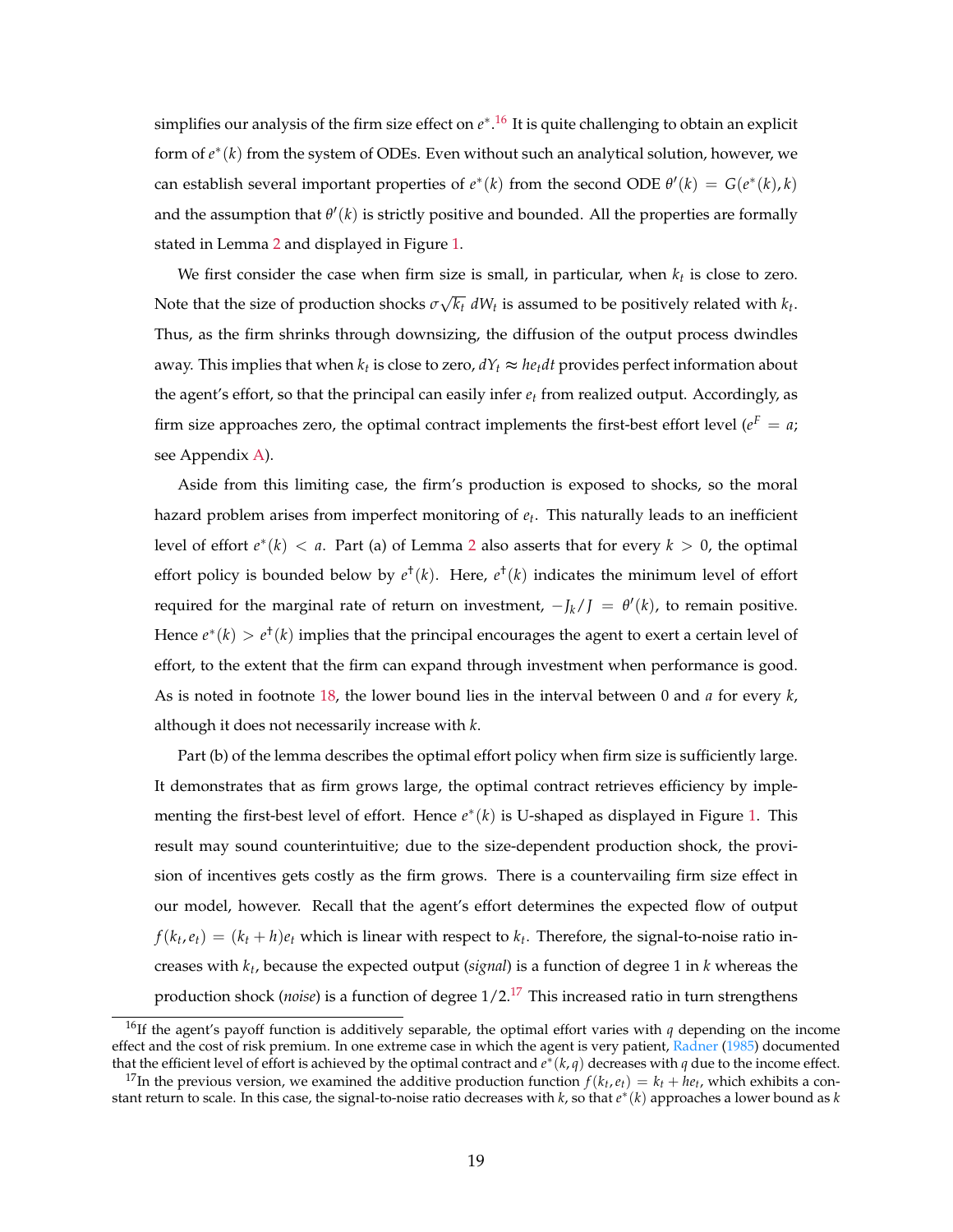informativeness of the realized output, thereby reducing the cost of incentive provision.

A similar result - that the agency problem is alleviated as the state variable increases - can be found in He (2009) and the ensuing works, in which firm size follows a geometric Brownian motion and the optimal contract is characterized in terms of the continuation value per capita, *qt*/*kt* . In comparison with the previous arithmetic Brownian motion model that essentially assumes firm size to be time-invariant, He (2009) demonstrates that the time-varying firm size process provides a *free* incentive by granting the agent a large stake in the firm, equivalently, by increasing *qt*/*kt* . If the firm's good performance drives *qt*/*kt* up to a threshold that is the minimum volatility of  $q_t/k_t$  for incentive provision, then the agent works voluntarily as he owns enough shares of the firm. The key difference, therefore, lies in the agent's continuation value: *irrespective of qt* , the optimal contract attains the first-best effort in our model.

#### (Insert Figure 1 here.)

LEMMA 2. *The optimal effort policy e*∗ (*k*) *satisfies*

(*a*)  $\lim_{k\to 0} e^*(k) = a$  and  $e^{\dagger}(k) < e^*(k) < a$  for every  $k > 0$ , where  $a = e^F$  is the first-best effort *level (See Appendix A) and e*† (*k*) *is the largest solution to the following cubic equation:*<sup>18</sup>

$$
r(k+h)e3 - r(k+h)ae2 + ae = \frac{Ra2}{R+r}.
$$

*(b)*  $\lim_{k\to\infty}e^*(k) = a$ . In addition, if  $\lim_{k\to\infty}\psi^*(k)$  exists,  $\lim_{k\to\infty}e^{*'}(k) = 0$ .

PROOF OF LEMMA 2: See Appendix B.  $\Box$ 

The results established in Lemma 2 have important implications for the convergence rate of *e* ∗ (*k*) to the efficient level and for the efficiency of the firm's production.

PROPOSITION 3. *The function*  $(k+h)(a-e^*(k))$  *is bounded with respect to k such that* 

$$
0 < (k + h)(a - e^*(k)) < \frac{1}{R + r'}, \quad \forall \ k \in (0, \infty).
$$

*Furthermore, suppose that*  $\lim_{k\to\infty} (k+h)(a-e^*(k))$  *exists and the function*  $k^2e^{*'}(k)$  *is bounded. Then*  $\lim_{k \to \infty} (k + h)(a - e^*(k)) = \frac{1}{R+r}$  and  $\lim_{k \to \infty} ke^{*'}(k) = 0$ .

grows. Hence the square-root process itself is not sufficient to achieve the first-best effort level.

<sup>&</sup>lt;sup>18</sup> The cubic equation is driven by setting  $-\lambda a + (λ + 1)eψ(k, e)$ , one factor of the denominator of  $θ'(k)$  in (B.5), equal to 0. As the left-hand side of the equation takes on 0 at  $e=0$  but  $a^2$  at  $e=a$  and its derivative remains positive for all  $e \ge a$  for every  $k \ge 0$ , it follows by the intermediate value theorem that the largest solution  $e^+(k)$  lies between 0 and *a*.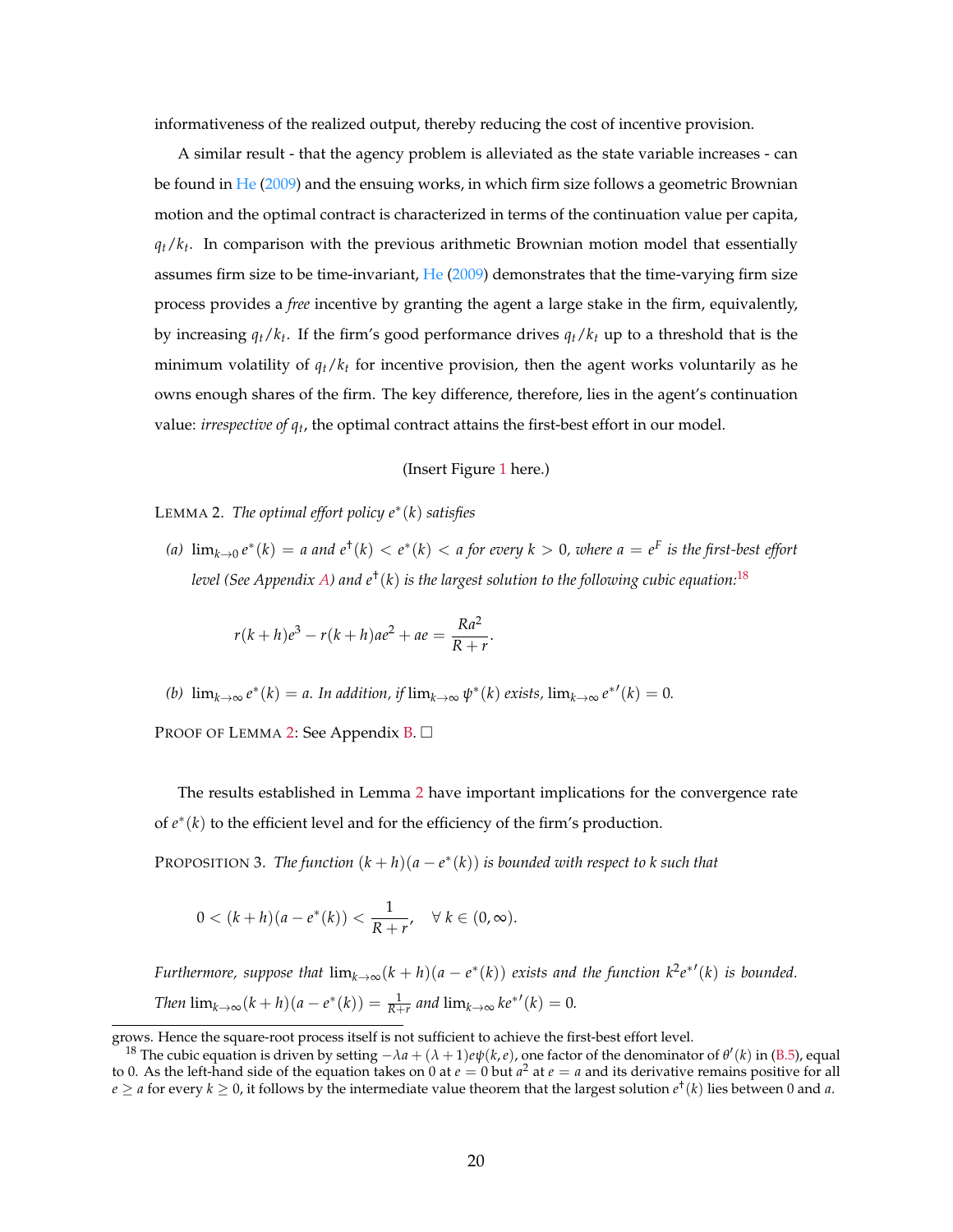PROOF OF PROPOSITION 3: The lower and upper bounds are immediate from the inequality  $e^{\dagger}(k) < e^*(k) < a$  in Lemma 2. For the remaining results, refer to Lemma 4 in Appendix B.  $\Box$ 

Note that given *k*, the expected flow or the drift of output is  $(k + h)e^{*}(k)$  in the optimal contract, but  $(k + h)a$  in the first-best one. Thus, the function  $(k + h)(a - e^{*}(k))$  in Proposition 3, defined by their difference, can be interpreted as a measure of production inefficiency arising from moral hazard. The proposition demonstrates that the function is bounded for all  $k > 0$ . Its lower and upper bounds are derived from  $e^*(k) < a$  and  $e^*(k) > e^{\dagger}(k)$ , respectively, and both bounds are independent of firm size.

As the function  $(k+h)(a-e^*(k))$  is bounded and differentiable for every *k*, its limit would exist unless *e* ∗ (*k*) keeps oscillating between *a* and *e* † (*k*). Proposition 3 says that, except for such a oscillating effort policy, the convergence of *e* ∗ (*k*) to the efficient level is fast, of order 1/*k*, and thus  $\lim_{k\to\infty} ke^{*'}(k) = 0$ . This implies that as  $k\to\infty$ ,

$$
\frac{\partial (k+h)(a-e^*(k))}{\partial k}=a-e^*(k)+ke^{*'}(k)\to 0,
$$

because  $e^*(k) \to a$  by Lemma 2. In other words, the firm improves on production efficiency as it grows, in the sense that there is no distortion in the marginal product of capital.

#### **The Optimal Compensation Scheme**

In this subsection we turn to the optimal rate of instantaneous payment in Proposition 2,

$$
(4.1) \quad c_t^* = \frac{(k_t + h)e^*(k_t)^2}{2a} + \frac{1}{r}\ln\left(\frac{\lambda}{\theta'(k_t)\psi^*(k_t)}\right) - \frac{1}{r}\ln(-q_t),
$$

and discuss the effect of firm size on  $c_t^*$ . Unlike the effort policy, the payment scheme naturally depends on the continuation value  $q_t$  as well; in order to keep her promise with the agent, the principal has to pay for the promised value *qt* through the instantaneous payment. To see how *c* ∗ *t* responds to a change in *kt* , therefore, we need take into account *kt* 's direct effect as well as its indirect effect via  $q_t$ . From the expression of  $c_t^*$  above, it is easy to see that a change in  $k_t$ directly affects the shape of *c* ∗ *t* through the first two terms. To accommodate the indirect effect, we apply Itô's lemma to the explicit formula of  $dq_t/q_t$  in (3.3), and obtain the expression of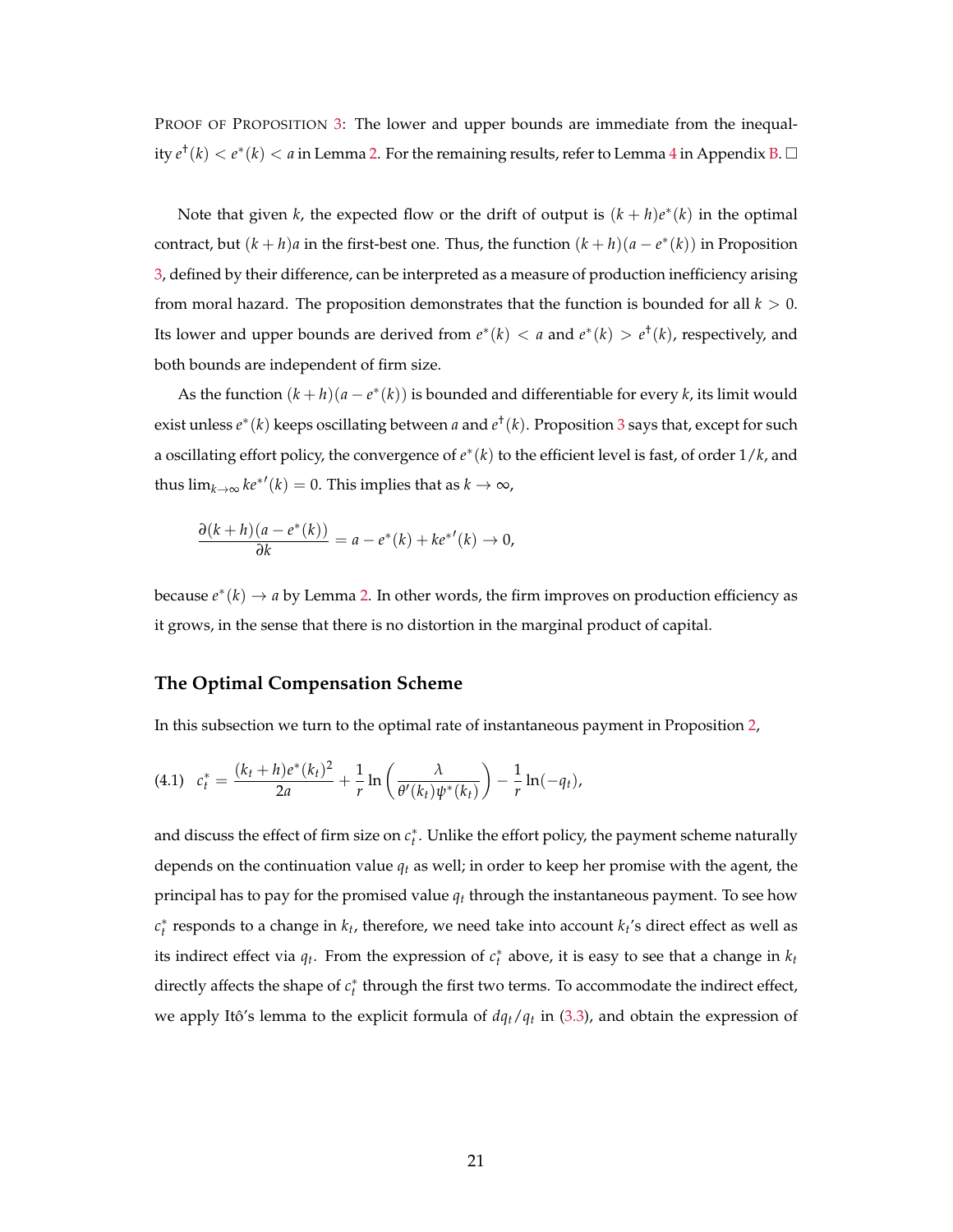ln(−*qt*) as follows:

$$
\ln(-q_t) = \ln(-q_0) + \int_0^t \left( \beta - \frac{1}{R} \theta'(k_s) \psi^*(k_s) \right) ds - \int_0^t \frac{\sigma}{\lambda a} \theta'(k_s) e^*(k_s) \psi^*(k_s) \sqrt{k_s} dW_s
$$

$$
- \frac{1}{2} \int_0^t \left( \frac{\sigma}{\lambda a} \theta'(k_s) e^*(k_s) \psi^*(k_s) \sqrt{k_s} \right)^2 ds.
$$

Note that *qt* keeps track of histories on firm size until time *t*. Thus, besides the agent's reservation utility ln(−*q*0), it yields the three distinct integral terms, suggesting that the shape of  $c_t^*$  is also dependent upon the firm's growth path,  $\{k_s\}_{s\in[0,t]}$ . Substituting the obtained expression of ln(−*qt*) into (4.1), we can characterize the optimal payment scheme in terms of firm size only.

PROPOSITION 4. *The optimal rate of instantaneous payment can be decomposed into the following six terms:*

$$
c^{*}(k_{s}, s \in [0, t]) = -\frac{1}{r} \ln(-q_{0}) + \frac{(k_{t} + h)e^{*}(k_{t})^{2}}{2a} + \underbrace{\int_{0}^{t} \frac{\sigma}{Ra} \theta'(k_{s}) e^{*}(k_{s}) \psi^{*}(k_{s}) \sqrt{k_{s}} dW_{s}}_{(ii)} + \underbrace{\frac{r}{2} \int_{0}^{t} \left(\frac{\sigma}{Ra} \theta'(k_{s}) e^{*}(k_{s}) \psi^{*}(k_{s})\right)^{2} k_{s} ds}_{(iv)} + \frac{1}{r} \ln\left(\frac{\lambda}{\theta'(k_{t}) \psi^{*}(k_{t})}\right) + \frac{1}{r} \underbrace{\int_{0}^{t} \left(\frac{1}{R} \theta'(k_{s}) \psi^{*}(k_{s}) - \beta\right) ds}_{(vi)}.
$$

*Each term in (4.2) can be interpreted as follows:*

- *(i) reservation utility*
- *(ii) compensation for the effort cost*
- *(iii) compensation risk due to moral hazard*
- *(iv) risk premium due to the compensation risk*
- *(v) adjustment of compensation for future production*
- *(vi) allocation of compensation over time.*

The formula (4.2) disentangles the indirect effect of *kt* , thereby capturing the exact firm size effect on the optimal payment scheme. In particular, we decompose  $c_t^*$  in a similar fashion to the (lump-sum) payment rules in Holmström and Milgrom (1987) and Schättler and Sung (1993), in which the contracting parties have exponential utility like in our model. Hence the formula facilitates comparison with their payment rules (see footnote 19). Apart from the role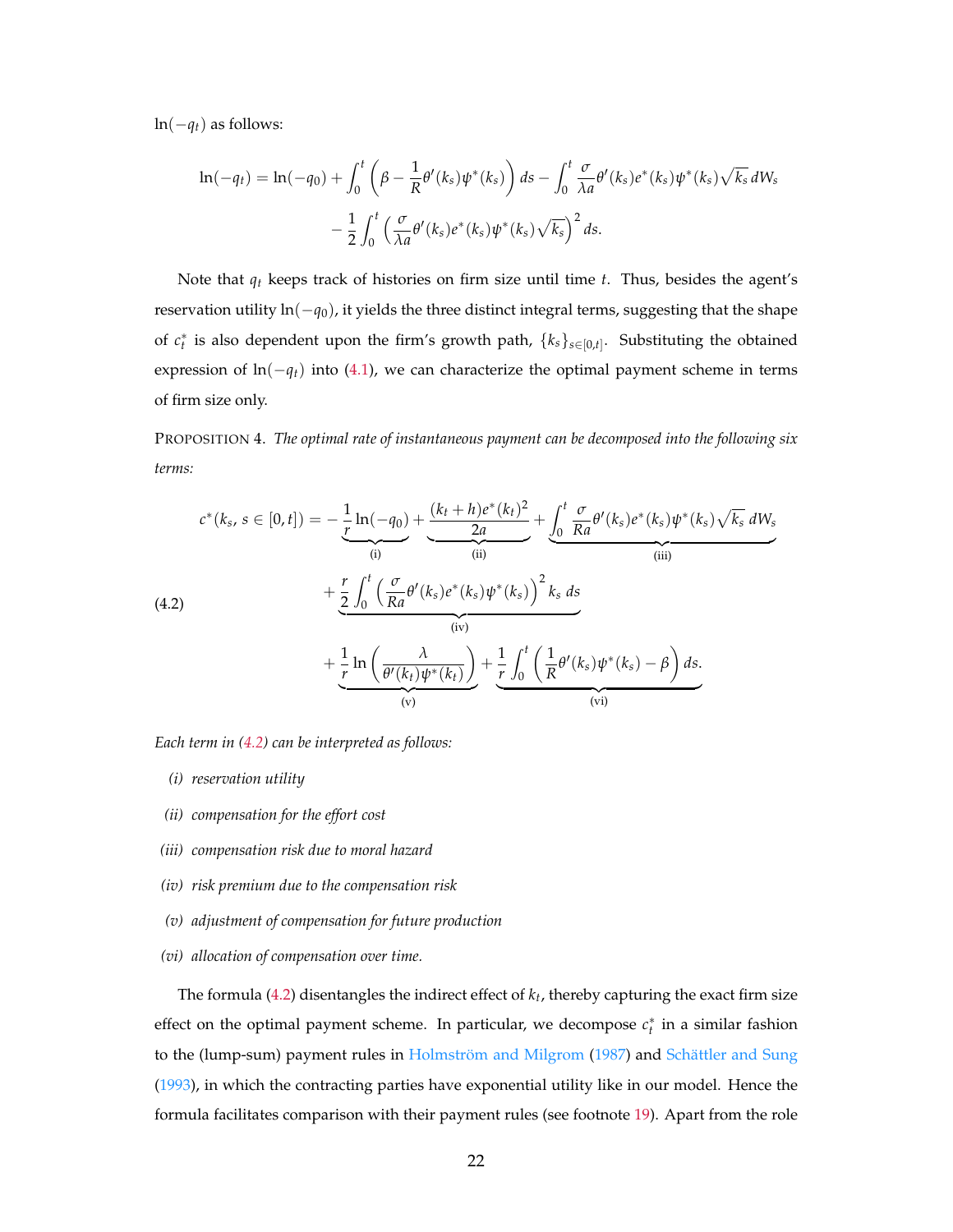of firm size, a key difference between their schemes and ours lies in the timing of the payment being made: in those two models, compensation is paid only once at the end of the contract, whereas in our case it is paid continuously over time. As we will explain shortly, these two differences drive the scheme (4.2) to have two distinctive components.

The role of each term from (i) to (iv) is well appreciated. The first two terms provide the agent with his reservation utility and compensation for the cost from exerting  $e^*(k_t)$ . The stochastic integrand of the term (iii), which is proportional to the volatility of the growth rate of *qt* , provides short-term incentives for effort at time *t*. The term (iv) represents an indemnity to the agent for the risk generated by (iii). Apart from their dependence on firm size, the first four terms also appear in Holmström and Milgrom  $(1987)$  and Schättler and Sung  $(1993)$ .<sup>19</sup>

Before we proceed, it is worth remarking on the incentive term (iii), in particular, concerning how the compensation risk varies with firm size. To this end, we exploit several results established in in Appendix B that as *k* grows large,  $e^*(k) \to a$ ,  $\theta'(k) \to 0$ , and  $\psi^*(k_t) \to \frac{\lambda}{\lambda+1}$ . As a consequence, the integrand of (iii) representing the volatility of *dqt*/*qt* ,

$$
\theta'(k_t)e^*(k_t)\psi^*(k_t)\to 0 \quad \text{as } k\to\infty,
$$

implying that the agent's continuation value has a stable growth rate in a large firm. This also suggests that the compensation risks for a short-term incentive would be small relative to those in a small firm. The intuition derives from the increasing signal-to-noise ratio over firm size: as *k* increases, the agent's effort becomes more important relative to the amount of random variation in the level of output. Hence the optimal compensation risk, the weight assigned to the random variation, must decrease with *k*. As we will prove in the next subsection, the diminishing risk contributes to decreasing pay-performance sensitivity over firm size.

In addition to the four standard components, our framework gives rise to two distinctive terms, (v) and (vi), in the payment scheme. The term (v) establishes a link between the current compensation and the investment plan. Recall that investment corresponds to the firm's free

<sup>19</sup>Writing the optimal lump-sum payment scheme of Holmström and Milgrom (1987) in our notations, we have

$$
L_T = -\ln(-q_0) + \int_0^T C(e_t)dt + \int_0^T C'(e_t)dW_t + \frac{r}{2}\int_0^T \sigma^2 C'(e_t)^2dt,
$$

where  $L_T$  is the lump-sum payment at the end of the contract, *T*, and  $C(e)$  is the effort cost function. Each term in  $L_T$ plays the same role as the term, from (i) to (iv), in (4.2). The way to provide the agent with incentives through the third term of *L<sup>T</sup>* is straightforward: When *C*(*e*) is convex, then its derivative *C* ′ (*e*) is an increasing function. Consequently, if the principal wants to implement a higher level of effort, then the wage schedule becomes more volatile. Because firm size is fixed over time and  $L_T$  is paid only once at time *T* in their framework, the terms (v) and (vi) do not appear in  $L_T$ .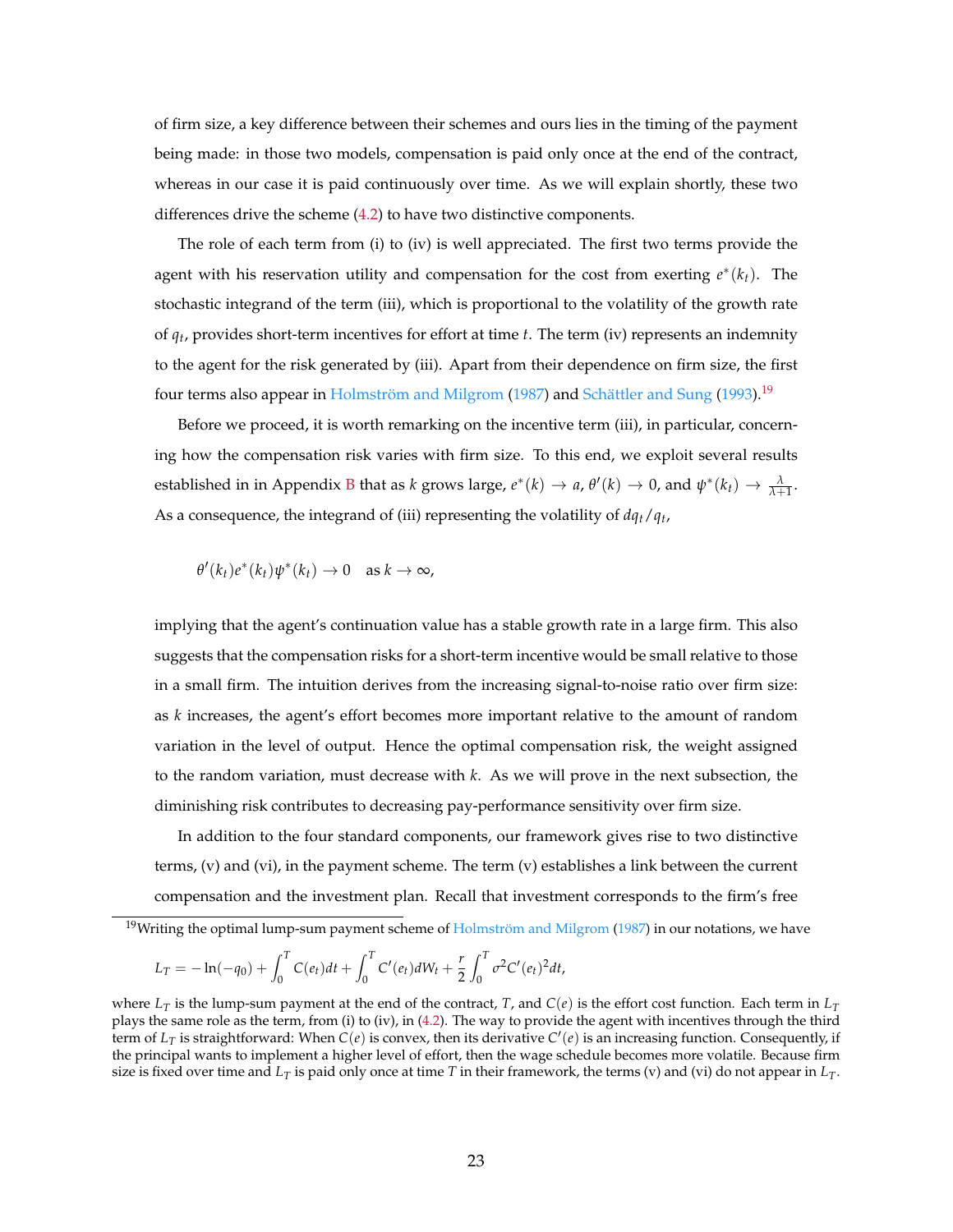$\epsilon$  cash flow. This hints at the possibility that  $c_t^*$  is adjusted to supplement investment for growth, which is captured by the term (v). To elaborate on its role, we disregard the indirect effect of *k*<sub>*t*</sub> on *c*<sup>\*</sup> by fixing the level of  $q_t$  in (4.1). Note that as  $\theta'(k_t) \to 0$  as  $k_t \to \infty$ , the term (v) is asymptotically positive; that is, there exists a  $\bar{k} > 0$  such that  $-\ln(\theta'(k_t)\psi^*(k_t)) > 0$  for all  $k_t > \bar{k}$ . This illustrates the adjustment of payments for investment. The agent in a small firm  $(k_t < \overline{k})$  is not fully compensated for the actual effort cost, and the spare amount of money is spent on investment to expand the firm. Instead of deferring the instantaneous payment, the principal promises to pay more later by increasing the drift of *qt* . As we will explain shortly, this results in a upward drift of  $q_t$ . On the other hand, the agent in a large firm  $(k_t > \bar{k})$ is rewarded more than the effort cost, but he is promised a lower continuation value in the future, which results in a downward drift of *qt* .

Finally, payment in our model is continuously made over time, so that the principal has to take into account the tradeoff between the immediate compensation  $c_t^*$  and the future expected payoffs *qt* . The term (vi), whose integrand is the drift part of *qt* , captures this tradeoff and represents the allocation of payments over time. In a standard agency model where the agent's utility has income effects, the cost of incentive provision determines the direction of the drift of *qt* (Sannikov (2008)). In our model, on the other hand, where the agent's utility has no income effects but the firm can expand or shrink over time, the return on investment determines whether the drift is upward or downward. Just as the return varies with firm size, so does the sign of the drift.<sup>20</sup> To see how it changes over  $k_t$ , note that by Lemma 3, when  $k_t$  is small, the function  $\theta'(k_t)\psi^*(k_t) > R\beta$ , implying that *q*<sub>t</sub> has a upward drift. Also, by Lemma 1, when  $k_t$  is large, the inequality is reversed so *qt* has a downward drift. Therefore, the model predicts that the wage is back-loaded in a small firm but front-loaded in a large firm.

#### **Firm Size and Pay-Performance Sensitivity**

It has been a subject prolific of controversy in executive compensation how CEO pay varies relative to changes in firm performance across firm size. The controversy was sparked by a seminal work by Jensen and Murphy (1990), who defined pay-performance sensitivity as the dollar change in CEO wealth per dollar change in firm value and reported that the estimated sensitivity decreases over firm size.<sup>21</sup> In addition to its tiny estimated value (\$3.25 increase in

 $^{20}$ Recall that as the agent has a negative exponential utility function, his continuation value is always negative, too. To avoid any confusions, therefore, it is convenient to multiply both sides by  $-q_t$  for the drift of  $q_t$  in (3.3). As the resulting drift is  $(-q_t)$  [θ'( $k_t$ ) $ψ^*(k_t)$ / $R - β$ ], its sign is determined by the value of  $θ'(k_t)ψ^*(k_t)$ .

<sup>&</sup>lt;sup>21</sup>Schaefer (1998) has argued that the regression model in Jensen and Murphy (1990)  $\Delta c_{it} = \gamma_0 + \gamma_c \Delta k_{it}$  implicitly assumes that pay-performance sensitivity  $\gamma_c$  is invariant to firm size. For this reason, he developed a simple econometric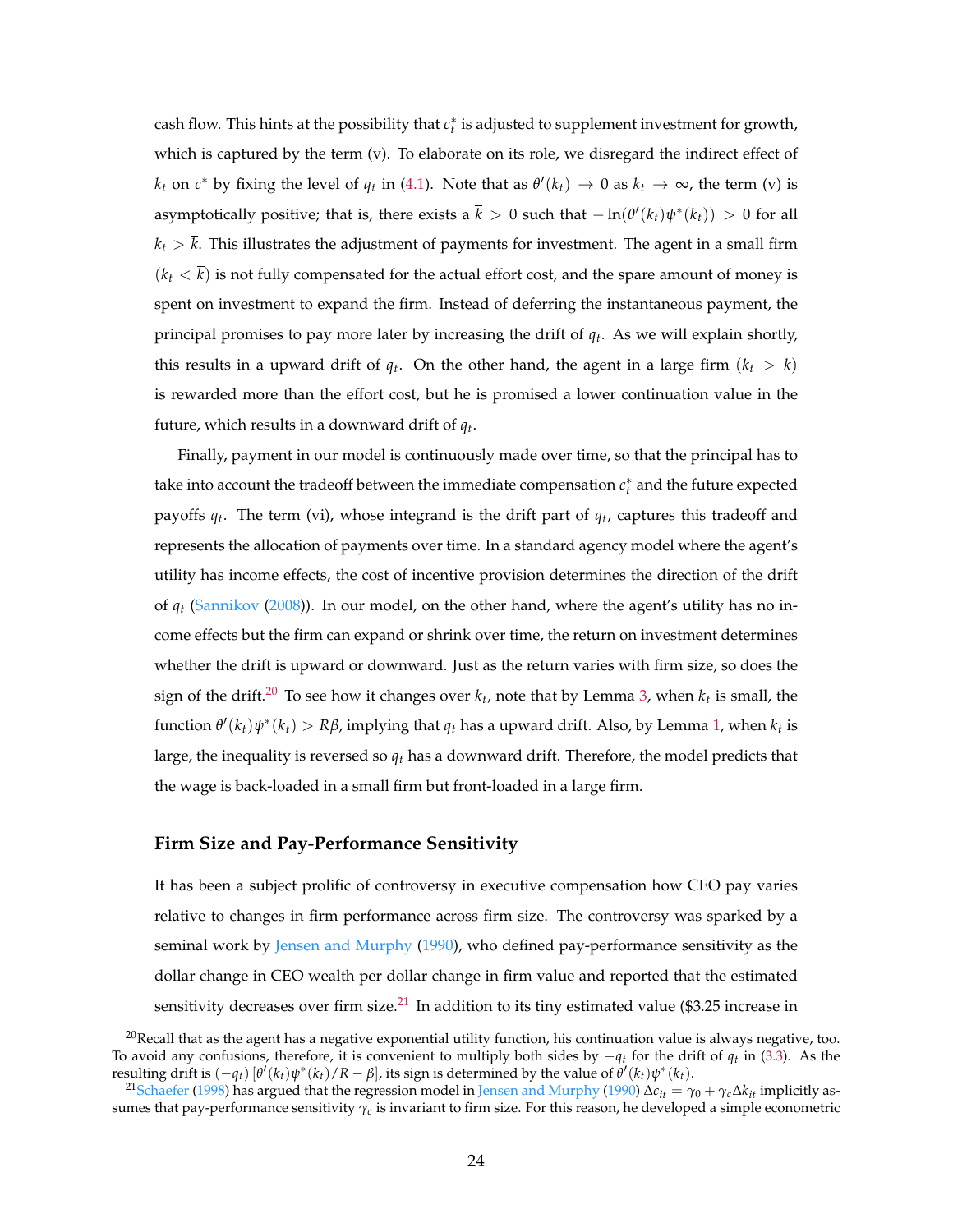CEO pay per \$1, 000 increase in firm value), the decreasing sensitivity with firm size also has been a controversial issue because if the sensitivity is a primary measure of CEO incentives then the empirical result simply implies that the incentives are lower for a large firm.<sup>22</sup>

Although decreasing sensitivity is often attributed to a large standard deviation or weak governance in the market value of a Fortune 500 company, we propose an alternative explanation based on the signal-to-noise ratio scaling with size. Put briefly, with a multiplicative production function, the agent's effort has a bigger impact on the firm's profitability in a large firm, whereas the relative size of the random variation of profitability is small. Hence the agent has an incentive to exert effort even at a low sensitivity. This intuition is very similar to the one in Edmans *et al.* (2009), but there is a major difference in modeling approaches: they employed a (static) talent assignment model of Gabaix and Landier (2008) with moral hazard, but we employ a dynamic contract model. $^{23}$ 

To derive the sensitivity from our model, we regard the state variable *kt* as a measure of the market value of the firm at time *t*. Then pay-performance sensitivity, denoted as *γc* hereafter, can be approximated by the volatility ratio of  $c_t^*$  to  $k_t$ :

$$
\gamma_c(k_t) \equiv \frac{\Delta c_t^*}{\Delta k_t} = \frac{c_{t+\Delta t}^* - c_t^*}{k_{t+\Delta t} - k_t}\bigg|_{\Delta t \to 0} = \frac{\text{volatility of } c_t^*}{\text{volatility of } k_t}.
$$

As the volatility of  $k_t$  is given by  $\sigma \sqrt{k_t}$ , what is necessary for computation of  $\gamma_c(k_t)$  is the volatility of  $c_t^*$ , but  $c_t^*$  is influenced by both state variables. For a precise measure of relationship between managerial compensation and firm value, therefore, we use the decomposition formula of  $c_t^*$  in Proposition 4 to compute the volatility of  $c_t^*$ .

To go into details, we apply Itô's lemma only to the terms (ii), (iii), and (v) in  $(4.2)$ , because the variation arising from the other terms will influence the drift of *ct* only. We then divide the resulting expression by the volatility of *kt* . This leads us to

$$
(4.3) \quad \gamma_c(k) = \frac{(e^*(k))^2}{2a} + \frac{(k+h)e^*(k)e^{*'}(k)}{a} - \frac{1}{r} \left[ \frac{\theta''(k)}{\theta'(k)} + \frac{\psi^{*'}(k)}{\psi^{*}(k)} - \frac{1}{\lambda a} \theta'(k)e^{*}(k)\psi^{*}(k) \right],
$$

where *ψ* ∗′ (*k*) denotes the derivative of the function *ψ* ∗ (*k*) defined in Proposition 2.

model (allowing  $\gamma_c(k)$  to vary with *k*) on the basis of agency theory to show that  $\gamma_c(k)$  is proportional to  $1/\sqrt{k}$ .

 $^{22}\hat{\gamma}_c = d\log c_{it}/d\log k_{it}$ —referred to as pay-performance *elasticity* in Murphy (1999)—is another prominent measure of the linkage between CEO pay and performance. With regard to its relationship with size, Gibbons and Murphy (1992) reported that, unlike sensitivity,  $\hat{\gamma}_c$  is invariant to firm size. As Murphy (1999) has argued, however, there are pros and cons for each measure. See Baker and Hall (2004) and Edmans *et al.* (2009) for related discussions.

 $^{23}$ He (2011) also derived a closed-form expression of pay-performance sensitivity in a contract setting with hidden savings, and provided a sufficient and necessary condition for the sensitivity to have a negative relationship with firm size.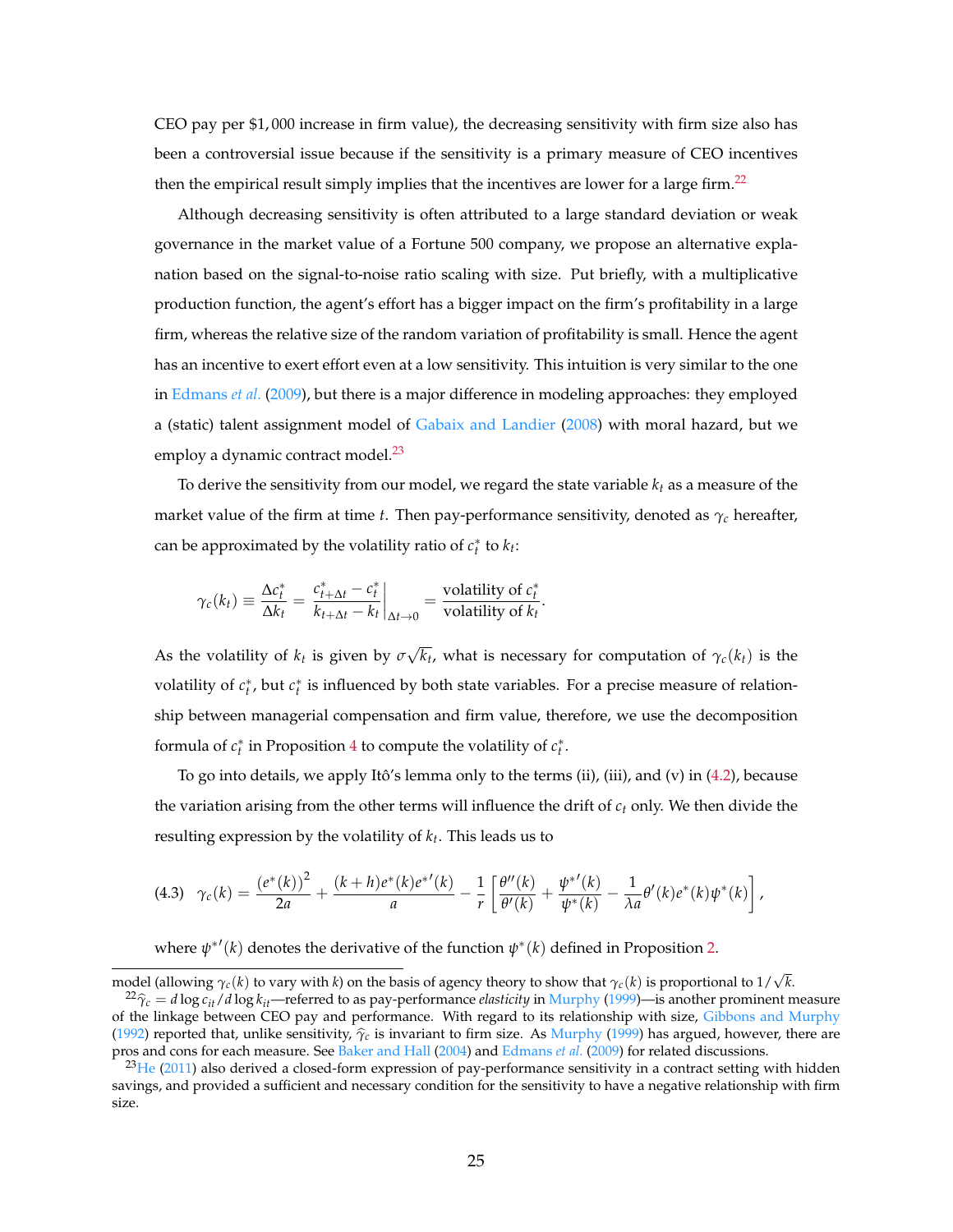The next proposition is then an immediate consequence of Lemma 2 and the results established in Appendix B. Consistent with the empirical prediction, it shows the asymptotically decreasing sensitivity with firm size.

PROPOSITION 5. *Pay-performance sensitivity asymptotically decreases with firm size. That is,*

$$
\lim_{k\to\infty}\gamma_c(k)<\lim_{k\to 0}\gamma_c(k).
$$

PROOF OF PROPOSITION 5: See Appendix  $B. \Box$ 

# **5. The Optimal Investment Plan**

In this section we discuss the effect of firm size on investment. Recall that instantaneous investment  $d\mathcal{I}_t$  is determined by the residual cash flow after paying compensations and dividends. Thus,  $d\mathcal{I}_t^* = dY_t - (c_t^* + d_t^*)dt$  in the optimal contract. Given an admissible state  $(k_t, q_t)$ , we take the conditional expectation and define the rate of (expected) investment by

$$
I_t^* \equiv \frac{d}{dt} \mathbb{E} [\mathcal{I}_t^* | k_t, q_t] = (k_t + h) e^*(k_t) - c^*(k_t, q_t) - d^*(k_t, q_t),
$$

which we will refer to as the optimal investment plan in the sequel.<sup>24</sup> Similarly, we denote by  $I_t^F$  the rate of investment in the first-best contract.

The above expression of  $I_t^*$  insinuates that, like the remuneration plans  $c^*$  and  $d^*$ , the investment plan is a function of the two state variables. However, from the explicit formulae of  $c^*$  and  $d^*$  in Proposition 2, it is readily verified that their sum  $c^*(k_t, q_t) + d^*(k_t, q_t)$  is independent of *qt* . As the optimal effort policy is dependent upon *kt* only, the optimal investment plan is unaffected by *qt* . This allows us to write the investment plan as a function of the current firm size, namely,  $I_t^* = I^*(k_t)$  and  $I_t^F = I^F(k_t)$ .

The property of investment being independent of  $q_t$  is a key implication of the assumption that the principal's flow utility is exponential. To understand their link, recall that in a classical Merton's portfolio problem, the optimal fraction of wealth being invested in a risky asset is independent of initial wealth when the investor has exponential utility. The investment plan in our model is driven from the same type of portfolio problem. After paying  $c_t^*$  to the agent, the

<sup>&</sup>lt;sup>24</sup>Note that the investment plan  $I_t^*$  constitutes the drift of  $k_t$  process in the optimal contract, exclusive of the depreciation term.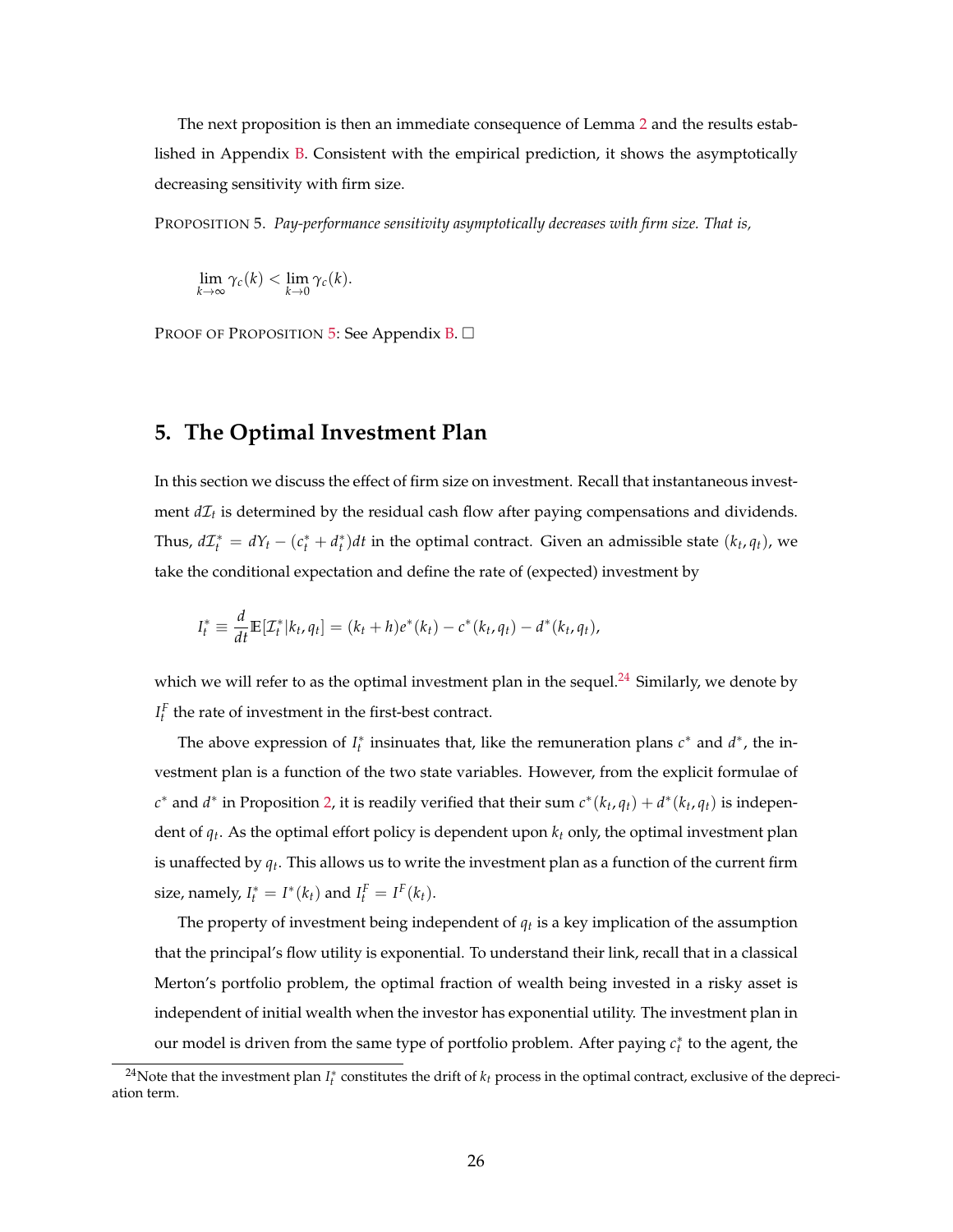principal faces a decision problem of allocating the remaining expected cash flow to her own dividends and investment. Here, the continuation value affects the level of expected cash flow or the principal's wealth, but not the rate of return on investment. Therefore, the investment plan  $I_t^*$  is determined by  $k_t$ , and the same logic also applies to the first-best plan  $I_t^F = I^F(k_t)$ .

#### **Firm Size and Investment**

The above property allows us to address the question of how investment distortions vary with firm size by directly comparing  $I^*(k_t)$  and  $I^F(k_t)$ . It turns out that, in contrast to the prediction of traditional agency models, there could be either under- or over-investment in our model, depending on firm size.

PROPOSITION 6 (Firm Size and Investment Distortions). *When firm size is small, there is underinvestment. As the firm grows sufficiently large, however, there is over-investment. More precisely, we have*

$$
\lim_{k\to 0} I^F(k) > \lim_{k\to 0} I^*(k)
$$
 and 
$$
\lim_{k\to \infty} I^F(k) < \lim_{k\to \infty} I^*(k).
$$

*Consequently, the growth rate of a small (large) firm is smaller (larger) for the optimal contract than for the first-best case.*

PROOF OF PROPOSITION 6: See Appendix B.  $\Box$ 

The underinvestment result relative to the first-best benchmark is straightforward, considering inefficiency due to the moral hazard problem. It is also consistent with what is predicted by other dynamic contracting literature such as He (2009) and DeMarzo *et al.* (2012). On the other hand, because the firm's production improves efficiency by the optimal effort policy converging to the efficient level, it is natural to conjecture that the degree of underinvestment becomes smaller as firm size rises. This is the case in the existing models where investment is increasing in the firm's realized profits. In DeMarzo *et al.* (2012), for instance, the continuation value per capita *qt*/*kt* , interpreted as a measure of the agent's ownership of company shares or the firm's financial slack, is positively correlated with profits for provision of incentives. In this case, high profits boost investment, thereby increasing firm size as well as  $q_t/k_t$ . Consequently, a high continuation value per capita or large firm size mitigates the moral hazard problem, and thus investment approaches the efficient level.

However, our asymptotic result sharply differs from others in that a large firm is prone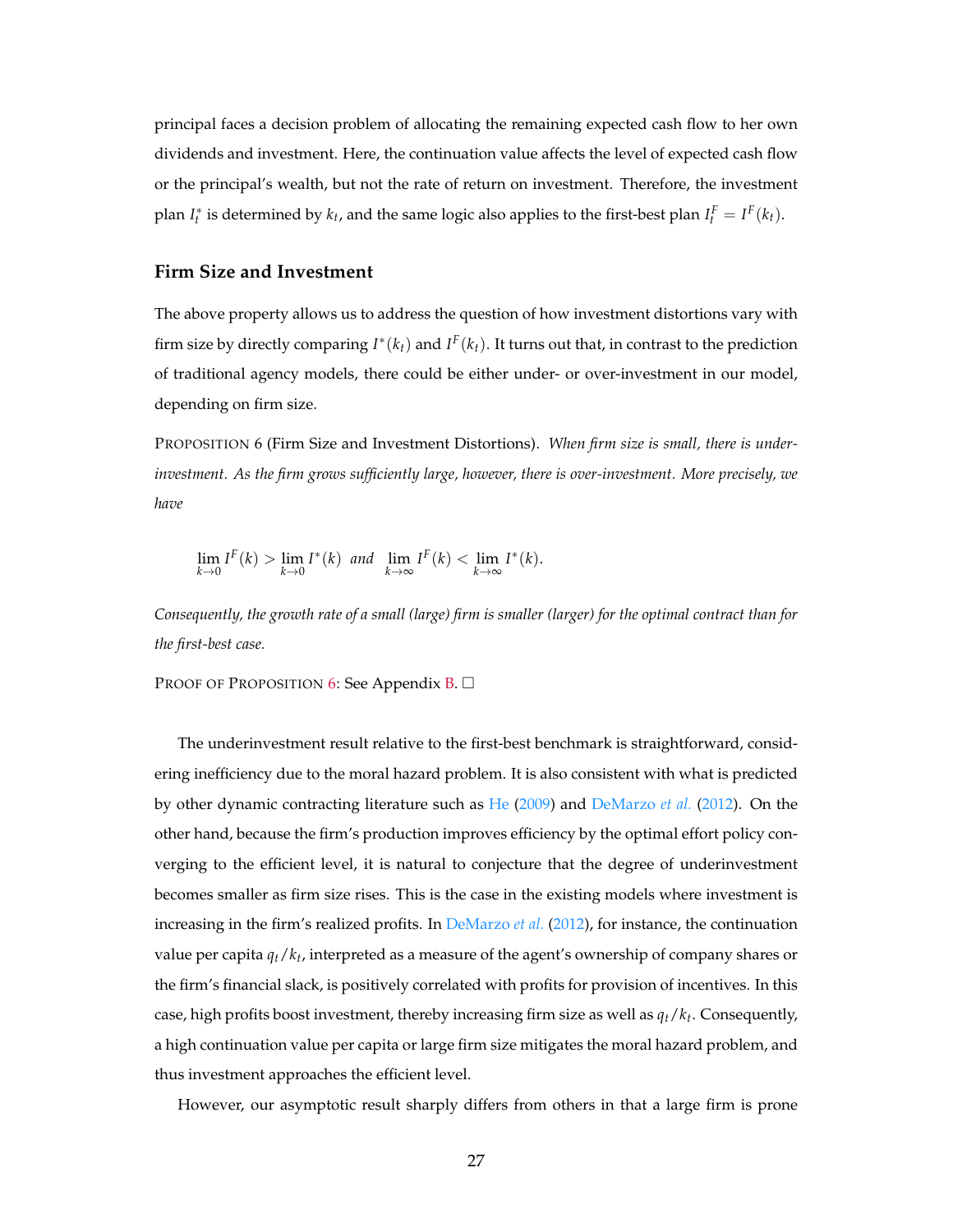to over-investment. To approach this result from a different angle, consider the impact of an additional unit of capital on firm value or Tobin's marginal *Q*. In the optimal contract, marginal *Q* (denoted *MQ*∗ ) is calculated as the partial derivative of firm value with respect to *k*:

$$
MQ^*(k,q) \equiv \frac{\partial (J(k,q) + q)}{\partial k} = J_k(k,q) = \theta'(k)(-q)^{-\lambda} \exp(-\theta(k)).
$$

Similarly, replacing the principal's value function with  $J<sup>F</sup>(k,q)$  characterized in Appendix A, we can calculate the first-best marginal *Q* (denoted *MQ<sup>F</sup>* ). To facilitate comparison between *MQ*<sup>∗</sup> and *MQ<sup>F</sup>* , we define the ratio of *MQ*∗ to *MQ<sup>F</sup>* by

$$
RMQ(k) \equiv \frac{MQ^*(k,q)}{MQ^F(k,q)} = \frac{\theta'(k)}{A_1} \exp(A_1k + B_1 - \theta(k)).
$$

As we have discussed earlier, the agent's continuation value does not affect the firm's investment decision, so we assumed *q* to be the same in the two regimes when calculating *RMQ*(*k*). To examine its asymptotic behavior, we use the result in Lemma 5 that shows  $\lim_{k\to\infty}$  *θ'*(*k*) = 0. This implies that *θ*(*k*) is increasing at a lower rate than *A*<sub>1</sub>*k* for sufficiently large *k*, so the exponent  $A_1k + B_1 - \theta(k)$  grows large. As a result,  $RMQ(k)$  tends to infinity, meaning that an additional unit of capital has a relatively larger impact on firm value in the optimal contract. Therefore, the question of why a large firm is prone to over-investment can be rephrased as follows: Why is *MQ*∗ larger than *MQ<sup>F</sup>* in a large firm?

To address this question, we summarize our previous findings and elaborate on their implications for investment. First, the square-root firm size process results in the optimal effort policy converging to the first-best level, so there is no wedge in the *marginal* return of investment between the two regimes. Put briefly,

$$
\frac{\partial (k+h)a}{\partial k} \approx \frac{\partial (k+h)e^*(k)}{\partial k} \quad \text{for a large } k.
$$

The lower marginal return on investment in the second-best regime is a primary factor, leading to under-investment in a classic model including ours when firm size is small, in the sense that the principal cannot fully realize the total gain accruing from investment. Second, the contracting parties' utility functions have no wealth effects, so that we can abstract away from the impact of *q* on investment. The wealth effect on the agent's side typically give rise to underinvestment, to the extent that a higher risk premium, resulting from large compensation risks required for incentive provision, decreases the firm's cash flow for undertaking investment.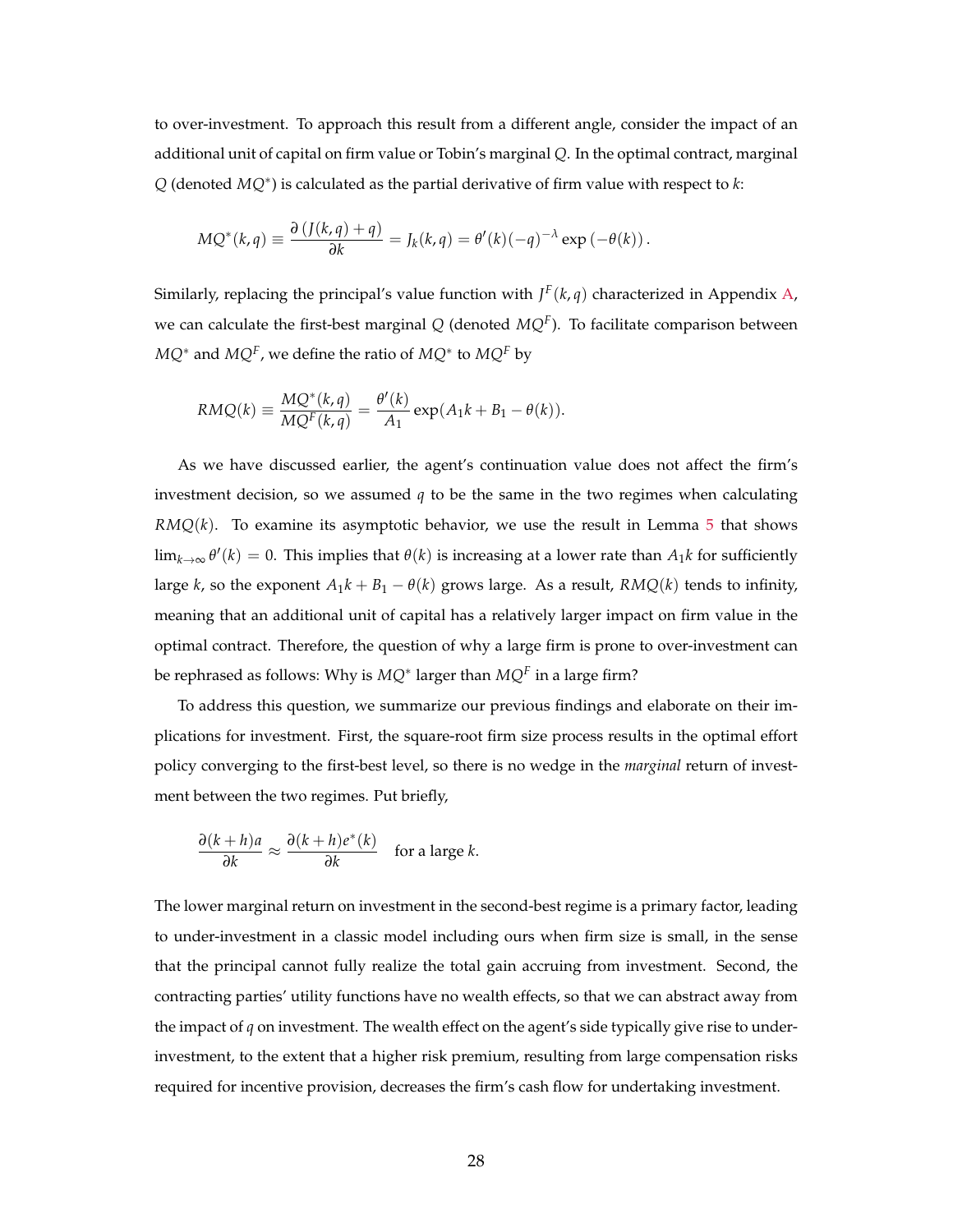Excluding the two main sources of investment distortion, what matters from the principal's point of view is the management of risks generated by investment. As the firm's investment increases the variance of production shocks, it is natural to think the risk-averse principal is relatively reluctant to invest when she has to bear larger risks. Put differently, marginal *Q* would be larger in an environment in which the principal is exposed to smaller risks. However, one bit of conventional wisdom from the contract literature pioneered by Holmström (1979) is that a first-best contract achieves Pareto-optimal risk sharing, whereas a second-best contract trades off risk sharing against provision of incentives. Consequently, in a second-best contract, a portion of risks that the principal has to take for Pareto-optimal risk sharing is passed on to the agent. This leads to larger *MQ*∗ than *MQ<sup>F</sup>* , so that the principal has an incentive to invest more in the optimal or second-best contract.

#### **Risk Sharing in a Large Firm**

We attributed over-investment in a large firm to deviation from Pareto-optimal risk sharing. In order to support this argument, we demonstrate that there is indeed such a deviation in the optimal contract. In this subsection, we compute the optimal sensitivity of each contractual term to changes in firm value, and show that it is misaligned with the first-best one. This result partly justifies our argument that the risk-sharing policy in the optimal contract differs from the Pareto-optimal one. The way to compute the sensitivity is very similar to the one we adopted for pay-performance sensitivity in Section 4. So we shall exposit the dividend process here and omit the other details.

Let  $\sigma_d^F$  and  $\sigma_d^*$  denote the volatility of  $d^F(k,q)$  and  $d^*(k,q)$ , respectively. To obtain their explicit formula, we first apply Itô's lemma to the continuation value process of each contract  $((A.3)$  and  $(3.3)$ ), and then write the dividend process in terms of *k* only. Applying Itô's lemma again to terms relevant to the volatility, we can explicitly characterize  $\sigma_d^F$  and  $\sigma_d^*$  as a function of *k*. The sensitivity of  $d^F$  and  $d^*$ , denoted  $\gamma_d^F$  and  $\gamma_{d'}^*$  is then calculated as  $\sigma_d^F$  and  $\sigma_d^*$  divided by the volatility of firm value  $\sigma\sqrt{k}$ , respectively. That is,

$$
\gamma_d^F = \frac{A_1}{R(1+\lambda)} \quad \text{and} \quad \gamma_d^*(k) = \frac{1}{R} \left[ \theta'(k) - \frac{\theta''(k)}{\theta'(k)} - \frac{1}{a} \theta'(k) e^*(k) \psi^*(k) \right].
$$

It follows from Lemma 5 and Corollary 2 that every term in the bracket of  $\gamma_d^*(k)$  converges to zero as  $k \to \infty$ , whereas  $\gamma_d^F$  remains constant over *k*. Hence  $\gamma_d^F > \gamma_d^*(k)$  for sufficiently large *k*. This result has an implication for dividend smoothing in a dynamic context as well as risk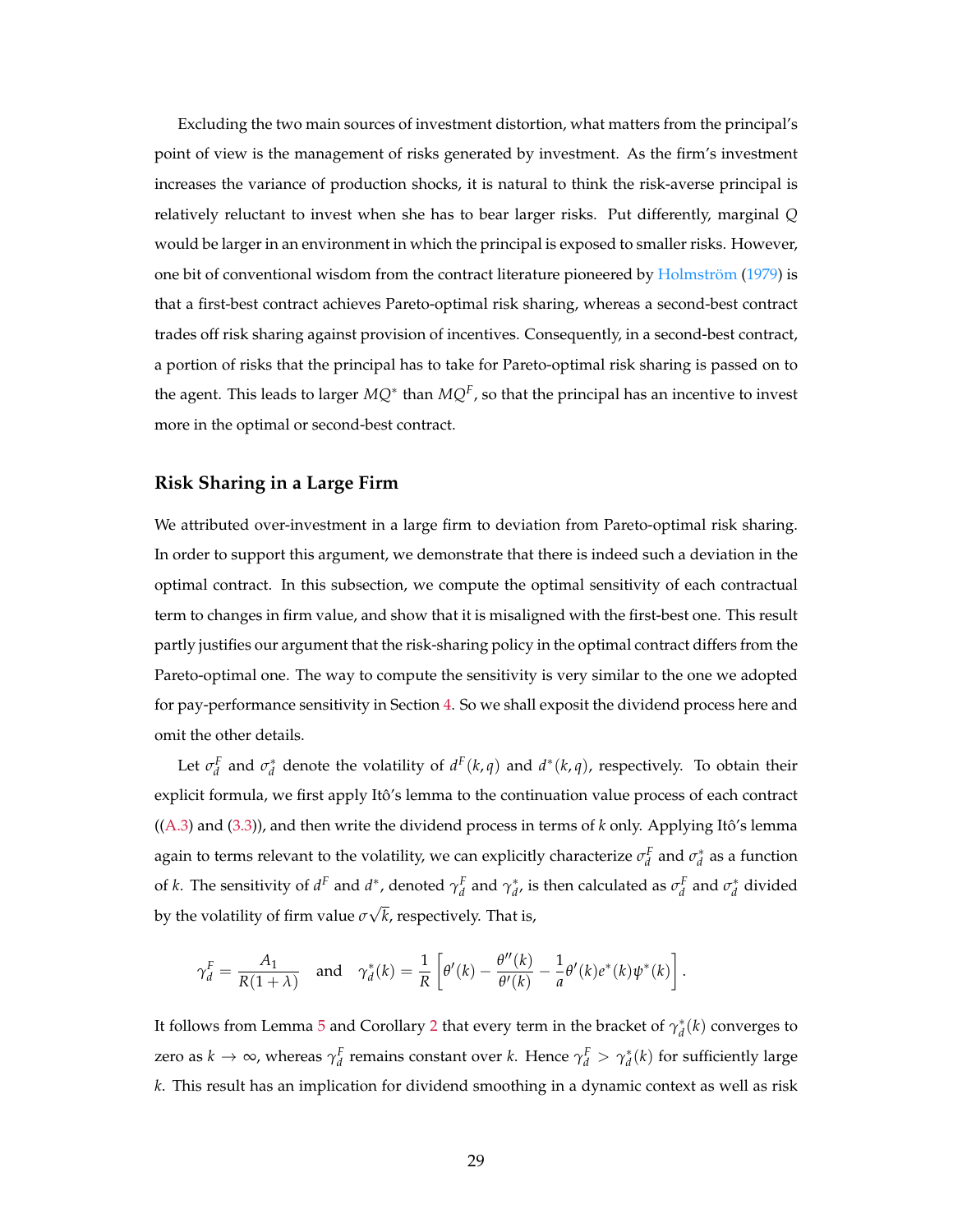sharing; it shows that compared to *d F* , the flow of dividend in a large firm is less sensitive to changes in firm value, so that a relatively low risk is put on the principal.

#### (Insert Table 1 here.)

Table 1 displays sensitivity of each contractual term and its misalignment with the one from the Pareto-optimal contract. Therefore, Table 1 provides a direct evidence that even in a large firm with a high signal-to-noise ratio, there is still a *moral hazard effect* that deviates from Pareto-optimal risk-sharing for provision of incentives to exert effort. Like the dividend, the agent's compensation *c*<sup>∗</sup> turns out to be less sensitive to a change in firm value than the firstbest one. On the other hand, the decrease in sensitivity of *c* ∗ as well as *d* ∗ is backed up by the increase in the sensitivity of investment. The underlying motive for increasing the sensitivity of investment rather than compensation is that such policies will improve the agent's incentives, without the cost of risk premiums and subsequent firm performance.

# **6. Concluding Remarks**

This article studies how firm size affects the optimal contract and investment decision when the size evolves over time with a diminishing volatility. By incorporating a capital accumulation process into a dynamic agency model, the article provides a unified framework where one can explore the impact of the regularity on both moral hazard and investment. The absence of wealth effects due to CARA preference simplifies the optimal contracting problem and enables us to characterize the optimal contract by a system of ordinary differential equations in terms of firm size only. Taking such advantages, we analyzed the impact of firm size on the dynamic incentive and investment.

The diminishing volatility plays two significant roles in our model. First, it results in the increasing signal-to-noise ratio as firm size grows, which in turn leads to improvement on production efficiency in Proposition 3 and a negative relationship between pay-performance sensitivity and size in Proposition 5. Secondly, the regularity results in the decreasing marginal rate of return on investment over size, which is the main driving force behind the downward drift of the continuation value and over-investment in a large firm.

We conclude by making a remark on two important extensions in dynamic contract theory. First, we assumed that the agent has no access to credit markets and is forced to consume what he earns in any period. If the agent can borrow or save freely instead, but if the principal cannot monitor the saving behavior, then hidden saving would distort the optimal intertemporal in-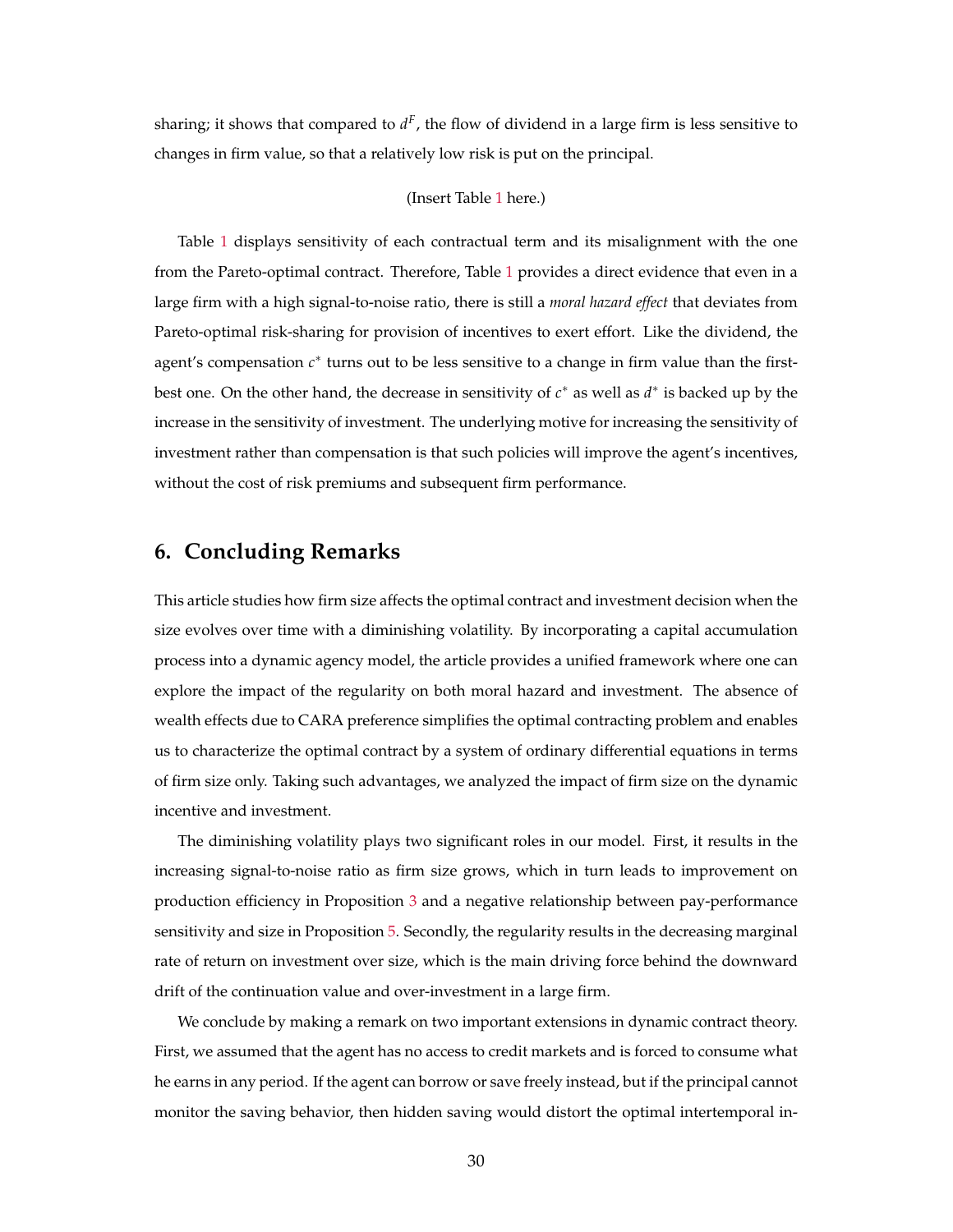centive provision of contracts. As it has been pointed out by Rogerson (1985), the optimal longterm contract must impose a punishment for poor performance so that the agent's marginal utility from savings is always nonnegative. Accordingly, the risk-averse agent is willing to save so as to insure himself against future punishments, and then the principal, anticipating the saving motive, would offer a downside-rigid compensation package. As a result, this distortion in intertemporal incentives would result in the implementable effort policy being below the second-best. The CARA specification is not free from this problem.<sup>25</sup> Furthermore, it is difficult to see how firm size affects the agent's saving motive. Even in a large firm where the moral hazard problem is not severe due to the high signal-to-noise ratio, the downward-rigid compensation scheme may hinder the first-best effort policy from being implemented.

Second, we assumed that the agent is able to commit himself to participation of the contract. Instead, if the agent could quit in any period, we need additional participation constraints at each possible history. To see how the constraints affect our results, note that in the optimal contracts, good performance must result in an increase in both *qt* and *kt* . Hence the two state variables must be positively correlated, implying that the limited commitment issue would not be problematic in a large firm where the participation constraints are likely to be slack. In a small firm, on the other hand, the constraints are more likely to bind. Then from the principal's vantage point, it is difficult to provide proper incentives through *qt* , as *qt* is now downward-protected for all *t*. So the optimal effort policy proposed in the article would not be implementable. Furthermore, it is also expected that the proper incentive has to be provided through *ct* rather than *qt* , thereby leading to a higher pay-performance sensitivity in a small firm compared to the full commitment case.

# **Appendices**

## **A. First-Best Contract**

In this section we present an explicit solution to the contract problem with full information. It turns out that the first-best contract can be derived in a very similar way to the second-best contract. We can thus bypass a detailed discussion of the verification procedure.

<sup>25</sup>In the early dynamic moral hazard models without firm dynamics (for instance, Fudenberg *et al.* (1990)), the CARA preference helps to simplify the agent's dynamic saving problem into a static problem, to the extent that the agent's saving motive is independent of the past history—the agent's continuation value or wealth. However, this is not the case in our model, because the model involves another state variable (firm size) and it is difficult to pin down its relationship with the saving decision.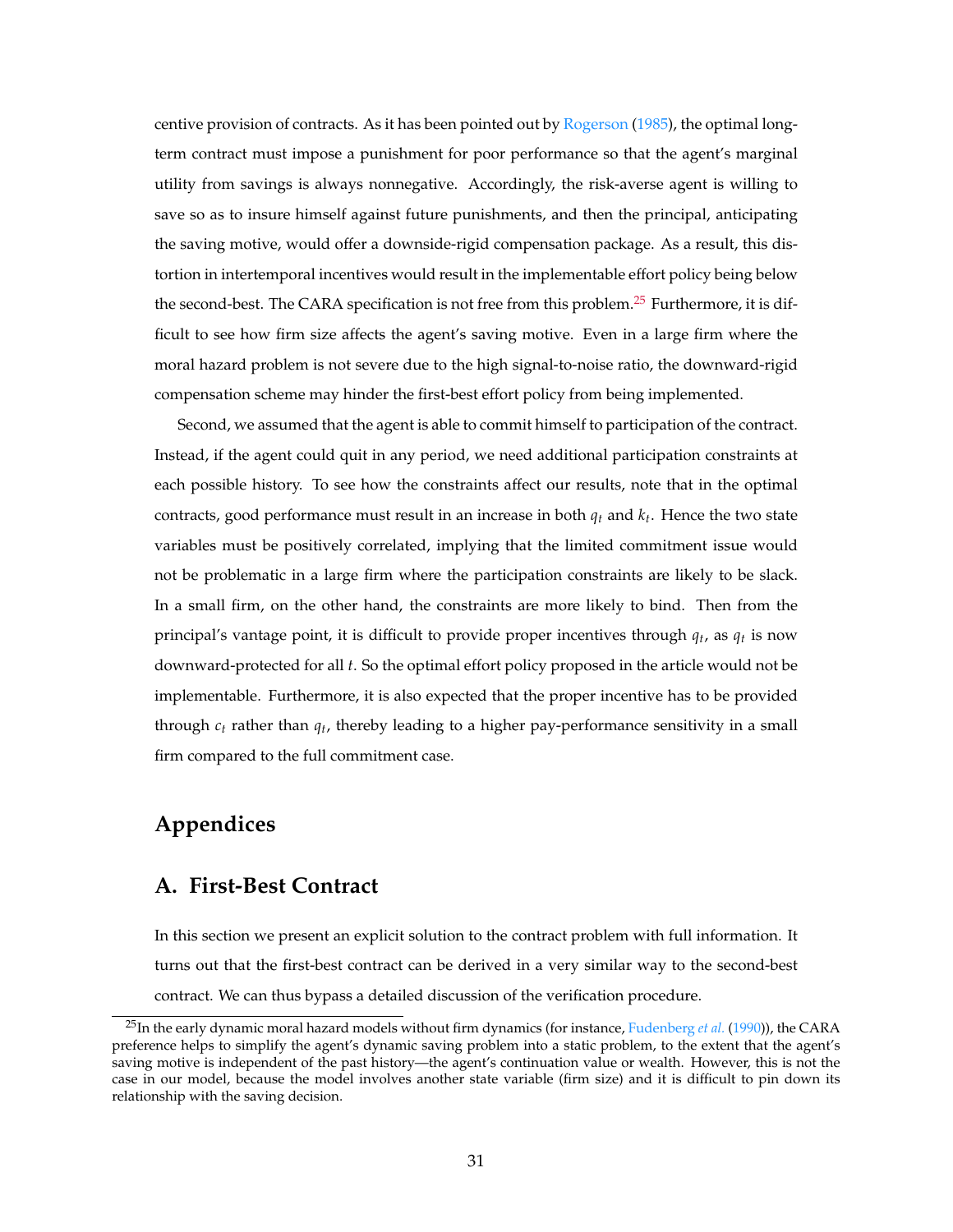When the agent's action is perfectly observable, the volatility term  $\Gamma$  of the agent's continuation value process is to be chosen by the principal as she is free from the incentive provision issue. We can therefore reformulate the principal's problem into the following HJB equation:

$$
\beta J(k,q) = \max_{c,d,e,\Gamma} \left\{ v(d) + J_k[f(k,e) - c - d - \delta k] + J_q [\beta q - u(c,e)] + \frac{\sigma^2 k}{2} \left( J_{kk} + 2J_{kq} \Gamma + J_{qq} \Gamma^2 \right) \right\}.
$$
\n(A.1)

The only difference from the HJB equation for second-best optimality is that Γ is now another choice variable for the principal and is used for maximizing her own value. Put differently, Γ is determined so as to achieve Pareto-optimal risk sharing between the two risk-averse parties.

Assuming the CARA utility and the production technology described in Section 3, we can explicitly solve the HJB equation (A.1) as follows:

PROPOSITION 7. *The first-best contract, denoted*  $(c^F, d^F, e^F)$ , is characterized by  $e^F = a$ ,

$$
c^{F}(k,q) = \frac{(k+h)a}{2} - \frac{1}{r} \ln\left(-\frac{qA_1}{\lambda}\right), \text{ and}
$$

$$
d^{F}(k,q) = \frac{1}{R} \left[A_1 k + B_1 + \lambda \ln(-q) - \ln A_1\right],
$$

*where A*<sup>1</sup> *and B*<sup>1</sup> *are constants:*

$$
A_1 = \frac{\frac{a}{2} - \delta}{\frac{\sigma^2}{2(\lambda + 1)} + \frac{1}{R}} \quad \text{and} \quad B_1 = \frac{Rha}{2} - \lambda \ln \lambda + (1 + \lambda) \left[ \frac{R\beta}{A_1} - 1 + \ln A_1 \right].
$$

PROOF OF PROPOSITION 7: The first-order condition with respect to each choice variable is

$$
\begin{aligned}\n[\Gamma]: \quad & \Gamma = -\frac{J_{kq}}{J_{qq}}; \\
[\mathbf{c}] : \quad & -J_k - J_q \exp\left(-r\left(c - \frac{(k+h)e^2}{2a}\right)\right) = 0; \\
[\mathbf{d}] : \quad & \exp\left(-R\mathbf{d}\right) - J_k = 0; \text{ and} \\
[\mathbf{e}] : \quad & J_k(k+h) + J_q \frac{(k+h)e}{a} \exp\left(-r\left(c - \frac{(k+h)e^2}{2a}\right)\right) = 0.\n\end{aligned}
$$

Like the second-best one, we conjecture that the principal's value function is of the form  $J(k,q) = -(-q)^{-\lambda} \exp(-\theta(k))$ , where  $\theta : [0,\infty) \to \mathbb{R}$  is a  $C^2$  function and  $\lambda = R/r$ . Just as in Section 3, we maintain the assumption of *θ* that  $\theta'(k) \in (0, \infty)$  and  $(\theta'(k))^2 > (\lambda + 1)\theta''(k)$  to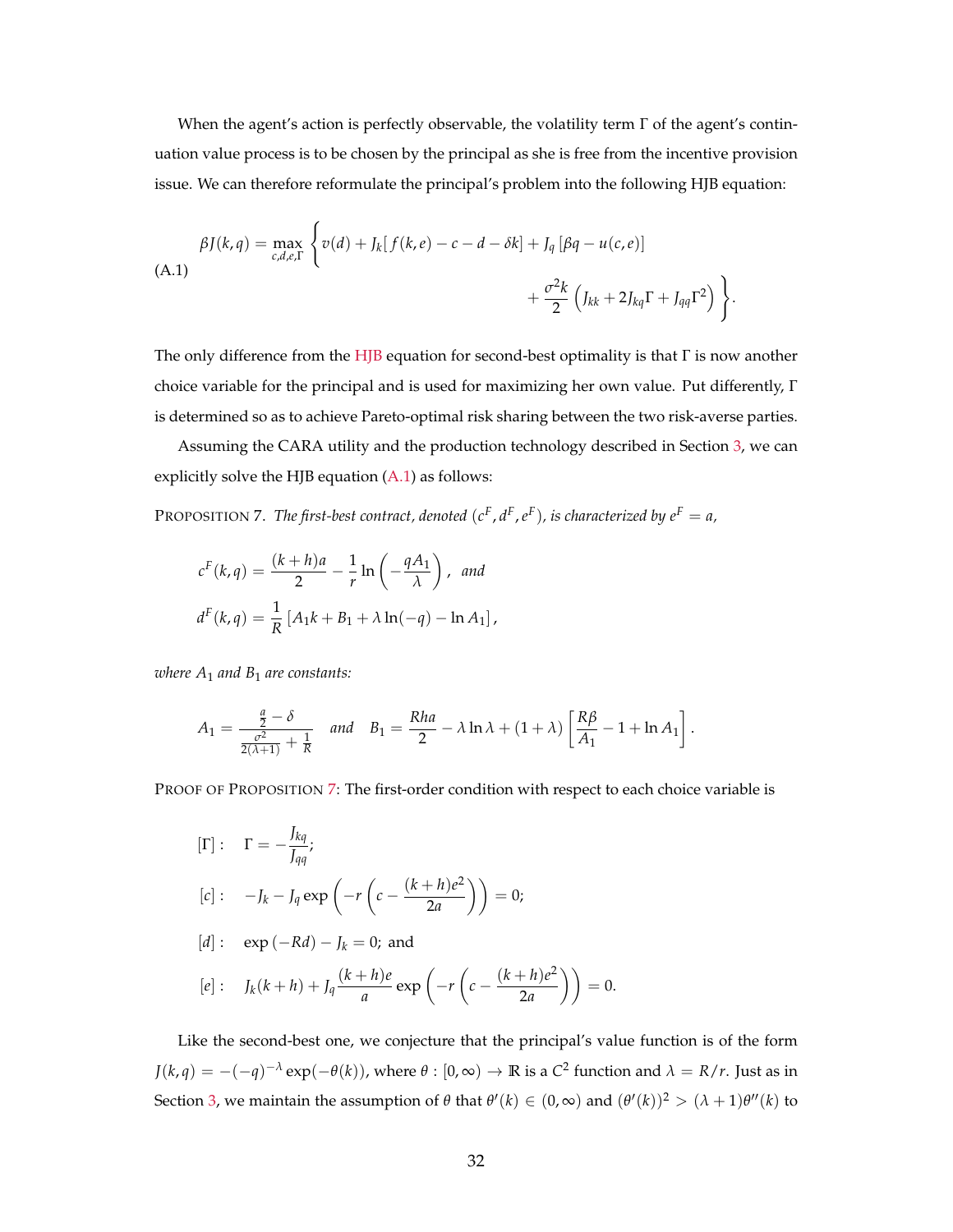ensure that the conjectured value function is concave in the two state variables.

First, the (constant) first-best effort  $e^F = a$  is immediate from taking ratios of the conditions [*c*] to [*e*] regardless of any functional forms of *J*. The first 3 conditions along with our guess determine the optimal volatility term of *q*, the rate of consumption, and the rate of dividend in order:

$$
\Gamma^{F} = \frac{(-q)\theta'(k)}{\lambda+1}, \ \ c^{F} = \frac{(k+h)a}{2} - \frac{1}{r}\ln\left(\frac{(-q)\theta'(k)}{\lambda}\right), \ \ d^{F} = \frac{1}{R}\left[\theta(k) + \ln\left(\frac{(-q)^{\lambda}}{\theta'(k)}\right)\right].
$$

We use  $(c^F, d^F, e^F)$  to characterize the drift of the capital process, exclusive of its depreciation term, into a function of *k* only:

$$
I^{F}(k) \equiv ke^{F} + he^{F} - c^{F} - d^{F} = \frac{(k+h)a}{2} - \frac{\theta(k)}{R} + \frac{\lambda+1}{R}\ln\theta'(k) - \frac{\ln\lambda}{r}.
$$

Substituting the optimal policies back into the equation (A.1) delivers the following nonlinear ordinary differential equation (ODE) of *θ*(*k*):

$$
(1+\lambda)\beta = \theta'(k)\left[\frac{\lambda+1}{R} - I^F(k) + \delta k\right] + \frac{\sigma^2 k}{2(\lambda+1)}\left(\theta'(k)\right)^2 - \frac{\sigma^2 k}{2}\theta''(k).
$$

Due to the  $\ln(\theta'(k))$  term in  $I^F(k)$ , it is natural to put  $\theta(k)$  as a linear function of *k*. Plugging  $\theta(k) = A_1 k + B_1$  into the ODE above and then solving for the two constants  $A_1$  and  $B_1$ , we can explicitly characterize them as follows:

$$
A_1 = \frac{\frac{a}{2} - \delta}{\frac{\sigma^2}{2(\lambda + 1)} + \frac{1}{R}} \quad \text{and} \quad B_1 = \frac{Rha}{2} - \lambda \ln \lambda + (1 + \lambda) \left[ \frac{R\beta}{A_1} - 1 + \ln A_1 \right]. \quad \Box
$$

Proposition 7 also shows us how the two state variables evolve over time.

 $\sf CONOLLARY 1.$  *The capital*  $\{k_t\}_{t\in [0,\infty)}$  *and the agent's continuation value*  $\{q_t\}_{t\in [0,\infty)}$  *processes in the first-best contract evolve as follows:*

(A.2) 
$$
dk_t = \left[ \left( \frac{a}{2} - \delta - \frac{A_1}{R} \right) k_t - (1 + \lambda) \left( \frac{\beta}{A_1} - \frac{1}{R} \right) \right] dt + \sigma \sqrt{k_t} dW_t
$$
  
(A.3) 
$$
\frac{dq_t}{q_t} = \left( \beta - \frac{A_1}{R} \right) dt - \frac{A_1}{\lambda + 1} \sigma \sqrt{k_t} dW_t.
$$

To keep *kt* positive and its process well-defined over time, we make assumptions about the primitives so that the drift term of *kt* remains positive for all *kt* . <sup>26</sup> This is a version of the Feller

<sup>&</sup>lt;sup>26</sup>The coefficient of  $k_t$  in the drift term  $\frac{a}{2} - \delta - \frac{A_1}{R}$  is always positive for all feasible primitives.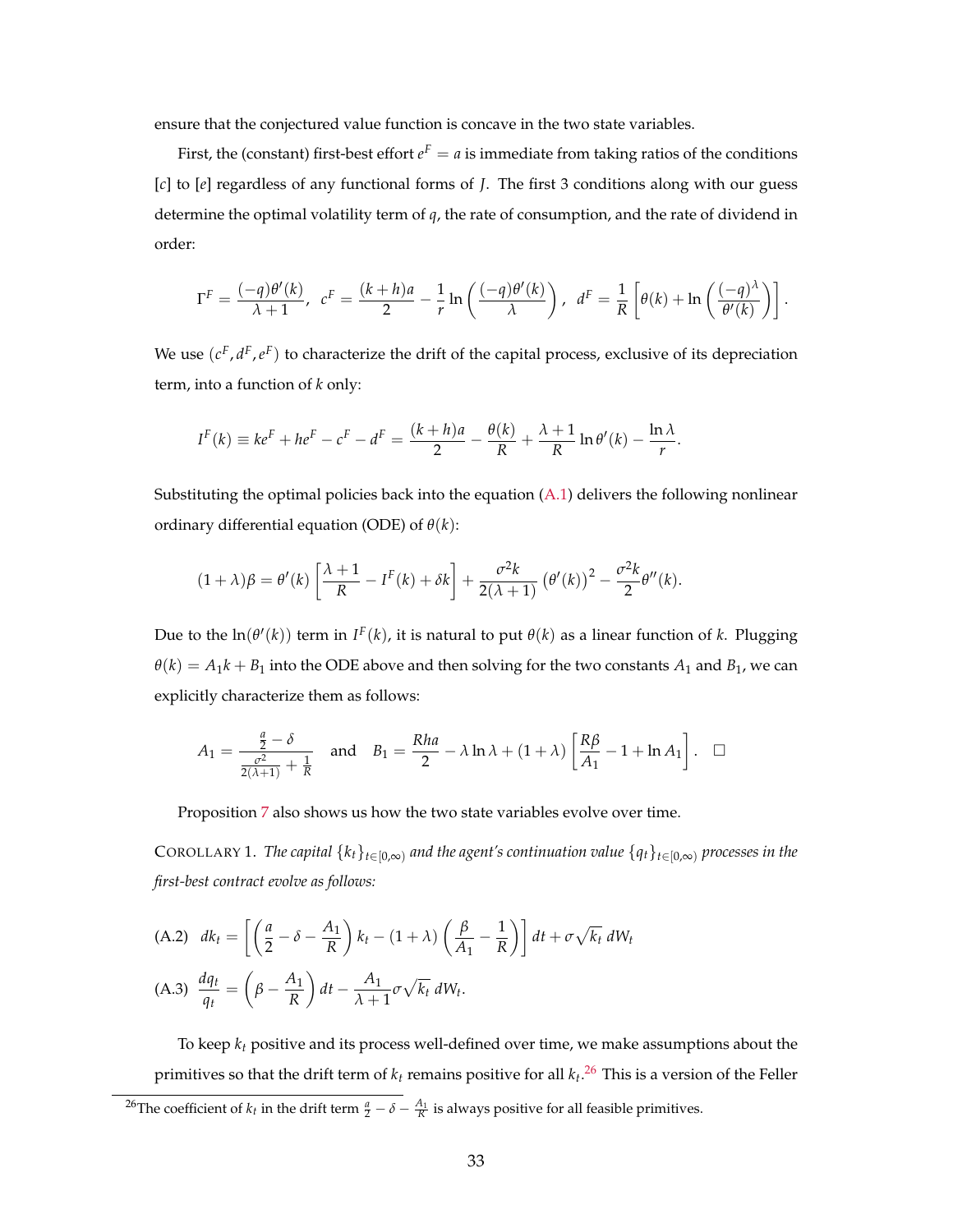condition we remarked on in Assumption 1:

$$
\frac{\beta}{A_1} - \frac{1}{R} \le 0 \Rightarrow A_1 \ge \beta R.
$$

# **B. Omitted Proofs**

### **Proofs of Proposition 1**

Given a contract  $(c, d, e) \in S$ , consider the agent's expected payoff evaluated at time *t*,

$$
\hat{U}_t = \int_0^t e^{-\beta s} u(c_s, \hat{e}_s) ds + e^{-\beta t} q_t(c, d, e),
$$

when the agent chooses an alternative level of effort  $\hat{e}$  up to  $t$  and follows the recommended level of effort  $e$  from  $t$  on. Differentiating  $\hat{U}_t$  with respect to  $t$  gives

(B.1) 
$$
d\hat{U}_t = e^{-\beta t} \left[ u(c_t, \hat{e}_t) + \Gamma_t f(k_t, \hat{e}_t) - u(c_t, e_t) - \Gamma_t f(k_t, e_t) \right] dt + e^{-\beta t} \Gamma_t \sigma \sqrt{k_t} dW_t^{\hat{e}}
$$

where we used the dynamics of  $q_t$  in (2.3) for simplifying  $d(e^{-\beta t}q_t)$  and the relationship between  $W_t^e$  under  $P^e$  and  $W_t^{\hat{e}}$  under  $P^{\hat{e}}$ ,

$$
\sigma\sqrt{k_t} \, dW_t^e = \sigma\sqrt{k_t} \, dW_t^{\hat{e}} + (f(k_t, \hat{e}_t) - f(k_t, e_t))dt.
$$

For necessity, suppose to the contrary that (2.4) does not hold on a set of positive measure. Then it follows from (B.1) that  $\hat{U}_t$  has a positive drift by choosing  $\hat{e}_t$  to maximize  $u(c_t, \hat{e}_t)$  +  $\int \Gamma_t f(k_t, \hat{e}_t)$  and thus  $\mathbb{E}^{\hat{e}}[\hat{U}_t] > \hat{U}_0 = q_0(c, d, e)$ , violating the (IC) condition. For sufficiency, suppose (2.4) holds. Then the drift of  $\hat{U}_t$  becomes negative, meaning that the process is a supermartingale for every deviation  $\hat{e}$ . Therefore, we have  $q_0(c, d, e) \geq \mathbb{E}^{\hat{e}}[\hat{U}_{\infty}] = q_0(c, d, \hat{e})$ .<sup>27</sup>  $\Box$ 

#### **Proofs of Proposition 2**

We begin with the volatility of the agent's continuation value, Γ*<sup>t</sup>* . The multiplicative production technology and the CARA preferences allow us to pinpoint  $\Gamma_t$  necessary for implementation

<sup>&</sup>lt;sup>27</sup>The proof is basically the same as the proof of Proposition 2 in  $Sannikov$  (2008), but we provide our own proof for a self-contained article. A more general proof can be found in Proposition 5.1 in Williams (2013) or Theorem 4.2 in Schättler and Sung (1993).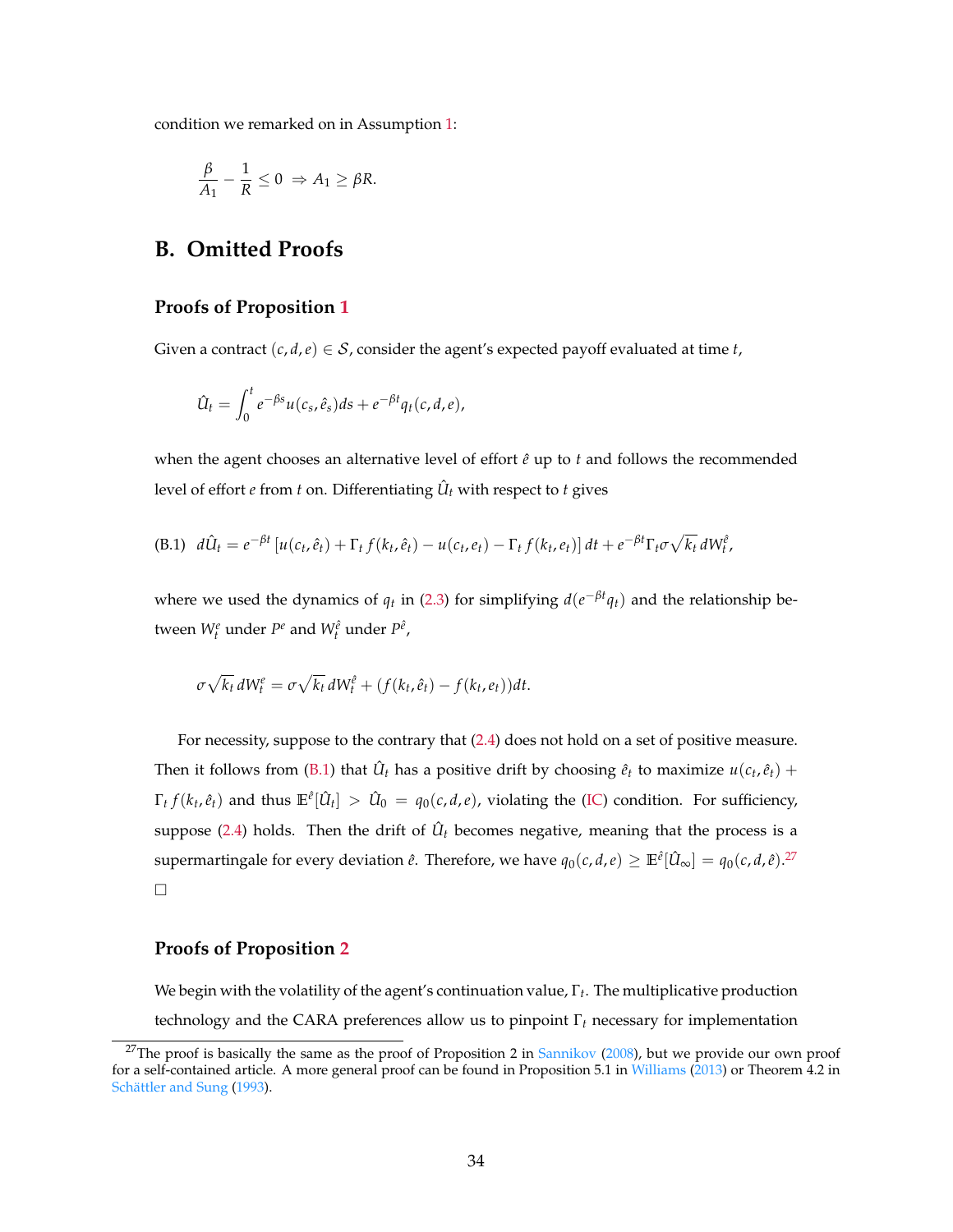of an instruction *et* . To see this, recall from Proposition 1 that, for the instruction to be selfenforced,  $e_t$  should maximize the objective function  $u(c_t, e) + \Gamma_t f(k_t, e)$ , which is now globally concave in *e*. Thus, Γ*<sup>t</sup>* is uniquely determined by the following first-order condition:

$$
\Gamma_t = -\frac{u_e(c_t, e_t)}{f_e(k_t, e_t)} = -\frac{re_t}{a}u(c_t, e_t),
$$

which suggests that the volatility can be written as a function of *ct* and *et* ; so let us write  $\Gamma_t = \Gamma(c_t, e_t)$ . Suppressing the time subscript, the relationship between  $\Gamma$  and *u* driven by the condition can also be used to simplify the first-order partial derivatives of Γ and *u* as follows:

(B.2) 
$$
\Gamma_c(c, e) = -r\Gamma
$$
,  $\Gamma_e(c, e) = \frac{a + r(k+h)e^2}{ae} \Gamma$ ,  $u_c(c, e) = \frac{a\Gamma}{e}$ ,  $u_e(c, e) = -(k+h)\Gamma$ .

We then take the derivative of the HJB equation with respect to each contractual term, identify the first-order conditions, and use (B.2) to simplify the conditions into

$$
[c]: -J_k - J_q \frac{a\Gamma}{e} - (J_{kq}\Gamma + J_{qq}\Gamma^2) r\sigma^2 k = 0
$$
  

$$
[d]: \exp(-Rd) - J_k = 0
$$
  

$$
[e]: J_k(k+h) + J_q(k+h)\Gamma + (J_{kq}\Gamma + J_{qq}\Gamma^2) \frac{a + r(k+h)e^2}{ae}\sigma^2 k = 0.
$$

From the first-order conditions for [*c*] and [*e*], we obtain the following alternative expression of Γ:

(B.3) 
$$
\Gamma = -\frac{J_k}{J_q} \left[ 1 + \frac{r(k+h)}{a} e(e-a) \right] \frac{e}{a} = \frac{e}{\lambda a} (-q) \theta'(k) \psi(k,e),
$$

where  $\psi(k,e) \equiv 1 + \frac{r(k+h)}{a}$  $\frac{+n}{a}$  *e*(*e* − *a*) represents the expression in the bracket above. Equating the two expressions of Γ and then solving for *c*, we obtain the flow of consumption

$$
c(k,q) = \frac{(k+h)e^2}{2a} - \frac{1}{r}\ln\left(\frac{1}{\lambda}(-q)\theta'(k)\psi(k,e)\right).
$$

Solving the remaining first-order condition [*d*] gives the flow of dividend,

$$
d(k,q) = \frac{1}{R} \left[ \theta(k) + \lambda \ln(-q) - \ln \theta'(k) \right].
$$

We then use  $(c, d)$  to write the drift term of the capital evolution process, exclusive of capital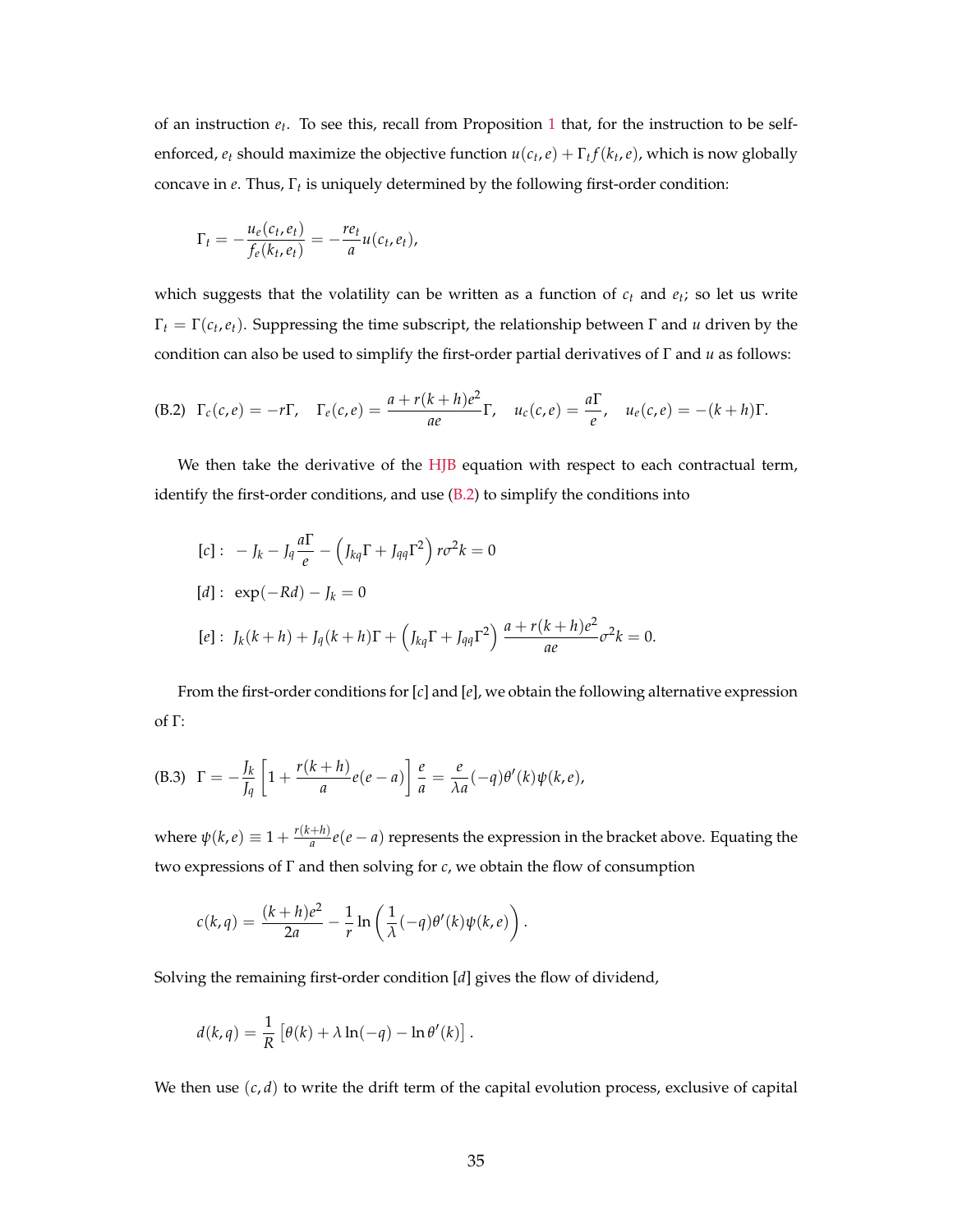depreciation, as

(B.4) 
$$
I(k,e) = (k+h)e - \frac{(k+h)e^2}{2a} + \frac{1}{r}\ln\left(\frac{\theta'(k)\psi(k,e)}{\lambda}\right) - \frac{1}{R}\left[\theta(k) - \ln\theta'(k)\right].
$$

Notice that the function  $I(k, e)$  which we will refer to as the investment policy in Section 5, is independent of the agent's continuation payoff.

Now we derive the system of ODEs for the remaining two functions, *e* and *θ*(*k*), which completely characterizes the optimal contract together with (*c*, *d*, *I*, Γ) specified above. For *θ*(*k*) in the conjectured value function, we substitute Γ in (B.3) into the first-order condition [*e*] and solve for  $\theta'(k)$  to obtain

(B.5) 
$$
\theta'(k) = \frac{a(k+h)\lambda(a-e)}{\sigma^2 k \psi(k,e) [-\lambda a + (\lambda+1)e\psi(k,e)]} \equiv G(e,k)
$$

Note that the expression on the right side is a function of *e* and *k* so we label it by *G*(*e*, *k*). Also, the equation (B.5) suggests that the optimal effort is a function of *k* only.

Denoting by  $e(k)$  the optimal effort policy, we substitute the above  $(c, d, \Gamma)$  into the HJB equation to obtain the following second-order ODE:

$$
(1+\lambda)\beta = \theta'(k) \left[ \frac{1}{R} - I(k) + \delta k + \frac{\psi(k, e(k))}{r} \right]
$$
  
(B.6)  

$$
+ \frac{\sigma^2 k}{2} (\theta'(k))^2 \left[ 1 - 2 \frac{e(k)\psi(k, e(k))}{a} + \frac{\lambda + 1}{\lambda} \left( \frac{e(k)\psi(k, e(k))}{a} \right)^2 \right] - \frac{\sigma^2 k}{2} \theta''(k),
$$

where the investment policy  $I(k) = I(e(k), k)$  reduces to a function of *k* after substitution  $e = e(k)$ . Rearranging and substituting  $\theta'(k) = G(e(k), k)$  into (B.6) yields

$$
k\theta''(k) = \frac{2}{\sigma^2} G(e(k),k) \left[ \frac{1}{R} - I(k) + \delta k + \frac{\psi(k,e)}{r} \right]
$$
  
(B.7) 
$$
+ kG^2(e(k),k) \left[ 1 - 2\frac{e(k)\psi(k,e(k))}{a} + \frac{\lambda + 1}{\lambda} \left( \frac{e(k)\psi(k,e(k))}{a} \right)^2 \right] - \frac{2(1+\lambda)\beta}{\sigma^2}
$$

$$
\equiv H(\theta(k),e(k),k).
$$

Note that the right-hand side of (B.7) is a function of *θ*(*k*), *e*(*k*) and *k*, and thus we will label it by  $H(\theta(k), e(k), k)$ . Now we take the derivative of both sides of (B.5) with respect to *k* to obtain

(B.8) 
$$
\theta''(k) = G_e(e(k), k)e'(k) + G_k(e(k), k).
$$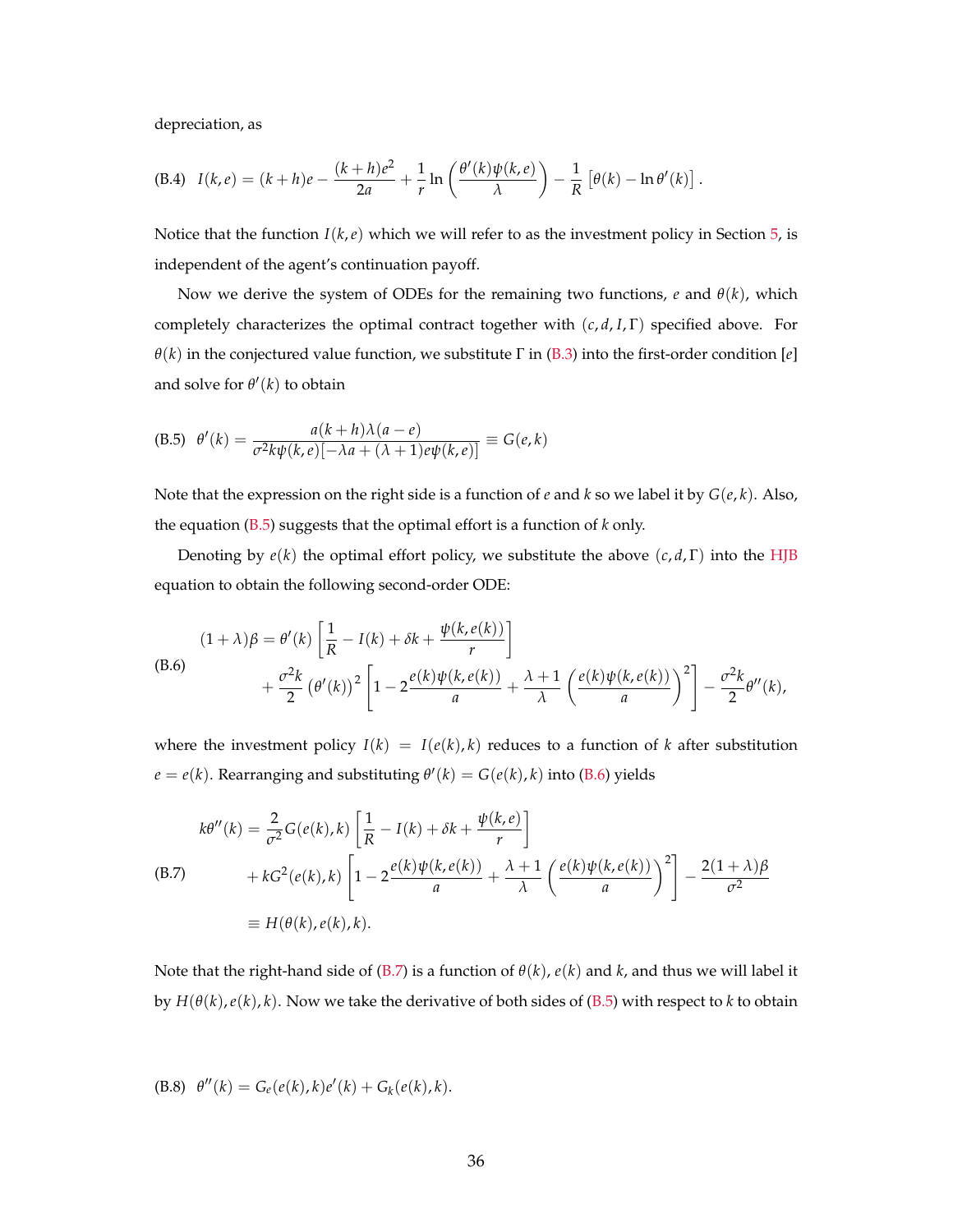Then the desired second ODE follows from  $(B.7)$  and  $(B.8)$ :

$$
e'(k) = \frac{1}{G_e(e(k),k)} \left[ \frac{H(\theta(k),e(k),k)}{k} - G_k(e(k),k) \right] \equiv F(\theta(k),e(k),k).
$$

In summary, the system of ODEs is given by

$$
\begin{cases} \theta'(k) = G(e(k), k) \\ e'(k) = F(\theta(k), e(k), k) \end{cases}
$$

with the boundary condition  $(e(0), \theta(0)) = (a, \ln [R\beta(r\beta)^{\lambda}])$ . The first boundary condition follows from Lemma 2, and the second from solving  $(3.1)$  for  $\theta(0)$ . We discuss the existence and uniqueness of their solutions in Appendix B.

Denote by  $e^*(k)$  the solution to the system of ODEs. Substituting  $e = e^*(k)$  into the functional forms of *c* and *d* above leads to the optimal consumption and dividend policies,  $c^*(k,q)$ and  $d^*(k, q)$ . Lastly, substituting  $(c^*, d^*, e^*)$  into the *k*- and *q*-process provides the evolution of the two state variables under the optimal contract. The existence and uniqueness of  $(k, q)$  processes satisfying the system of stochastic differential equations (3.2) and (3.3) are established by <u>Yamada and Watanabe (1971),</u> as  $\sqrt{k}$  is Hölder-continuous with exponent 1/2. The proof is now complete.

#### **Existence and Uniqueness of the System of ODEs in Proposition 2**

Define by *X* a set of  $(e(k), \theta(k))$  such that  $e(k) \leq a$  for all *k* and  $\theta(k)$  has a bounded derivative. As we prove in Lemma 2 below, both *e* ∗ (*k*) and *ψ* ∗ (*k*) are uniformly bounded, which guarantees that *G*(*e*<sup>\*</sup>(*k*), *k*) and *θ*'(*k*) are also uniformly bounded. Consequently, we can restrict ourselves to the set *X* for finding a solution to the ODEs. In addition, note that the two functions *F* and *G* consisting of ODEs in are continuously differentiable and do not explode.

Choose  $k_0 > 0$  as an initial value of capital and let  $(\theta(k_0), e(k_0))$  be the corresponding initial value condition. By the standard theory on the system of first order non-linear ordinary differential equations, there exists a unique  $C^1$  solution  $(\theta(k), e^*(k))$  in some neighborhood of *k*0. This local existence and uniqueness result is readily extended to any arbitrary finite capital level  $k_M < \infty$  so long as the solution is bounded as  $k \to k_M$ , which is the case in our problem. In other words, the solution uniquely exists for  $k \in [k_0, k_M]$ .

Finally, the above argument is easily extended to the case where  $k_0 \rightarrow 0$ , because in our problem the boundary values are in fact derived by calculating the limit of the solutions. More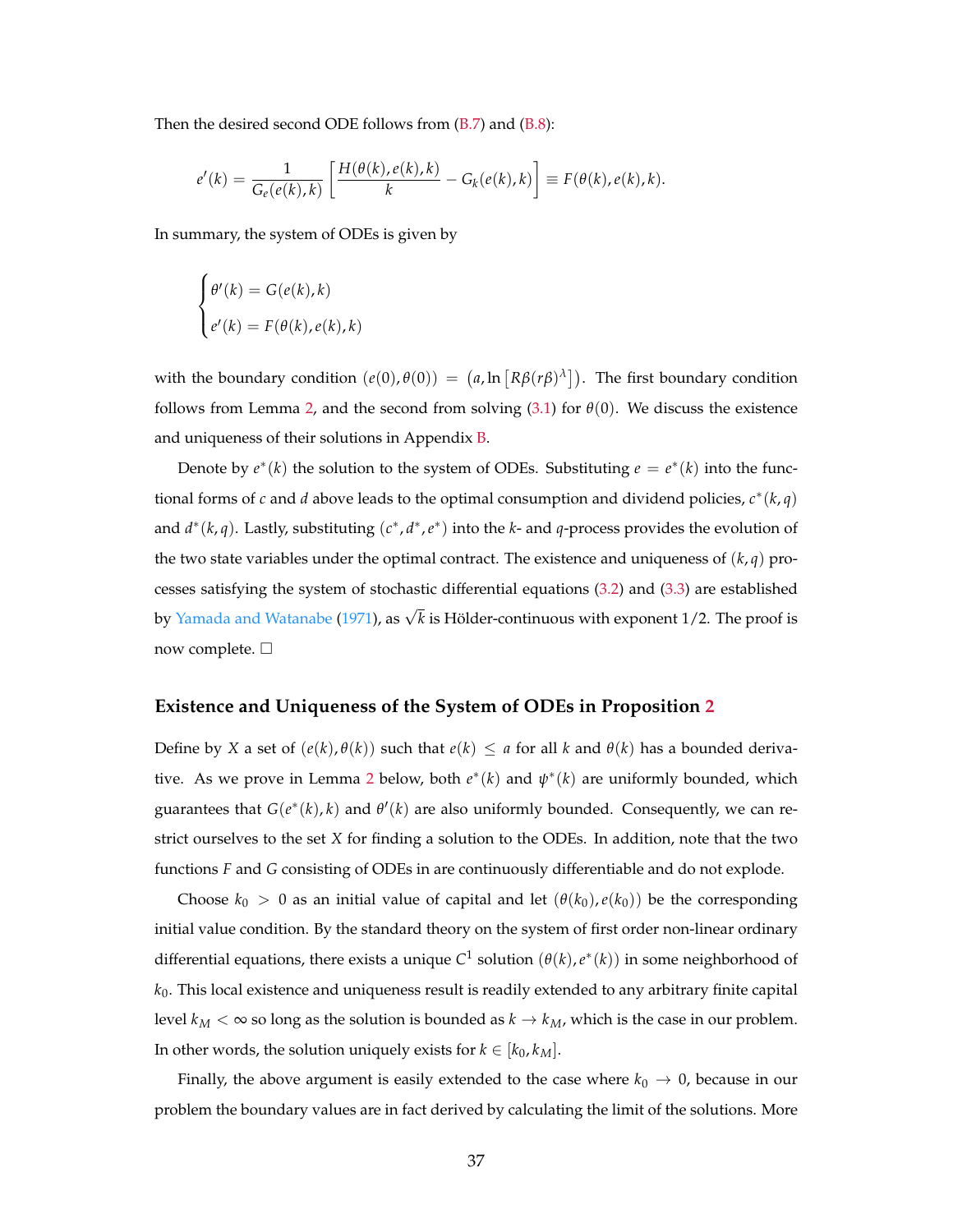specifically, for the effort policy,  $\lim_{k_0 \downarrow 0} e^*(k_0) = a$  as is shown in Lemma 2. For the initial value of  $\theta(k)$ , given any  $k_0 > 0$ , we can compute  $J(k_0, q)$  and thus  $\theta(k_0)$  by assuming that the firm is liquidated at  $k_0$ , like we defined  $\theta(0)$  in Section 3. Then the desired initial value is simply driven by taking the limit:  $\lim_{k \to 0} \theta(k_0) = \theta(0)$ .  $\Box$ 

#### **Proof of Theorem 1**

Suppose that  $J(k, q)$  is a solution to the HJB equation. For every incentive-compatible contract  $(c, d, e)$ , we define the principal's auxiliary gain process  $V = \{V_t\}_{t \in [0,\infty)}$  as

$$
V_t(c,d,e) \equiv \int_0^t e^{-\beta s} v(d_s) ds + e^{-\beta t} J(k_t, q_t).
$$

Here  $k_t$  and  $q_t$  are the two state variables at time *t* induced by  $(c, d, e)$ , and hence  $V_t$  represents the principal's expected total payoffs (evaluated at time *t*) when she offered the contract  $(c, d, e)$ until time *t* but plans to offer the optimal contract  $(c^*, d^*, e^*)$  afterwards. We now show that the process *V* is a super-martingale, but is a martingale when the contract  $(c, d, e)$  is optimal.

Using Itô's lemma, we compute the differential of  $V$ :

$$
dV_t = e^{-\beta t} A_t dt + \beta e^{-\beta t} \sigma \sqrt{k_t} \left\{ J_k - q_t J_q \frac{1}{\lambda a} \theta'(k_t) e(k_t) \psi(k_t, e(k_t)) \right\} dW_t
$$

where the drift term *At* is

$$
A_t \equiv v(d_t) - \beta J + J_k \left[ I(k_t, q_t) - \delta k_t \right] + J_q \left[ \beta q_t - u(c_t, e_t) \right] + \frac{\sigma^2 k}{2} \left[ J_{kk} + 2 J_{kq} \Gamma_t + J_{qq} \Gamma_t^2 \right].
$$

Then it follows by definition of the HJB equation that  $A_t \leq 0$  for every incentive-compatible contract and  $A_t = 0$  for the optimal contract. It remains to show that the diffusion of *V* is square-integrable *in the optimal contract*. To this end, we substitute the computed derivatives  $(J_k$  and  $J_q$ ) into the diffusion term of  $V_t$  and rewrite the term as

$$
\beta \sigma \exp(-\theta(k_t)) \theta'(k_t) \left(1 - \frac{1}{a} e(k_t) \psi(k_t, e(k_t))\right) e^{-\beta t} \frac{\sqrt{k_t}}{(-q_t)^{\lambda}}.
$$

We prove in Lemma 2 and 5 that  $θ'(k_t)$ ,  $e(k_t)$ , and  $ψ(k_t,e(k_t))$  are all bounded. Hence it suffices to show that the remaining term  $\frac{e^{-\beta t}\sqrt{k_t}}{(-a)^{\lambda}}$  $\frac{1}{(1-q_t)^{\lambda}}$  is square-integrable. This is immediate, however, from the fact that the agent's continuation value  $q_t$  is bounded above by 0 for any time *t*;  $q_t = 0$ under the CARA preferences implies that the rate of payment must be infinite after time *t* with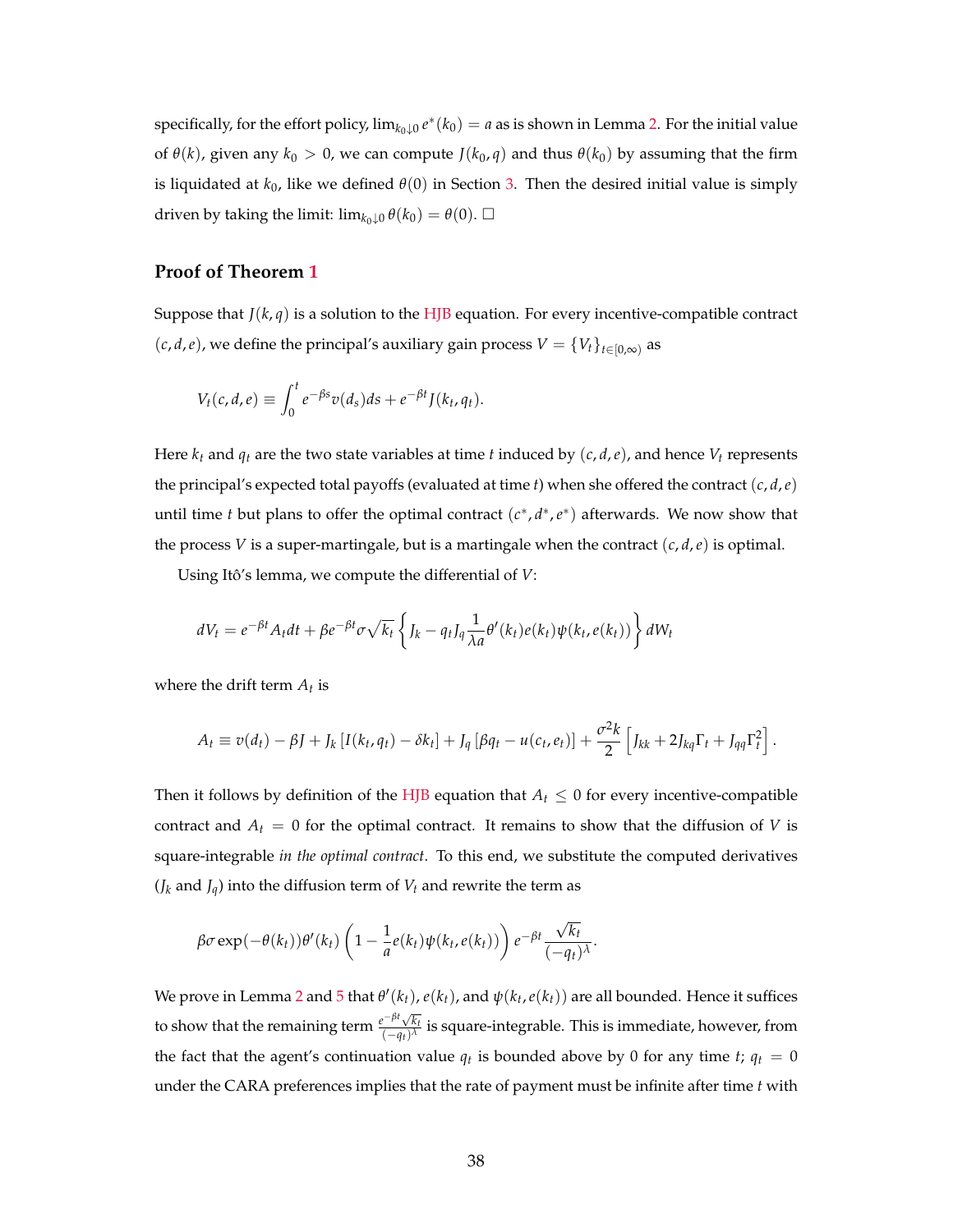positive probability, but this is never feasible.  $\square$ 

#### **Proof of Lemma 2**

Suppose that a continuously differentiable effort policy  $e^*(k)$  solves the ODE  $\theta'(k)$  = *G*(*e* ∗ (*k*), *k*) in Proposition 2, which takes a form of

.

(B.9) 
$$
\theta'(k) = \frac{a(k+h)\lambda(a - e^{*}(k))}{\sigma^{2}k\psi(k, e^{*}(k)) [-\lambda a + (\lambda + 1)e^{*}(k)\psi(k, e^{*}(k))]}
$$

To prove  $\lim_{k\to 0^+} e^*(k) = a$ , note that the denominator of (B.9) converges to zero as  $k \to 0^+$ due to the factor *k*. For  $\theta'(k)$  to be bounded, therefore, the factor  $a - e^*(k)$  on the numerator must be zero, as  $\theta'(k)$  would otherwise diverge.

To prove that the optimal effort is below the first-best level, first observe that the function  $\psi(k,e) = 1$  at  $e = a$  irrespective of *k*. This implies that the denominator is positive in a neighborhood of  $k = 0$ ; more precisely, there exists an  $\epsilon > 0$  such that for every  $k \in (0, \epsilon)$ , the denominator is strictly positive, because by the continuity of  $e^*(k)$ ,

$$
\psi(k,e^*(k))\left[-\lambda a+(\lambda+1)e^*(k)\psi(k,e^*(k))\right]\approx a>0.
$$

To obtain  $\theta'(k) > 0$  in this neighborhood, therefore, the numerator of (B.9) must be strictly positive, leading to  $e^*(k) < a$  for  $k \in (0, \epsilon)$ . Furthermore,  $e^*(k) < a$  is readily extended to all  $k > 0$ , for otherwise  $\theta'(k) < 0$  for some  $k > 0$  by the intermediate value theorem.<sup>28</sup> Hence we establish  $e^*(k) < a$  for all  $k > 0$ .

To prove that  $e^*(k)$  is bounded below by  $e^{\dagger}(k)$ , we define a function  $g(k,e) \equiv -\lambda a + (\lambda +$  $1$ ) $e\psi(k,e)$  on the space  $(k,e)$ . Then  $e^{\dagger}(k)$ , defined in the statement of Lemma 2, is simply the largest solution to the equation  $g(k, \cdot) = 0$ . With this in mind, we first shall prove  $e^{\dagger}(k) < a$ by contradiction. Suppose  $e^{\dagger}(k) \geq a$ . Then it follows from  $\psi_e(k,e) > 0$  for all  $e \geq a$  and  $g(k,e^{\dagger}(k))=0$  that

$$
\frac{\lambda a}{(\lambda+1)e^{\dagger}(k)}=\psi(k,e^{\dagger}(k))\geq \psi(k,a)=1 \text{ or } a\geq \frac{(\lambda+1)e^{\dagger}(k)}{\lambda},
$$

leading to a contradiction. For the remaining part, note that as *e* † (*k*) is the "largest" solution,  $g(k,e) > 0$  for all  $e > e^{\dagger}(k)$  and thus  $\psi(k,e) > 0$ . This implies that the whole denominator of

<sup>&</sup>lt;sup>28</sup>Suppose to the contrary that  $e^*(k) > a$  for some *k*. Then it follows from continuity of  $e^*(k)$  and  $\psi(k, e^*(k))$  that there exists a  $\hat{k}^o \in (0,k)$  such that  $(1) e^*(k^o) > a$  but very close to a and  $(2) \psi(k^o, e^*(k^o))$  is close to one. Because the derivative *θ'*(*k*) will have a negative numerator but a positive denominator for such  $k^o$ ,  $e^*(k) > a$  results in a contradiction.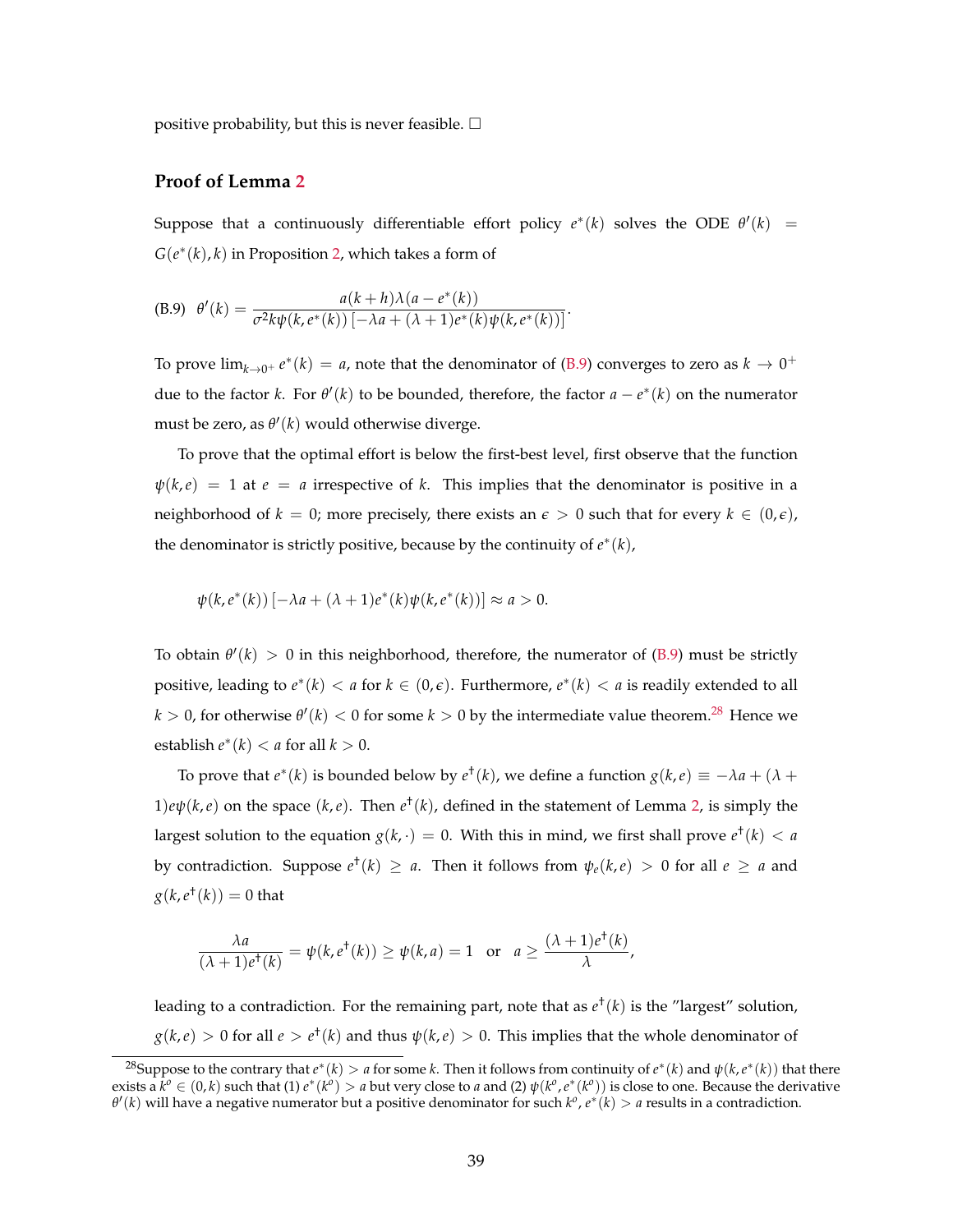(B.9) changes its sign from negative to positive at  $e = e^{\dagger}(k)$ . Hence for a positive  $\theta'(k)$ ,  $e^*(k)$ must lie in the interval between  $e^{\dagger}(k)$  and *a*. This completes the proof of part (a).

#### (Insert Figure 2 here.)

For part (b), note that  $e^{\dagger}(k) < e^*(k) < a$  implies

$$
\frac{\lambda}{\lambda+1} < \psi(k, e^{\dagger}(k)) < \psi(k, e^*(k)) < \psi(k, a) = 1 \quad \forall \, k > 0,
$$

that is, the function  $\psi^*(k) \equiv \psi(k, e^*(k))$  is bounded. Refer to Figure 2. Taking the limit of  $\psi^*(k)$ as  $k \to \infty$  gives

$$
\frac{\lambda}{\lambda+1} \leq \lim_{k \to \infty} \psi^*(k) = \lim_{k \to \infty} \left[ 1 + \frac{r(k+h)}{a} e^*(k) \left( e^*(k) - a \right) \right] \leq 1.
$$

For  $\psi^*(k)$  to be bounded, however, it must be the case that  $\lim_{k\to\infty}e^*(k)=a$ , as otherwise the limit would be unbounded below.<sup>29</sup>

Finally, to prove  $\lim_{k\to\infty}e^{*'}(k) = 0$ , consider the ODE  $e^{*'}(k) = F(\theta(k), e^*(k), k) = 0$  $\frac{\theta''(k)-G_k(e^*(k),k)}{k}$  $\frac{G_e(e^*(k), k)}{G_e(e^*(k), k)}$ . Notice that if  $\lim_{k\to\infty}\psi^*(k)$  exists, then its value must be  $\frac{\lambda}{\lambda+1}$  as is shown in Lemma 4. Exploiting this result, a little bit of algebra shows that  $\lim_{k\to\infty} G_e(e(k), k) = -\infty$ whereas the numerator in the ODE is bounded. This completes the proof.  $\Box$ 

## **Technical Lemmas**

In this subsection, we establish several lemmas that articulate the limiting behavior of  $\theta'(k)$  and other functions when *k* is sufficiently small and large, respectively. The lemmas are frequently used for the proof of the ensuing results.

LEMMA 3.  $\theta'(0) \equiv \lim_{k \to 0^+} \theta'(k) \leq A_1$ .

PROOF OF LEMMA 3: Define a function  $\phi$  :  $(0, \infty) \rightarrow \Re$  as

$$
\phi(x) = \frac{Rha}{2} - \lambda \ln \lambda + (1 + \lambda) \left[ \frac{\beta R}{x} + \ln x - 1 \right].
$$

The function  $\phi(x)$  is derived from the equation (B.7) by substituting  $k = 0$  in (B.7) and then solving for  $\theta(0)$ . As a result,  $\phi(\theta'(0)) = \theta(0)$  follows by definition and  $\phi(A_1) = B_1$  by straightforward computation, where the two constants  $A_1$  and  $B_1$  are from the first-best contract char-

<sup>&</sup>lt;sup>29</sup>Another way to prove  $\lim_{k\to\infty}e^*(k) = a$  is to use the sandwich theorem; because  $e^{\dagger}(k) < e^*(k) < a$  and  $e^{\dagger}(k) \to a$ in the limit as  $k \to \infty$ ,  $e^*(k)$  must converge to *a* as well. However, we show in Lemma 4 that as *k* grows,  $e^*(k)$  is getting closer to  $e^{\dagger}(k)$  rather than to a, implying that  $\lim_{k\to\infty}\psi(e^*(k),k) = \lim_{k\to\infty}\psi(e^{\dagger}(k),k) = \frac{\lambda}{\lambda+1} < 1 = \lim_{k\to\infty}\psi(a,k)$ .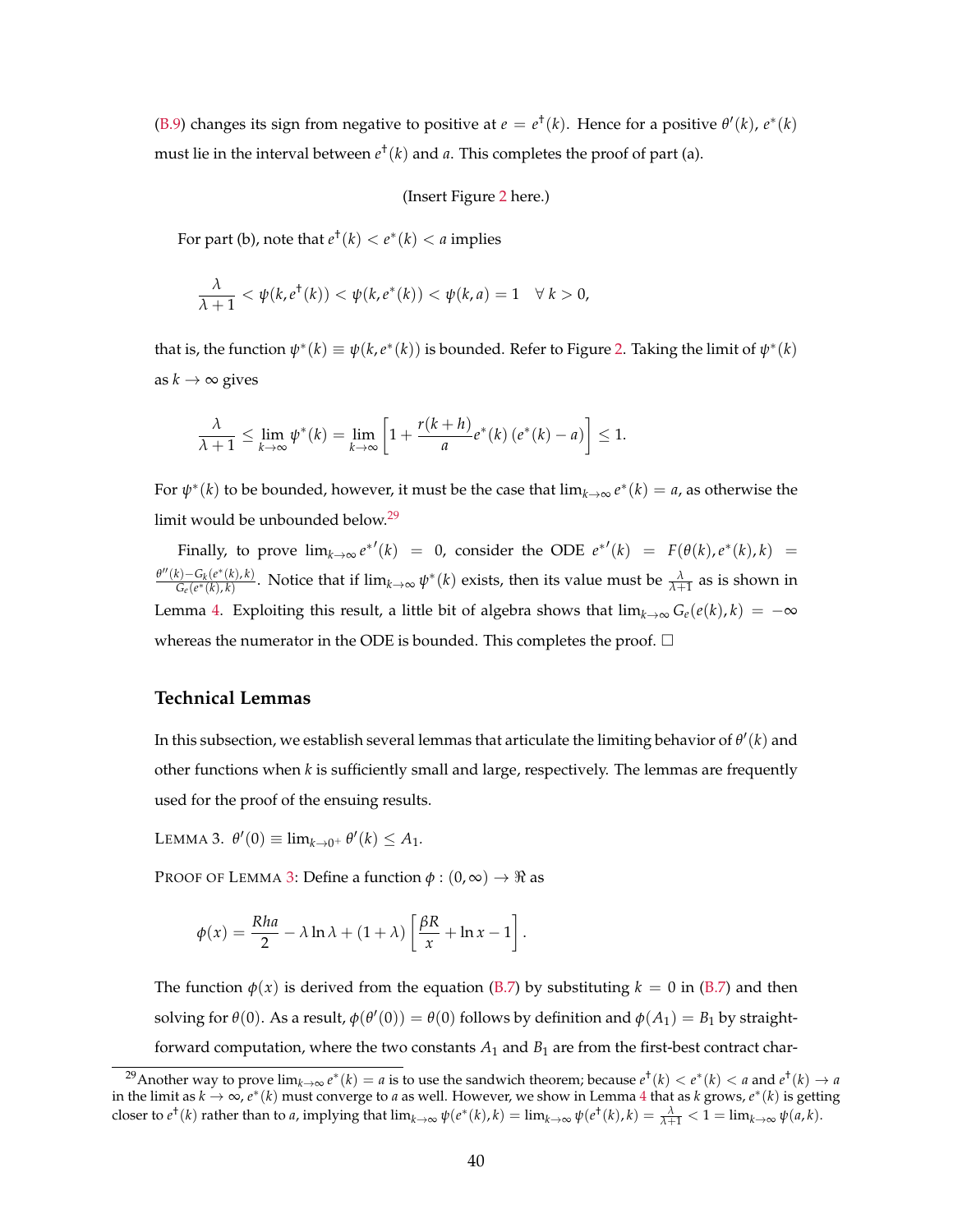acterized in Proposition 7. Furthermore, it can be readily checked that (i)  $\phi(x)$  is decreasing on (0, *Rβ*) but increasing on (*Rβ*, ∞), so *φ*(*x*) takes on a global minimum value at *x* = *Rβ*; and that (ii)  $\lim_{x\to 0^+} \phi(x) = \lim_{x\to \infty} \phi(x) = \infty$ . Refer to Figure 3.

Note that  $\theta(0) \leq B_1$ , as  $J^F(0,q) \geq J^*(0,q)$  for every admissible *q*. But as  $A_1$  and  $\theta'(0)$  are larger than *Rβ* by Assumption 1 and 2, both of them lie in the region where *φ*(*x*) is increasing. Therefore,  $\theta(0) \leq B_1$  leads to  $\theta'(0) \leq A_1$ .  $\Box$ 

#### (Insert Figure 3.)

LEMMA 4. *Suppose that*  $\lim_{k\to\infty} \psi^*(k)$  *exists. Then*  $\lim_{k\to\infty} \psi^*(k) = \frac{\lambda}{\lambda+1}$ .<sup>30</sup>

PROOF OF LEMMA 4: Recall that in the proof of Lemma 2, we proved  $\frac{\lambda}{\lambda+1} < \psi^*(k) < 1$  for all *k*. This inequality allows us to subdivide the set of possible values of  $\lim_{k\to\infty} \psi^*(k)$  into three cases: (i)  $\lim_{k\to\infty} \psi^*(k) \in \left(\frac{\lambda}{\lambda+1}, 1\right)$ ; (ii)  $\lim_{k\to\infty} \psi^*(k) = 1$ ; and (iii)  $\lim_{k\to\infty} \psi^*(k) = \frac{\lambda}{\lambda+1}$ . Below it is shown by contradiction that (i) and (ii) are not true. Before proceeding, notice that by (B.9) we have  $\lim_{k\to\infty}$   $\theta'(k) = 0$  in both (i) and (ii). Also, it is immediate from (B.5) that  $\lim_{k\to\infty} k\theta'(k) > 0$  in case (i) whereas  $\lim_{k\to\infty} k\theta'(k) = 0$  in case (ii).

CASE 1: Suppose that  $\lim_{k\to\infty}\psi^*(k)\in\left(\frac{\lambda}{\lambda+1},\ 1\right)$ . On account of heavy algebra works, we shall omit the details and sketch out the way to derive a contradiction.<sup>31</sup> We first demonstrate *θ*''(*k*) → 0. For this purpose, we rewrite the ODE  $e^{*'}(k) = F(\theta(k), e^{*}(k), k)$  as

(B.10) 
$$
e^{*'}(k) = \frac{1}{G_e(e^*(k),k)} \left[ \theta''(k) - G_k(e^*(k),k) \right],
$$

where we used  $H(\theta(k), e^*(k), k) = k\theta''(k)$  from (B.7) to create a link between  $\theta''(k)$  and  $e^{*\prime}(k)$ . From the explicit forms of *G<sup>k</sup>* and *G<sup>e</sup>* which can be computed from (B.5), it can be shown that as  $k \to \infty$ , both  $G_k$  and  $kG_k$  converge to zero but  $G_e$  converges to a negative value. Then, in order to satisfy (B.10), *θ* ′′(*k*) must converge to zero, because the left-hand side of (B.10) tends to zero by Lemma 2.

Next, we substitute the optimal investment plan  $I^*(k) = I(k, e^*(k))$  (Refer to (B.4)) into the ODE (B.6) and then take the limit of both sides as  $k \to \infty$ . This gives us

$$
\lim_{k \to \infty} k\theta''(k) = -\frac{2}{\sigma^2} \left[ (1+\lambda)\beta + (a/2 - \delta) \lim_{k \to \infty} k\theta'(k) \right] < 0,
$$

 $^{30}$ This result can be established with or without the assumption of  $k^2e^{*'}(k)$  being bounded. When we assume  $k^2e^{*'}(k)$ to be bounded, the proof becomes a bit more succinct. But we do not rely on this assumption to emphasize that the desired result holds in either case.

<sup>&</sup>lt;sup>31</sup>The exact proof is available from the authors upon request.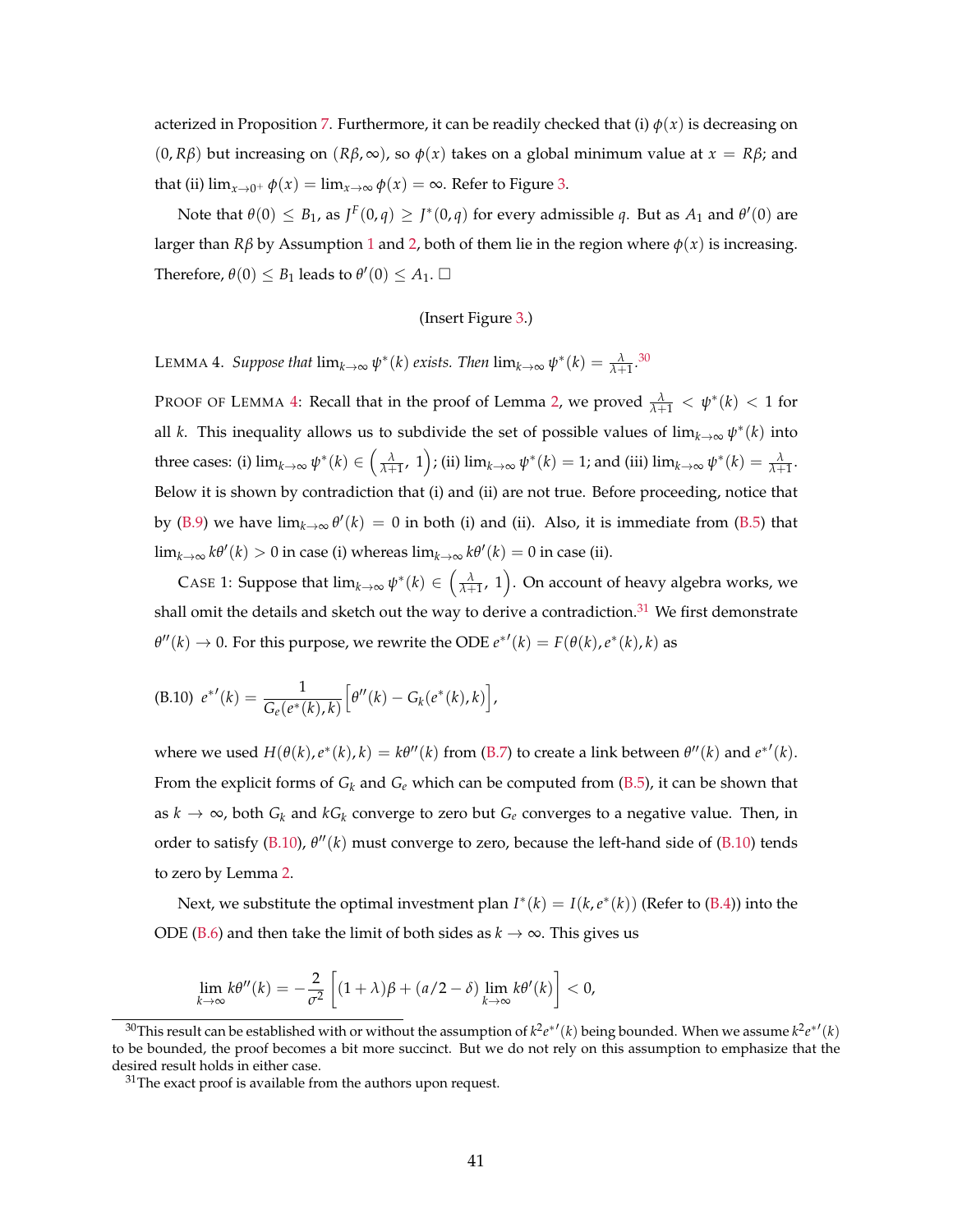because lim*k*→<sup>∞</sup> *kθ* ′ (*k*) in the bracket takes a positive value and *a* > 2*δ* by Assumption 1. On the other hand, multiplying both sides of (B.10) by *k* and taking the limit, we have

(B.11) 
$$
\lim_{k \to \infty} k e^{*'}(k) = \left( \lim_{k \to \infty} \frac{1}{G_e(e^*(k), k)} \right) \left( \lim_{k \to \infty} k \theta''(k) \right) > 0
$$

because both limits on the right-hand side are negative. (B.11) results in  $\lim_{k\to\infty} \psi^{*'}(k) > 0$ , where  $\psi^{*'}$  represents the total derivative of  $\psi^{*}(k)$  with respect to *k*:

(B.12) 
$$
\psi^{*'} = \frac{d\psi(k, e^*(k))}{dk} = \psi_k + \psi_e e^{*'}(k) = \frac{r}{a} \left[ e^*(k)(e^*(k) - a) + (2e^*(k) - a)(k + h)e^{*'}(k) \right].
$$

Finally, we apply the natural logarithm to  $(B.9)$  and then take the derivative of both sides with respect to *k*, to obtain

(B.13) 
$$
\frac{\theta''(k)}{\theta'(k)} = \underbrace{\frac{1}{k+h} - \frac{1}{k}}_{(i)} - \underbrace{\frac{e^{*'}(k)}{a - e^{*}(k)}}_{(ii)} - \underbrace{\frac{\psi^{*'}}{\psi^{*}}}_{(iii)} - \underbrace{(\lambda+1)\frac{\psi^{*'}e^{*}(k)+\psi^{*}e^{*'}(k)}_{(iv)}}
$$

Note that although the term (i) clearly approaches zero, the other terms approach positive constants. As a result, we have  $\lim_{k\to\infty} \theta''(k)/\theta'(k) < 0$ . However, this leads to a contradiction because

$$
0=\lim_{k\to\infty}\frac{\ln(k\theta'(k))}{k}=\lim_{k\to\infty}\frac{\ln(\theta'(k))}{k}=\lim_{k\to\infty}\frac{\theta''(k)}{\theta'(k)}<0,
$$

where the first equality follows from the fact that  $\lim_{k\to\infty} k\theta'(k) > 0$  and is bounded, the second is straightforward, and the third equality holds by L'Hôpital's rule.

CASE 2: Now suppose that  $\lim_{k\to\infty} \psi^*(k) = 1$ . We first take the limit of (B.6) as  $k \to \infty$ to obtain  $\lim_{k\to\infty} k\theta''(k) = -\frac{2(\lambda+1)\beta}{\sigma^2}$  $\frac{(-1)^{n+1}}{σ^{2}}$  < 0. Note that  $\lim_{k\to\infty}$   $\psi^*(k) = 1$  implies  $\lim_{k\to\infty}$   $k(a (e^*(k)) = 0$ , which in turn implies  $\lim_{k \to \infty} k e^{*t}$   $(k) = 0$ . With this in mind, we multiply both sides of  $(B.13)$  by  $k\theta'(k)$  and take the limit. Then it can be easily shown that the terms (i), (iii), and (iv) in  $(B.13)$  converge to zero. For the limit value of (ii), we substitute the ODE  $(B.5)$  for *θ* ′ (*k*) and simplify into

$$
\lim_{k\to\infty}\frac{e^{*'}(k)}{a-e^*(k)}\cdot k\theta'(k)=\lim_{k\to\infty}\frac{a\lambda(k+h)e^{*'}(k)}{\sigma^2\psi^*(k)\left[-\lambda a+(\lambda+1)e^*(k)\psi^*(k)\right]}=0,
$$

where the last equality results from  $\lim_{k\to\infty} (k+h)e^{*t}(k) = 0$ . Therefore, the equation (B.13) leads to  $\lim_{k\to\infty} k\theta''(k) = 0$ , which contradicts with the negative limit value obtained from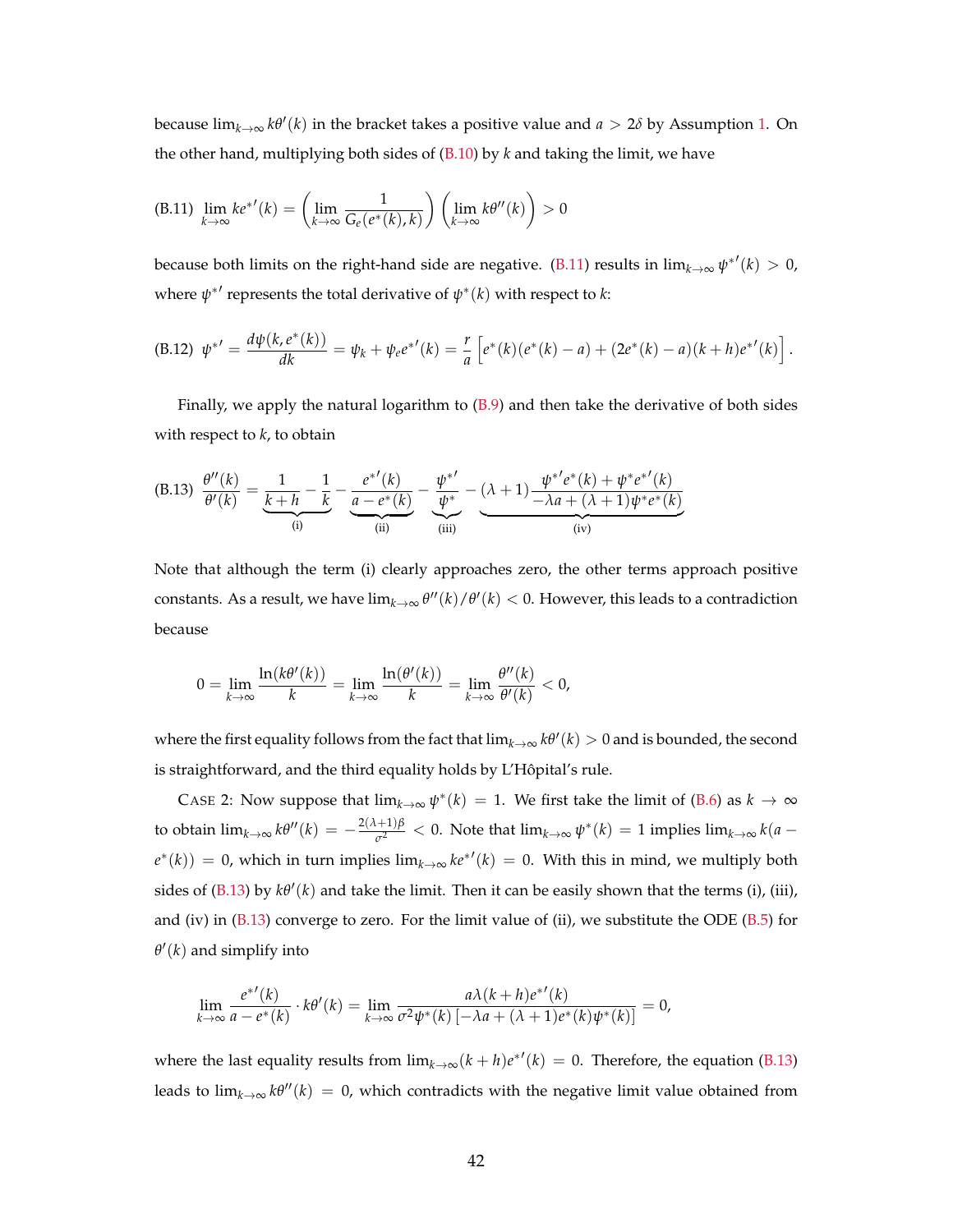(B.6). The proof is complete.  $\Box$ 

LEMMA 5. If  $\lim_{k\to\infty} \psi^*(k)$  exists, then  $\lim_{k\to\infty} \theta'(k) = 0$ .

PROOF OF LEMMA 5: Recall that when  $\psi^*(k) \to \frac{\lambda}{\lambda+1}$ , the numerator of  $\theta'(k)$  in the ODE (B.9) approaches a constant, but the denominator takes an indeterminate form because  $f(k) \equiv$  $k\left[-\lambda a + (\lambda + 1)e^*(k)\psi^*(k)\right] \to \infty \cdot 0$ . Nevertheless, below we demonstrate that  $f(k)$  diverges to ∞, which drives *θ* ′ (*k*) approaching zero. In order to show this, we subdivide the set of possible values of  $\lim_{k\to\infty} f(k)$  into three cases: (i)  $\lim_{k\to\infty} f(k) = 0$ ; (ii)  $\lim_{k\to\infty} f(k) > 0$  but bounded; and (iii)  $\lim_{k\to\infty} f(k) = \infty$ .<sup>32</sup> Similar to the preceding proof, we derive a contradiction for the first two cases, which establishes  $f(k) \to \infty$  and  $\theta'(k) \to 0$  as well.

CASE 1: Suppose  $f(k) \to 0$ . Then  $\infty = \lim_{k \to \infty} \theta'(k) > A_1$ , so the principal's value function would be larger than the value function in the first-best regime for a sufficiently large *k*, which is a contradiction.

CASE 2: Suppose that  $f(k)$  approaches a positive constant. Then  $\lim_{k\to\infty}\theta'(k)$  exists and takes on a positive value. We first show that the limit of *θ* ′′(*k*) does not exist. For this purpose, we multiply both sides of (B.10) by  $G_e(e^*(k),k)$  and write it as

$$
k^{2}e^{*'}(k)\cdot \frac{G_{e}(e^{*}(k),k)}{k^{2}} = \theta''(k) + G_{k}(e^{*}(k),k).
$$

Suppose that the limit of  $k^2e^{*\prime}(k)$  exists. Then by L'Hôpital's rule, its limit value must be  $\frac{1}{r(\lambda+1)}$ .<sup>33</sup> When  $f(k)$  approaches a positive constant, however,  $\frac{G_e(e^*(k),k)}{k^2}$  $\frac{(\kappa) \kappa}{k^2}$  converges to a negative one, meaning that  $\lim_{k\to\infty}$  *θ*"(*k*) approaches a negative number. This implies that  $\theta'(k)$ converges to a negative constant, contradicting with  $\theta'(k) > 0$  for every  $k > 0$ . Therefore, neither  $\lim_{k\to\infty} k^2 e^{*'}(k)$  nor  $\lim_{k\to\infty} \theta''(k)$  exists in this case.

Divide both sides of (B.6) by *kθ* ′ (*k*), getting

$$
\frac{(1+\lambda)\beta}{k\theta'(k)} = \frac{1}{k} \left[ \frac{1}{R} - h e^*(k) - \left( \frac{1}{r} + \frac{1}{R} \right) \ln \theta'(k) - \frac{1}{r} \ln \frac{\psi^*(k)}{\lambda} \right]
$$
\n(B.14) 
$$
+ \frac{\sigma^2 \theta'(k)}{2} \left[ 1 - 2 \frac{\psi^*(k)e^*(k)}{a} + \frac{\lambda + 1}{\lambda} \left( \frac{\psi^*(k)e^*(k)}{a} \right)^2 \right]
$$
\n
$$
+ \left[ \delta - e^*(k) + \frac{k+h}{2ak} e^*(k)^2 + \frac{\theta(k)}{Rk} \right] - \frac{\sigma^2}{2} \frac{\theta''(k)}{\theta'(k)}.
$$

We now use (B.14) to derive a contradiction. Note that when  $\psi^*(k) \to \frac{\lambda}{\lambda+1}$ ,  $k\theta'(k)$  diverges to <sup>32</sup>Because  $e^*(k) < a$  and  $\psi^*(k) \in \left[\frac{\lambda}{\lambda+1}, 1\right]$  for all  $k > 0$ , the expression  $-\lambda a + (\lambda+1)e^*(k)\psi^*(k)$  is always nonnegative. Hence  $f(k) \geq 0$  for all  $k > 0$ .

$$
^{33}\text{Note that }\psi^*(k)\to\frac{\lambda}{\lambda+1}\text{ implies }\lim_{k\to\infty}(k+h)(a-e^*(k))=\lim_{k\to\infty}\frac{a-e^*(k)}{1/k}=\lim_{k\to\infty}k^2e^{*}(k)=\frac{1}{r(\lambda+1)}.
$$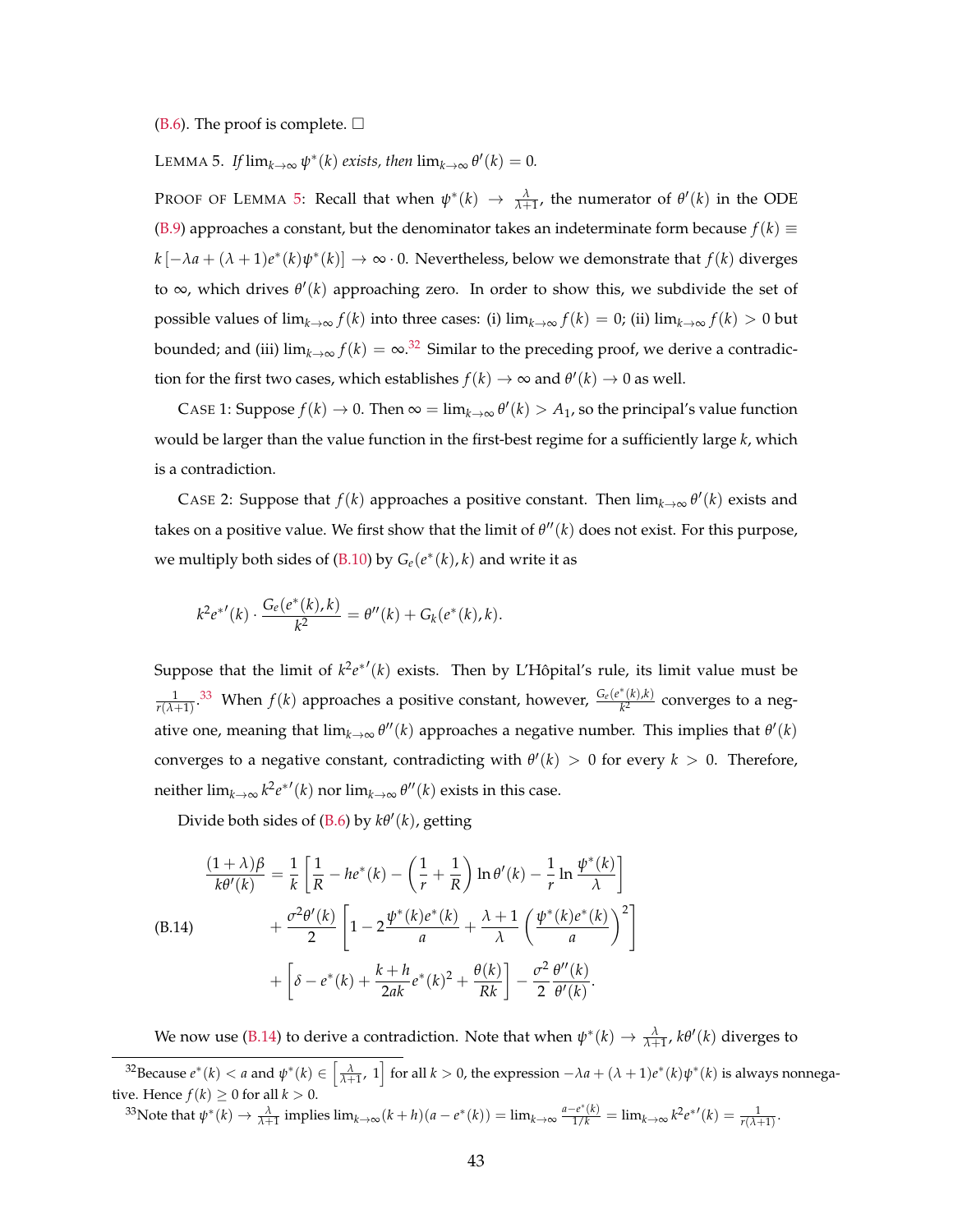$\infty$  by (B.9). Then the left-hand side of (B.14) tends to zero, but the right-hand side takes an indeterminate form due to the presence of  $\theta''(k)/\theta'(k)$ . For this reason, the function  $f(k)$  does not approach any positive value, implying that  $f(k)$  must diverge to  $\infty$ .  $\square$ 

One immediate consequence of the preceding lemma is the following result: COROLLARY 2. If  $\lim_{k\to\infty} \psi^*(k)$  exists and  $k^2 e^{*'}(k)$  is bounded for all  $k > 0$ , then

$$
\lim_{k \to \infty} \frac{\psi^{*'}(k)}{\psi^*(k)} = \lim_{k \to \infty} \frac{\theta''(k)}{\theta'(k)} = 0.
$$

PROOF OF COROLLARY 2: As we demonstrated in the proof of Lemma 4,  $\lim_{k\to\infty}\psi^*(k) = \frac{\lambda}{\lambda+1}$ and  $\lim_{k\to\infty} ke^{*'}(k) = 0$  under the assumption of bounded  $k^2 e^{*'}(k)$ . This in turn implies that the derivative of  $\psi^*(k)$  in (B.12) tends to zero as  $k \to \infty$ . For  $\theta''(k)/\theta'(k)$ , it is a routine task to check that the first three terms in  $(B.13)$  would vanish. To figure out the limit of the term (iv), we multiply the top and bottom by *k* and then take the limit, getting

$$
\lim_{k \to \infty} (\lambda + 1) \frac{\psi^{*} k e^{*}(k) + \psi^{*} e^{*}(k) k}{k \left[ -\lambda a + (\lambda + 1) \psi^{*} e^{*}(k) \right]} = \lim_{k \to \infty} (\lambda + 1) \frac{\psi^{*} k e^{*}(k)}{k \left[ -\lambda a + (\lambda + 1) \psi^{*} e^{*}(k) \right]} = 0.
$$

Recall that the denominator now diverges to  $\infty$  as we have proved in Lemma 5. The first equality follows from  $e^{*\prime}(k)k \to 0$  and the second follows from the fact that  $\psi^{*\prime}(k)k$  is bounded.  $\Box$ 

#### **Proof of Proposition 5**

We first compute pay-performance sensitivity in the optimal contract when firm size is large enough. For this, we exploit the above lemmas to show that every term in (4.3), except the first, vanishes in the limit as  $k \to \infty$ . Hence  $\gamma_c(k)$  converges to  $a/2$ .

We begin with the last term in (4.3), which consists of 3 terms in the bracket. The first two terms in the bracket converge to zero by Corollary 2, and the last also converges to zero by Lemma 5 and the fact that both  $e^*(k)$  and  $\psi^*(k)$  are bounded. The second term in (4.3) vanishes as well, because  $(k + h)e^{i\theta}(k) \to 0$  results from the assumption of  $k^2e^{i\theta}(k)$  being bounded and  $e^{*'}(k) \to 0$  by Lemma 2. Therefore, we obtain  $\lim_{k \to \infty} \gamma_c(k) = a/2$ .

In case  $k \to 0$ , direct computation yields

$$
\lim_{k \to 0} \gamma_c(k) = \frac{a}{2} + h e^{kt}(0) - \frac{1}{r} \left\{ \frac{\theta''(0)}{\theta'(0)} + \psi_k^*(0) + \psi_e^*(0) e^{kt}(0) - \frac{1}{\lambda} \theta'(0) \right\}
$$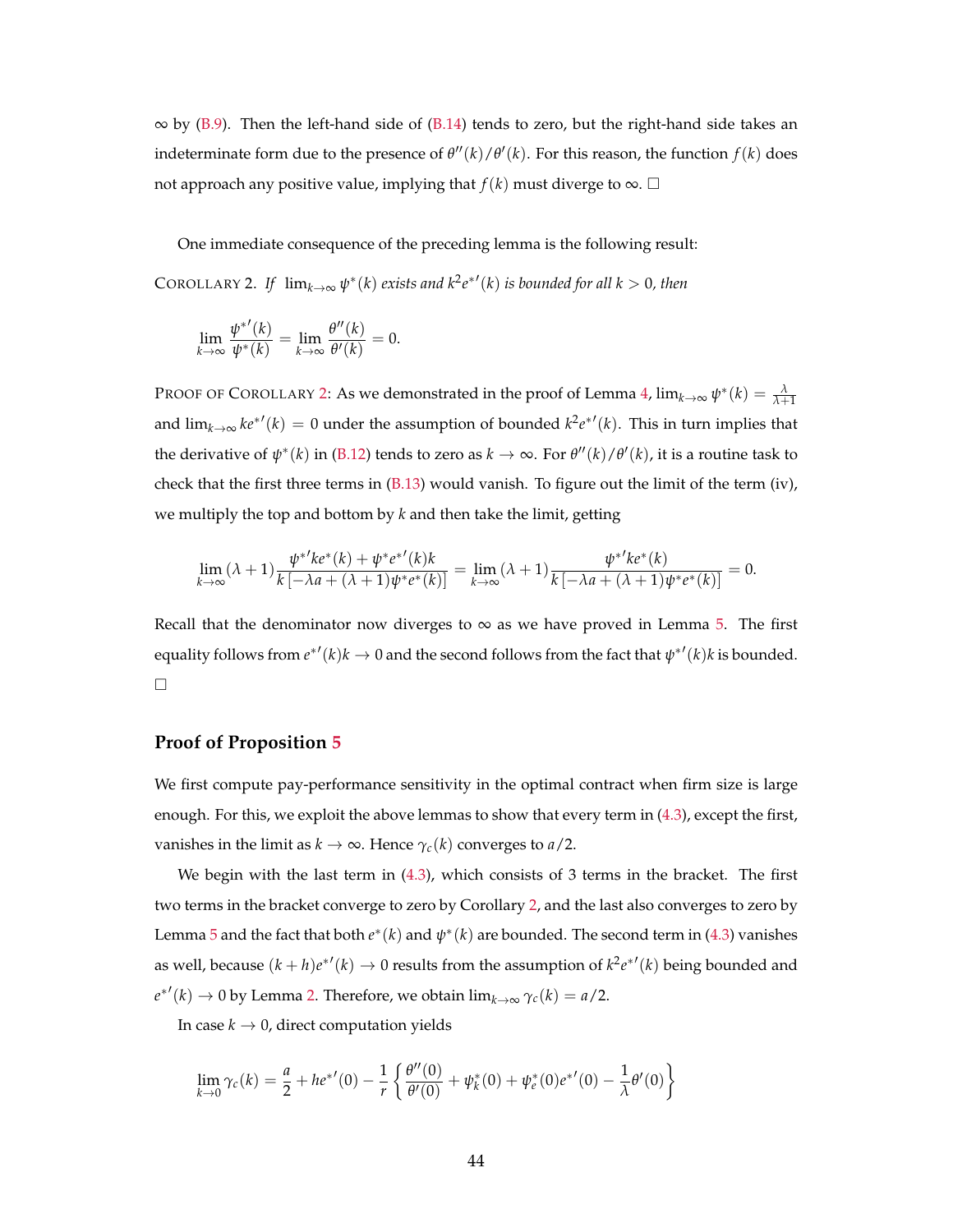$$
= \frac{a}{2} + \frac{(\theta'(0))^2 - \lambda \theta''(0)}{\theta'(0)R},
$$

where we used  $e^*(0) = a$ ,  $\psi^*(0) = 1$ , and  $\psi^*_e(0) = rh$ . To prove that  $\gamma_c(0)$  is larger than  $a/2$ , recall  $(\theta'(k))^2 > (\lambda + 1)\theta''(k)$  for all  $k \in [0, \infty)$  which is a necessary condition for the principal's value function to be concave. Hence  $\frac{(\theta'(0))^2 - \lambda \theta''(0)}{\theta'(0)R}$  must be positive. □

## **Proof of Proposition 6**

Using the expression of  $I^F(k)$  in Appendix A and the expression of  $I^*(k)$  in Appendix B, we simplify their difference into

(B.15) 
$$
I^{F}(k) - I^{*}(k) = \frac{k+h}{2a} (a - e^{*}(k))^{2} + \frac{1}{R} [\theta(k) - A_{1}k] - \left(\frac{1}{r} + \frac{1}{R}\right) \ln \theta'(k)
$$

$$
- \frac{ah}{2} - \frac{1}{r} \ln \frac{\psi^{*}(k)}{\lambda} - (1 + \lambda) \left(\frac{\beta}{A_{1}} - \frac{1}{R}\right).
$$

Recall that according to the function  $\phi(x)$  defined in Lemma 3, the two values  $\theta(0)$  and  $\theta'(0)$ are interrelated in the following manner:

$$
\theta(0) = \frac{Rha}{2} - \lambda \ln \lambda + (1 + \lambda) \left[ \frac{R\beta}{\theta'(0)} - 1 + \ln \theta'(0) \right].
$$

Using this relationship and the fact that  $\lim_{k\to 0} \psi^*(k) = 1$  and  $\lim_{k\to 0} e^*(k) = a$ , the limit of the difference in (B.15) as  $k \rightarrow 0$  reduces to

$$
\lim_{k\to 0}\left(I^F(k)-I^*(k)\right)=\beta(1+\lambda)\left(\frac{1}{\theta'(0)}-\frac{1}{A_1}\right).
$$

Because  $\theta'(0) \leq A_1$  as we proved in Lemma 3, there is under-investment when firm size is sufficiently small.

To see over-investment at the other extreme  $k \to \infty$ , notice that every term on the second line, on top of the very first term on the first line in (B.15), is bounded as we have verified above. The remaining terms  $\frac{1}{R}$   $[\theta(k) - A_1k] - \left(\frac{1}{r} + \frac{1}{R}\right)$  $\int \ln \theta'(k)$  diverge to  $-\infty$ , because  $\lim_{k\to\infty} \theta'(k) =$ 0 by Lemma 5.  $\square$ 

# **References**

AI, H. and LI, R. (2015). Investment and ceo compensation under limited commitment. *Journal of Financial Economics*, **116** (3), 452–472.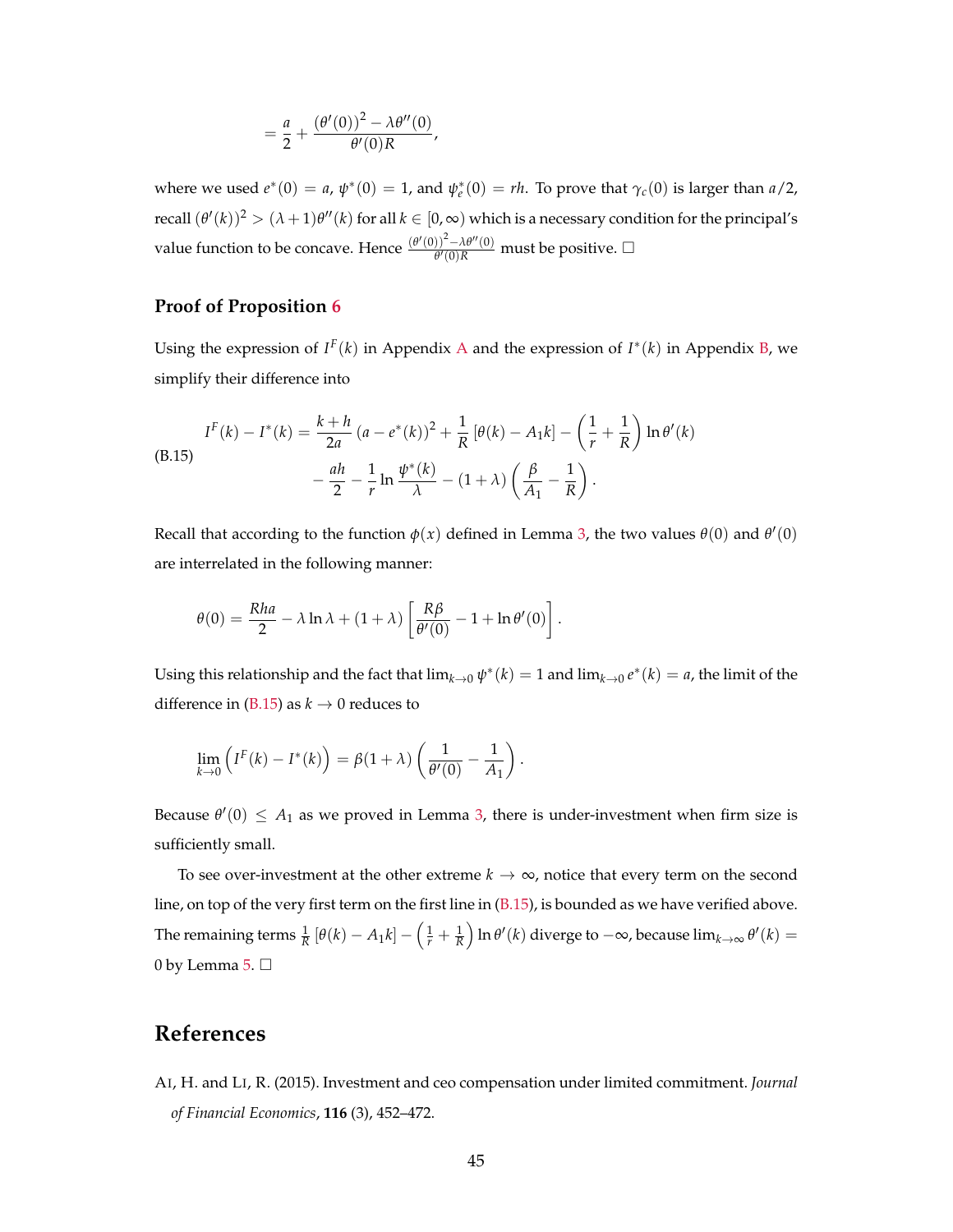- ALBUQUERQUE, R. and HOPENHAYN, H. A. (2004). Optimal Lending Contracts and Firm Dynamics. *Review of Economic Studies*, **71** (2), 285–315.
- and WANG, N. (2008). Agency Conflicts, Investment, and Asset Pricing. *Journal of Finance*, **63** (1), 1–40.
- BAKER, G. P. and HALL, B. J. (2004). CEO Incentives and Firm Size. *Journal of Labor Economics*, **22** (4), 767–798.
- BIAIS, B., MARIOTTI, T., ROCHET, J.-C. and VILLENEUVE, S. (2010). Large Risks, Limited Liability, and Dynamic Moral Hazard. *Econometrica*, **78** (1), 73–118.
- BOTTAZZI, G., COAD, A., JACOBY, N. and SECCHI, A. (2011). Corporate growth and industrial dynamics: evidence from French manufacturing. *Applied Economics*, **43** (1), 103–116.
- CLEMENTI, G. L., COOLEY, T. and GIANNATALE, S. D. (2010). A Theory of Firm Decline. *Review of Economic Dynamics*, **13** (4), 861–885.
- and HOPENHAYN, H. A. (2006). A Theory of Financing Constraints and Firm Dynamics. *The Quarterly Journal of Economics*, **121** (1), 229–265.
- COOLEY, T. F. and QUADRINI, V. (2001). Financial Markets and Firm Dynamics. *American Economic Review*, **91** (5), 1286–1310.
- COX, J. C., INGERSOLL, J., JONATHAN E and ROSS, S. A. (1985). A Theory of the Term Structure of Interest Rates. *Econometrica*, **53** (2), 385–407.
- DEMARZO, P. M. and FISHMAN, M. J. (2007). Optimal Long-Term Financial Contracting. *Review of Financial Studies*, **20** (6), 2079–2128.
- —, —, HE, Z. and WANG, N. (2012). Dynamic Agency and the q Theory of Investment. *Journal of Finance*, **67** (6), 2295–2340.
- and SANNIKOV, Y. (2006). Optimal Security Design and Dynamic Capital Structure in a Continuous-Time Agency Model. *Journal of Finance*, **61** (6), 2681–2724.
- DOW, J., GORTON, G. and KRISHNAMURTHY, A. (2005). Equilibrium Investment and Asset Prices under Imperfect Corporate Control. *American Economic Review*, **95** (3), 659–681.
- EDMANS, A., GABAIX, X. and LANDIER, A. (2009). A Multiplicative Model of Optimal CEO Incentives in Market Equilibrium. *Review of Financial Studies*, **22** (12), 4881–4917.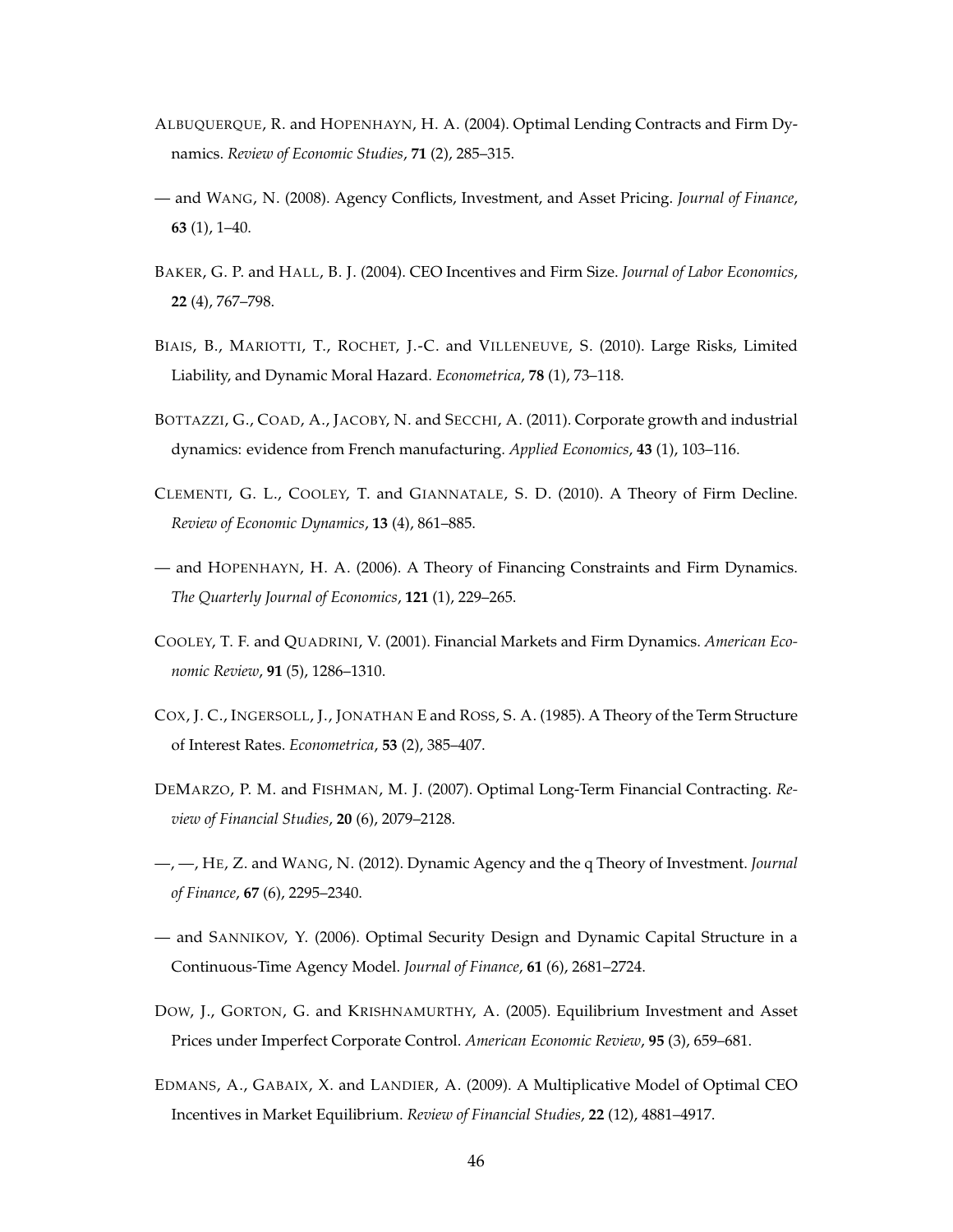- EVANS, D. S. (1987). Tests of Alternative Theories of Firm Growth. *Journal of Political Economy*, **95** (4), 657–74.
- FUDENBERG, D., HOLMSTROM, B. and MILGROM, P. (1990). Short-term contracts and longterm agency relationships. *Journal of Economic Theory*, **51** (1), 1–31.
- GABAIX, X. and LANDIER, A. (2008). Why Has CEO Pay Increased So Much? *The Quarterly Journal of Economics*, **123** (1), 49–100.
- GIBBONS, R. and MURPHY, K. J. (1992). Optimal incentive contracts in the presence of career concerns: Theory and evidence. *Journal of Political Economy*, **100** (3), 468–505.
- GREENWOOD, J., HERCOWITZ, Z. and KRUSELL, P. (1997). Long-Run Implications of Investment-Specific Technological Change. *American Economic Review*, **87** (3), 342–62.
- GRYGLEWICZ, S. and HARTMAN-GLASER, B. (2015). *Dynamic Agency and Real Options*. Tech. rep., Erasmus University Rotterdam and University of California at Los Angeles.
- HALL, B. H. (1987). The Relationship between Firm Size and Firm Growth in the U.S. Manufacturing Sector. *Journal of Industrial Economics*, **35** (4), 583–606.
- HE, Z. (2009). Optimal Executive Compensation when Firm Size Follows Geometric Brownian Motion. *Review of Financial Studies*, **22** (2), 859–892.
- (2011). A model of dynamic compensation and capital structure. *Journal of Financial Economics*, **100** (2), 351–366.
- HOLMSTRÖM, B. (1979). Moral hazard and observability. *Bell Journal of Economics*, **10** (1), 74–91.
- HOLMSTRÖM, B. and MILGROM, P. (1987). Aggregation and linearity in the provision of intertemporal incentives. *Econometrica*, **55** (2), 303–28.
- HYMER, S. and PASHIGIAN, P. (1962). Firm Size and Rate of Growth. *Journal of Political Economy*, **70**, 556.
- JENSEN, M. C. (1986). Agency Costs of Free Cash Flow, Corporate Finance, and Takeovers. *American Economic Review*, **76** (2), 323–29.
- and MURPHY, K. J. (1990). Performance Pay and Top-Management Incentives. *Journal of Political Economy*, **98** (2), 225–64.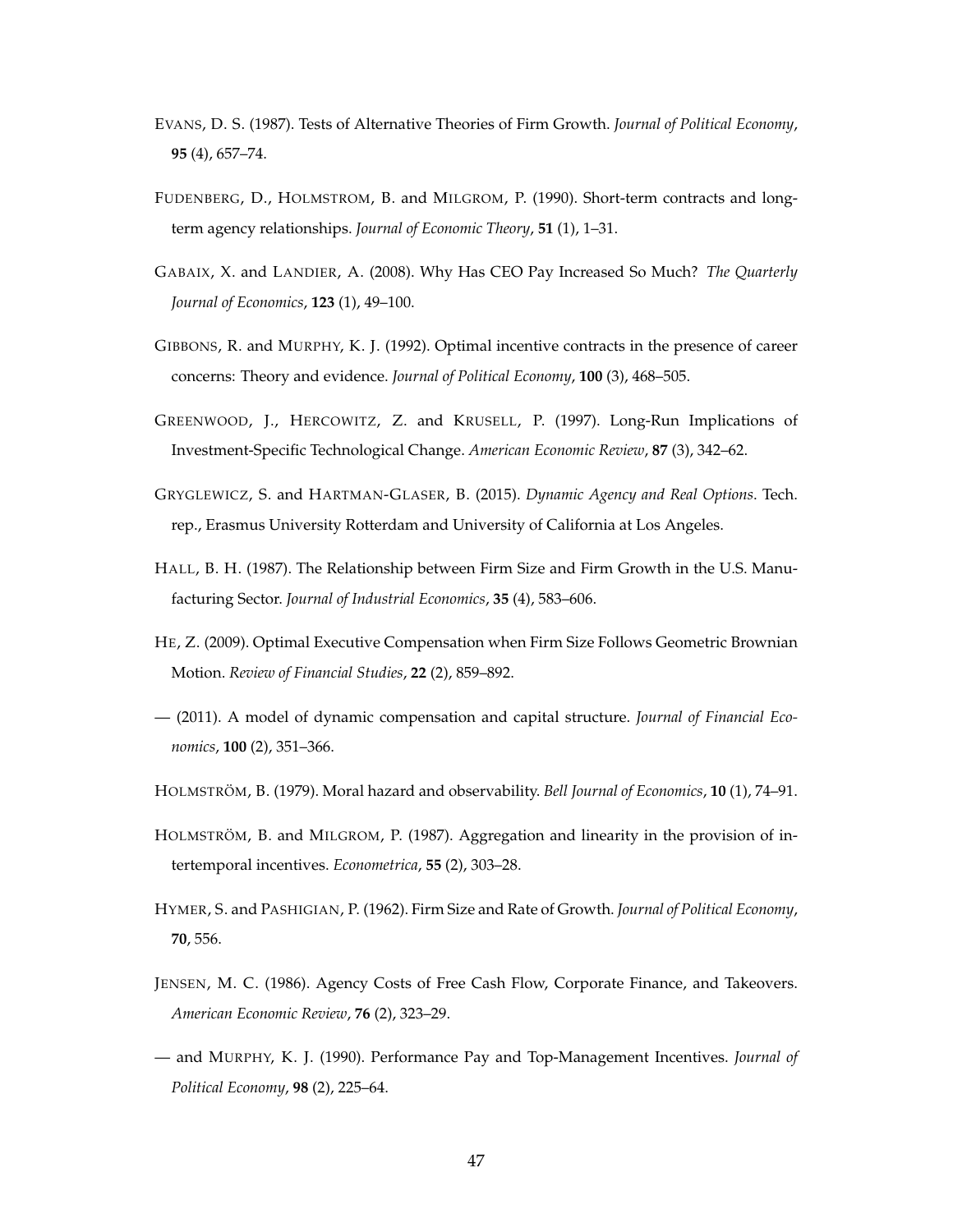- JONES, L. E. and MANUELLI, R. E. (2005). Neoclassical Models of Endogenous Growth: The Effects of Fiscal Policy, Innovation and Fluctuations. In P. Aghion and S. Durlauf (eds.), *Handbook of Economic Growth*, *Handbook of Economic Growth*, vol. 1, *1*, Elsevier, pp. 13–65.
- MURPHY, K. J. (1999). Executive compensation. In O. Ashenfelter and D. Card (eds.), *Handbook of Labor Economics*, *Handbook of Labor Economics*, vol. 3, *38*, Elsevier, pp. 2485–2563.
- RADNER, R. (1985). Repeated Principal-Agent Games with Discounting. *Econometrica*, **53** (5), 1173–98.
- ROGERSON, W. P. (1985). Repeated moral hazard. *Econometrica*, **53** (1), 69–76.
- SANNIKOV, Y. (2008). A continuous-time version of the principal-agent problem. *Review of Economic Studies*, **75** (3), 957–984.
- SCHAEFER, S. (1998). The Dependence Of Pay–Performance Sensitivity On The Size Of The Firm. *The Review of Economics and Statistics*, **80** (3), 436–443.
- SCHÄTTLER, H. and SUNG, J. (1993). The First-Order Approach to the Continuous-Time Principal-Agent Problem with Exponential Utility. *Journal of Economic Theory*, **61** (2), 331–371.
- SPEAR, S. E. and SRIVASTAVA, S. (1987). On repeated moral hazard with discounting. *Review of Economic Studies*, **54** (4), 599–617.
- STEIN, J. C. (2003). Agency, information and corporate investment. In G. Constantinides, M. Harris and R. M. Stulz (eds.), *Handbook of the Economics of Finance*, *Handbook of the Economics of Finance*, vol. 1, *2*, Elsevier, pp. 111–165.
- WILLIAMS, N. (2013). *On Dynamic Principal-Agent Problems in Continuous Time*. Working paper, University of Wisconsin-Madison.
- YAMADA, T. and WATANABE, S. (1971). On the uniqueness of solutions of stochastic differential equations. *Journal of Mathematics of Kyoto University*, **11** (1), 155–167.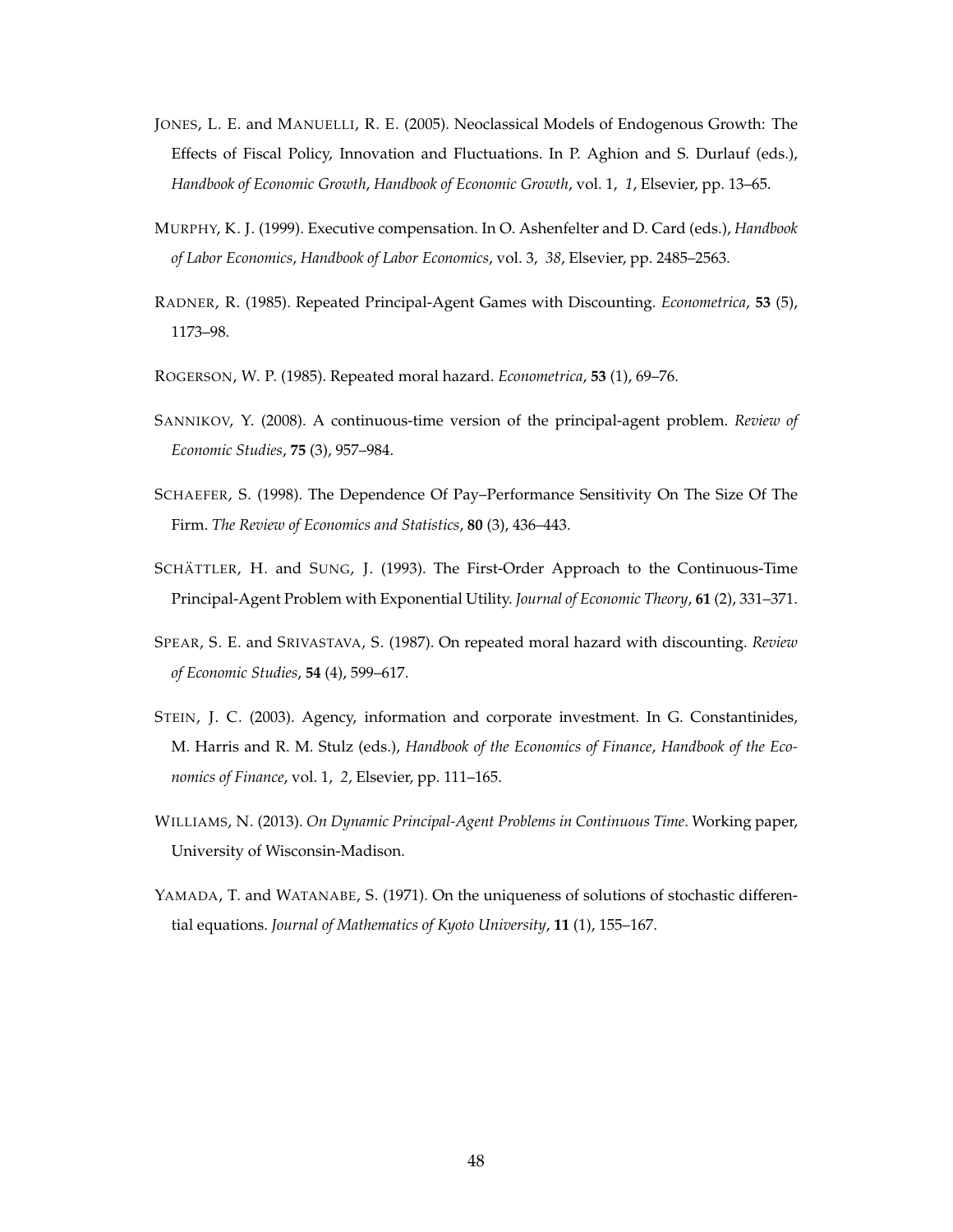

Figure 1: The Optimal Effort Policy over Firm Size for  $h = a = 1$ ,  $\beta = \delta = 0.01$ ,  $R = 0.05$ ,  $r = 4$ , and  $\sigma = 0.28$ . The straight line displays the first-best effort policy  $e^F(k) = a$ , the upper curve the second-best one  $e^*(k)$ , and the lower curve the lower bound  $e^{\dagger}(k)$ .



Figure 2: The two curves, labeled by  $\{(e, \psi) | g = 0\}$  and  $\{(e, \psi) | g = a\}$ , are a level set of the function *g* where *g* takes on zero and  $a > 0$ , respectively. The other curve  $\psi = \psi(k, e)$  describes the trajectory of the function  $\psi$  (regarding  $\psi$  as a function of *e* but holding *k* fixed) in the neighborhood of  $e = a$ . As *k* increases to *k'*, the curve becomes steeper but always passes through the point  $(a, 1)$ . Note that by definition of  $e^+(k)$ , the point  $\left(e^+(k), \frac{\lambda a}{(\lambda+1)e^+(k)}\right)$  should be located at the intersection of  $\{(e, \psi) | g = 0\}$  and  $\psi$ . Hence, the result  $e^{\dagger}(k) < e^*(k) < a$  in part (a) leads to  $\frac{\lambda}{\lambda+1} < \psi^*(k) < 1$ .